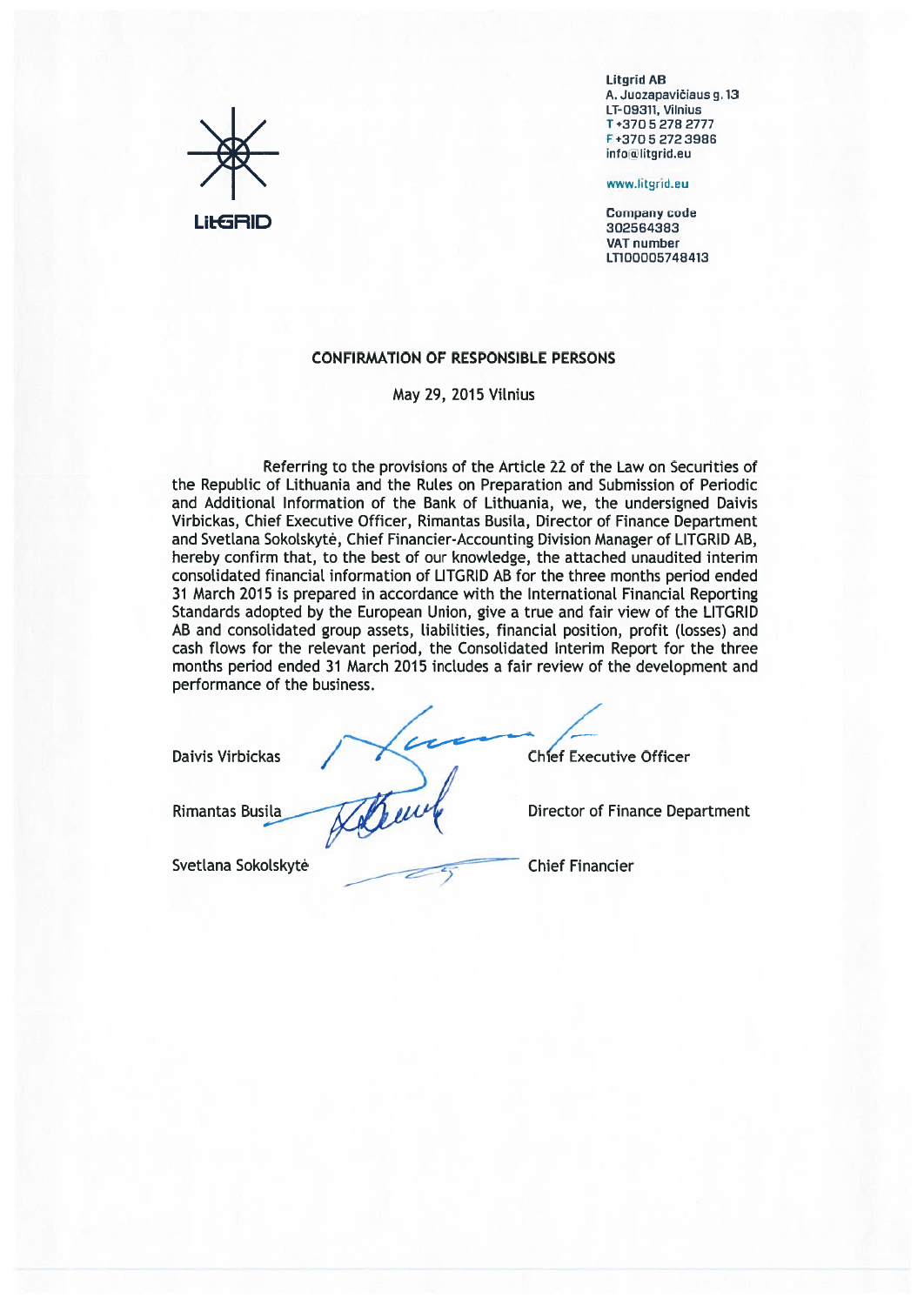

# **LITGRID AB**

CONSOLIDATED AND THE COMPANY'S CONDENSED INTERIM FINANCIAL INFORMATION FOR A THREE-MONTH PERIOD ENDED 31 MARCH 2015, PREPARED ACCORDING TO INTERNATIONAL FINANCIAL REPORTING STANDARDS AS ADOPTED BY THE EUROPEAN UNION (UNAUDITED) PRESENTED TOGETHER CONSOLIDATED INTERIM REPORT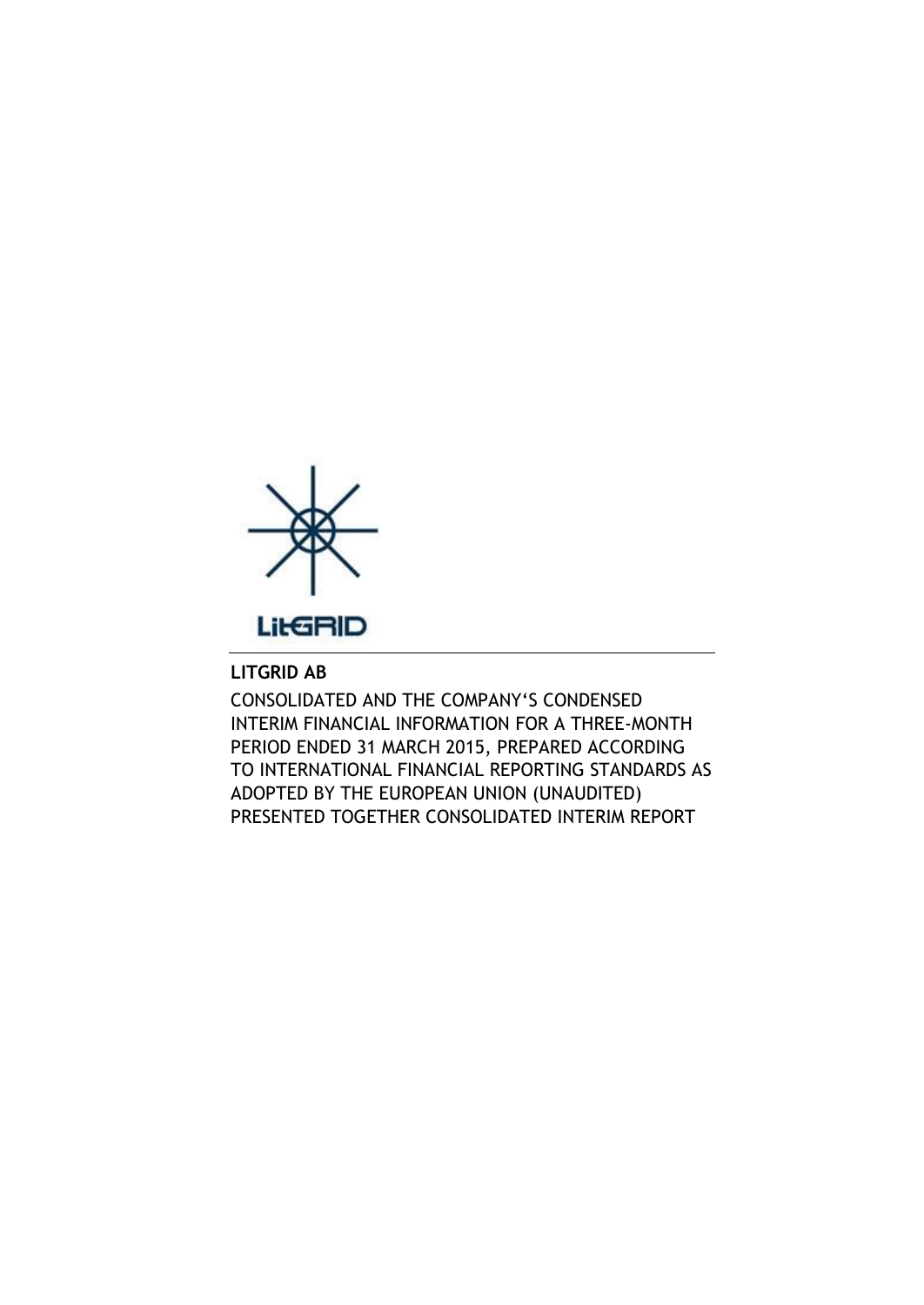## TABLE OF CONTENTS

| <b>CONDENSED INTERIM FINANCIAL INFORMATION</b>            |    |
|-----------------------------------------------------------|----|
| <b>CONDENSED INTERIM STATEMENTS OF FINANCIAL POSITION</b> |    |
| CONDENSED INTERIM STATEMENTS OF COMPREHENSIVE INCOME      |    |
| CONDENSED INTERIM STATEMENTS OF CHANGES IN EQUITY         |    |
| <b>CONDENSED INTERIM STATEMENT OF CASH FLOWS</b>          |    |
| NOTES TO THE CONDENSED INTERIM FINANCIAL INFORMATION      |    |
| <b>CONDENSED INTERIM REPORT</b>                           | 15 |

The condensed interim financial information was signed on 29 May 2015.

Daivis Virbickes<br>Chief executive officer

Rimantas Busila<br>Director of the Finance Department

**PAGE** 

Svetlana Sokolskytė<br>Chief Financier

 $\overline{2}$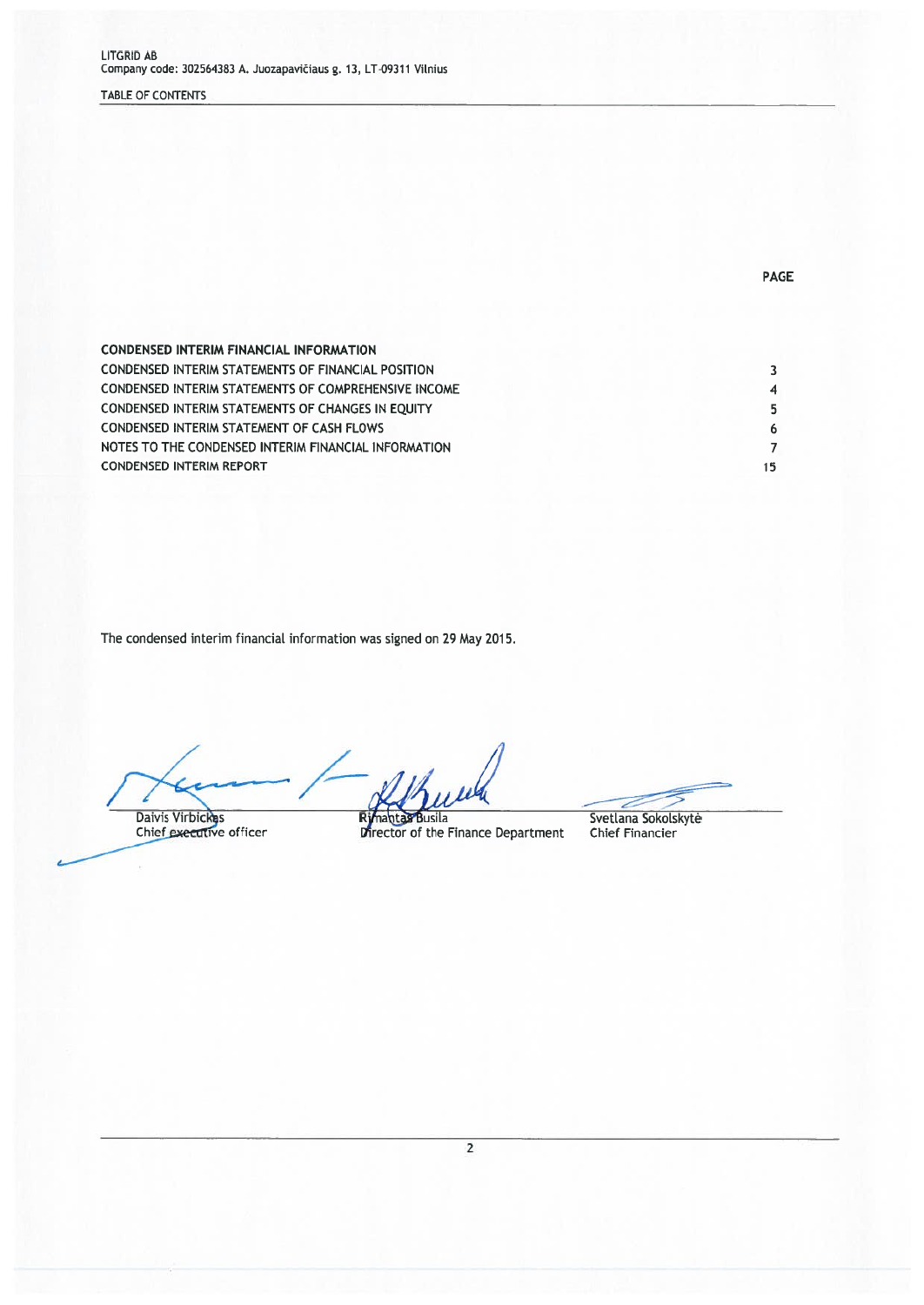#### CONDENSED INTERIM STATEMENTS OF FINANCIAL POSITION AS AT 31 MARCH 2015 (All amounts in EUR thousands unless otherwise stated)

|                                                              |                | Group<br>As at 31<br>March<br>2015 | Company<br>As at 31<br>March<br>2015 | Group<br>As at 31<br>December<br>2014 | Company<br>As at 31<br>December<br>2014 |
|--------------------------------------------------------------|----------------|------------------------------------|--------------------------------------|---------------------------------------|-----------------------------------------|
| <b>ASSETS</b>                                                |                |                                    |                                      |                                       |                                         |
| Non-current assets                                           |                |                                    |                                      |                                       |                                         |
| Intangible assets                                            |                | 843                                | 823                                  | 944                                   | 915                                     |
| Property, plant and equipment                                | 3              | 364,271                            | 363,357                              | 364,401                               | 363,431                                 |
| Prepayments for property, plant and equipment                |                | 140,115                            | 140,113                              | 82,228                                | 82,228                                  |
| Investments in subsidiaries                                  | 4              |                                    | 2,815                                |                                       | 2,796                                   |
| Investments in associates and jointly controlled entities    | 4              | 1,124                              | 1,047                                | 1,088                                 | 1,047                                   |
| Deferred income tax assets                                   |                | 86                                 |                                      | 91                                    |                                         |
| Available-for-sale financial assets                          |                | 2,237                              | 2,237                                | 2,237                                 | 2,237                                   |
| Total non-current assets                                     |                | 508,676                            | 510,392                              | 450,989                               | 452,654                                 |
| <b>Current assets</b>                                        |                |                                    |                                      |                                       |                                         |
| Inventories                                                  |                | 2,283                              | 1,051                                | 2,259                                 | 1,005                                   |
| Prepayments                                                  |                | 517                                | 410                                  | 275                                   | 248                                     |
| Trade receivables                                            |                | 10,503                             | 7,813                                | 14,456                                | 10,741                                  |
| Other accounts receivable                                    |                | 31,313                             | 14,848                               | 51,284                                | 21,245                                  |
| Other financial assets                                       |                | 4,090                              | 1,651                                | 3,263                                 | 1,751                                   |
| Held-to-maturity investments                                 | 5              |                                    |                                      | 15,929                                | 15,929                                  |
| Cash and cash equivalents                                    |                | 2,221                              | 1,890                                | 25,293                                | 25,003                                  |
| <b>Total current assets</b>                                  |                | 50,927                             | 27,663                               | 112,759                               | 75,922                                  |
| <b>TOTAL ASSETS</b>                                          |                | 559.603                            | 538,055                              | 563,748                               | 528,576                                 |
| <b>EQUITY AND LIABILITIES</b><br>Equity                      |                |                                    |                                      |                                       |                                         |
| Share capital                                                | 6              | 146,256                            | 146,256                              | 146,064                               | 146,064                                 |
| Share premium                                                |                | 8,579                              | 8,579                                | 8,579                                 | 8,579                                   |
| Revaluation reserve                                          |                | 6,695                              | 6,597                                | 6,840                                 | 6,739                                   |
| Legal reserve                                                |                | 14,607                             | 14,606                               | 14,609                                | 14,606                                  |
| Other reserves                                               |                | 171,355                            | 171,355                              | 171,355                               | 171,355                                 |
| Retained earnings (loss)                                     |                | (105, 776)                         | (104, 726)                           | (107, 931)                            | (107, 036)                              |
| Equity attributable to the shareholders of the parent        |                | 241,716                            | 242,667                              | 239,516                               | 240,307                                 |
| company                                                      |                |                                    |                                      |                                       |                                         |
| Non-controlling interest                                     |                | 55                                 |                                      | 57                                    |                                         |
| <b>Total equity</b>                                          |                | 241,771                            | 242,667                              | 239,573                               | 240,307                                 |
| <b>Liabilities</b>                                           |                |                                    |                                      |                                       |                                         |
| Non-current liabilities                                      |                |                                    |                                      |                                       |                                         |
| Grants received in advance                                   |                | 120,763                            | 120,763                              | 108,140                               | 108,140                                 |
| Non-current loans                                            | $\overline{7}$ | 90,500                             | 90,500                               | 88,600                                | 88,600                                  |
| Deferred income tax liabilities                              |                | 11,502                             | 11,502                               | 11,669                                | 11,669                                  |
| Other non-current accounts payable and liabilities           |                | 2,958                              | 2,907                                | 2,958                                 | 2,907                                   |
| Total non-current liabilities                                |                | 225,723                            | 225,672                              | 211,367                               | 211,316                                 |
| <b>Current liabilities</b>                                   |                |                                    |                                      |                                       |                                         |
| Current portion of non-current borrowings                    | 7              | 30,200                             | 30,200                               | 30,200                                | 30,200                                  |
| Current loans                                                | $\overline{7}$ | 3,506                              |                                      | 10,580                                |                                         |
| Trade payables                                               |                | 26,684                             | 24,985                               | 34,997                                | 34,740                                  |
| Advances received                                            |                | 4,264                              | 1,811                                | 2,919                                 | 1,394                                   |
| Income tax payable                                           |                | 364                                | 363                                  | 316                                   | 315                                     |
| Other accounts payable                                       |                | 27,091<br>$\frac{1}{92,109}$       | 12,357                               | 33,796                                | 10,304                                  |
| <b>Total current liabilities</b><br><b>Total liabilities</b> |                |                                    | 69,716                               | 112,808<br>324,175                    | 76,953                                  |
|                                                              |                | 317,832                            | 295,388                              |                                       | 288,269                                 |
| TOTAL EQUITY AND LIABILITIES                                 |                | 559,603                            | 538,055                              | 563,748                               | 528,576                                 |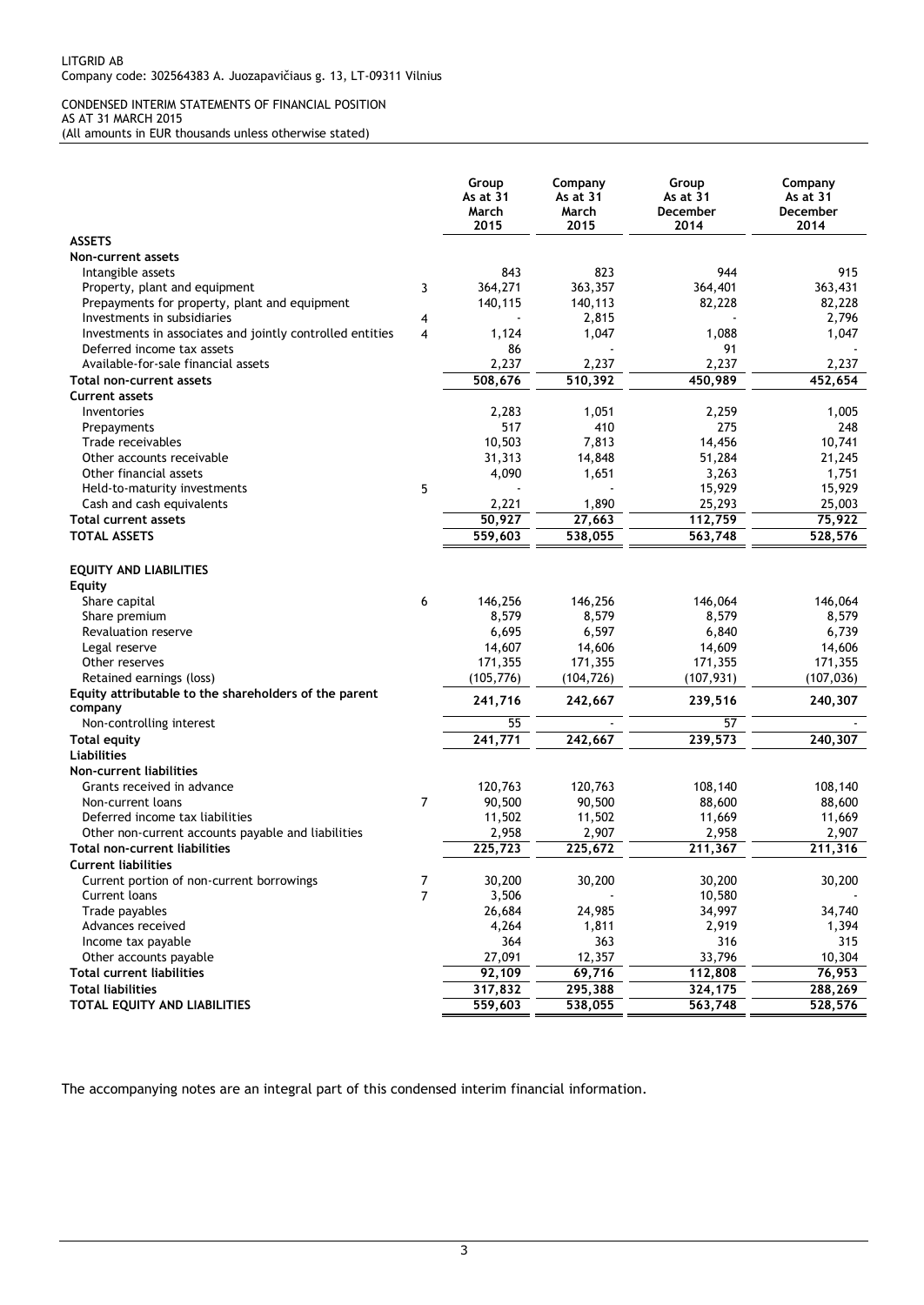#### CONDENSED INTERIM STATEMENTS OF COMPREHENSIVE INCOME FOR A THREE-MONTH PERIOD ENDED 31 MARCH 2015 (All amounts in EUR thousands unless otherwise stated)

|                                                            | Group<br>January-March<br>2015 | Company<br>January-March<br>2015 | Group<br>January-March<br>2014 | Company<br>January-March<br>2014 |
|------------------------------------------------------------|--------------------------------|----------------------------------|--------------------------------|----------------------------------|
| Revenue                                                    |                                |                                  |                                |                                  |
| Sales of electricity and related services                  | 20 981                         | 20 981                           | 27 903                         | 27 903                           |
| Other revenue                                              | 4 1 2 4                        | 546                              | 2 7 4 7                        | 460                              |
| <b>Total revenue</b>                                       | 25,105                         | 21,527                           | 30,650                         | 28,363                           |
| <b>Operating expenses</b>                                  |                                |                                  |                                |                                  |
| Purchase of electricity and related services               | (9,316)                        | (9,316)                          | (11, 598)                      | (11, 598)                        |
| Depreciation and amortisation                              | (5, 337)                       | (5,260)                          | (10, 747)                      | (10, 651)                        |
| Wages and salaries and related expenses                    | (2,809)                        | (1, 479)                         | (2, 515)                       | (1, 385)                         |
| Repair and maintenance expenses                            | (975)                          | (1, 343)                         | (766)                          | (1,040)                          |
| Telecommunications and IT systems expenses                 | (1,068)                        | (1, 013)                         | (885)                          | (842)                            |
| Write-off of property, plant and equipment                 | (6)                            | (6)                              | (322)                          | (322)                            |
| Other expenses                                             | (2,969)                        | (291)                            | (2, 869)                       | (1,042)                          |
| <b>Total operating expenses</b>                            | (22, 480)                      | (18, 708)                        | (29, 702)                      | (26, 880)                        |
| <b>Operating profit (loss)</b>                             | 2,625                          | 2,819                            | 948                            | 1,483                            |
| <b>Financial operations</b>                                |                                |                                  |                                |                                  |
| Finance income                                             | 103                            | 103                              | 76                             | 76                               |
| Finance costs                                              | (353)                          | (343)                            | (207)                          | (198)                            |
| <b>Total finance income</b>                                | (250)                          | (240)                            | (131)                          | (122)                            |
| Share of profit/(loss) of associates and jointly           | 36                             |                                  | 52                             |                                  |
| controlled entities                                        |                                |                                  |                                |                                  |
| Profit (loss) before income tax                            | 2,411                          | 2,579                            | 869                            | 1,361                            |
| Income tax                                                 |                                |                                  |                                |                                  |
| Current year income tax (expense)                          | (577)                          | (577)                            | (1, 370)                       | (1, 370)                         |
| Deferred tax income (expense)                              | 162                            | 166                              | 1,141                          | 1,141                            |
| <b>Total income tax</b>                                    | (415)                          | (411)                            | (229)                          | (229)                            |
| Net profit (loss) for the year                             | 1,996                          | 2,168                            | 640                            | 1,132                            |
| Other comprehensive income                                 |                                |                                  |                                |                                  |
| Total other comprehensive income                           | 1,996                          | 2,168                            | 640                            | 1,132                            |
| Net profit (loss) attributable to:                         |                                |                                  |                                |                                  |
| Owners of the Company                                      | 2,008                          | 2,168                            | 656                            | 1,132                            |
| Non-controlling interest                                   | (12)                           |                                  | (16)                           |                                  |
|                                                            | 1,996                          | 2,168                            | 640                            | 1,132                            |
| Total comprehensive income (loss) attributable to:         |                                |                                  |                                |                                  |
| Owners of the Company                                      | 2,008                          | 2,168                            | 656                            | 1,132                            |
| Non-controlling interest                                   | (12)                           |                                  | (16)                           |                                  |
|                                                            | 1,996                          | 2,168                            | 640                            | 1,132                            |
| Basic and diluted earnings (deficit) per share<br>(in EUR) | 0.004                          | 0.004                            | 0.001                          | 0.002                            |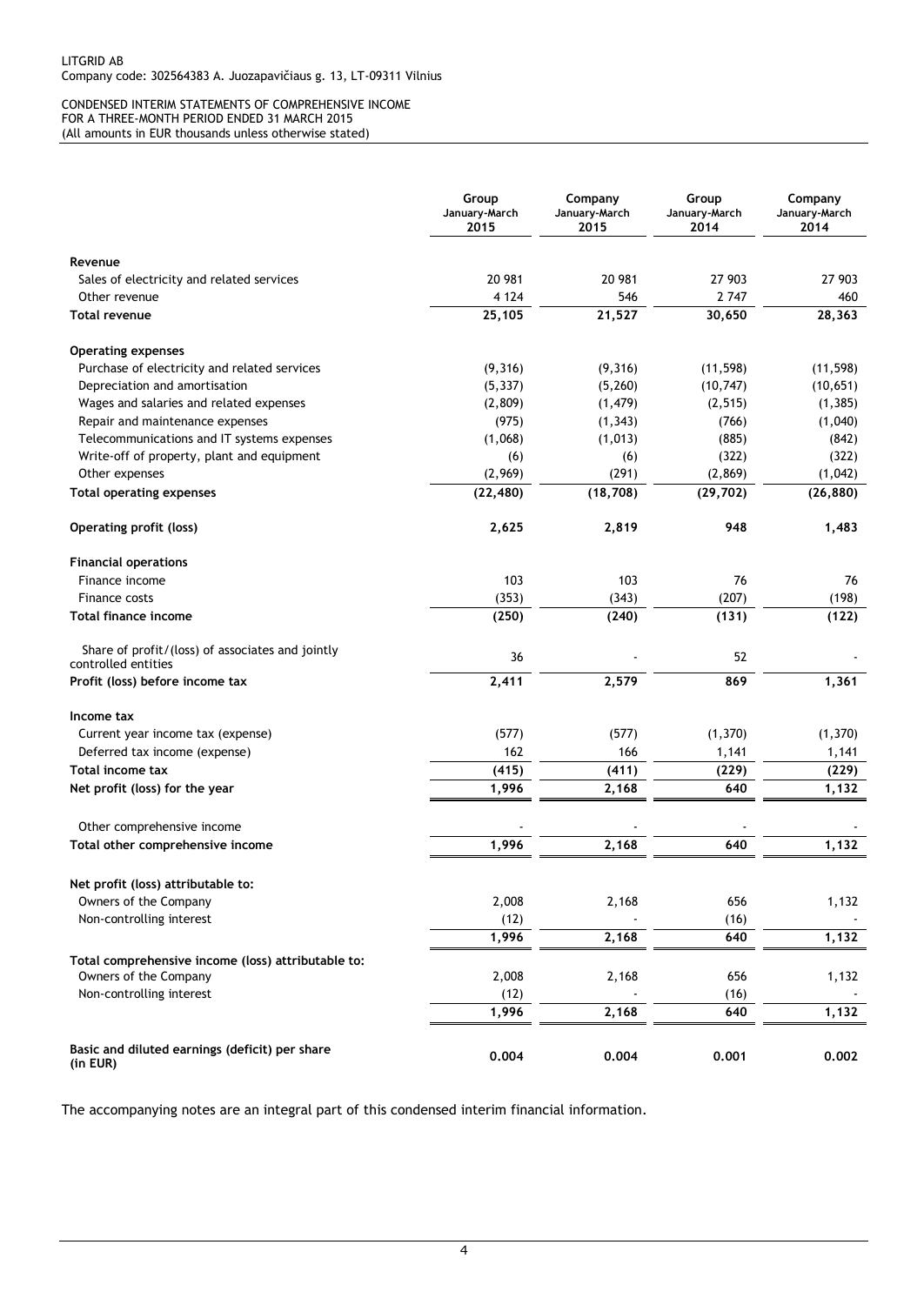#### CONDENSED INTERIM STATEMENTS OF CHANGES IN EQUITY FOR A THREE-MONTH PERIOD ENDED 31 MARCH 2015 (All amounts in EUR thousands unless otherwise stated)

|                                                                |   |                  |                  |                               |                          | Equity attributable to owners of the Group |                          |          |                               |              |
|----------------------------------------------------------------|---|------------------|------------------|-------------------------------|--------------------------|--------------------------------------------|--------------------------|----------|-------------------------------|--------------|
| Group                                                          |   | Share<br>capital | Share<br>premium | <b>Revaluation</b><br>reserve | Legal<br>reserve         | Other<br>reserves                          | Retained<br>earnings     | Subtotal | Non-control-<br>ling interest | <b>Total</b> |
|                                                                |   |                  |                  |                               |                          |                                            |                          |          |                               |              |
| Balance at 1 January 2014                                      |   | 146,064          | 8,579            | 65,504                        | 14,616                   | 189,601                                    | 12,464                   | 436,828  | 75                            | 436,903      |
| Net profit (loss)                                              |   | ٠                |                  | $\overline{\phantom{a}}$      | $\overline{\phantom{a}}$ | $\qquad \qquad \blacksquare$               | 656                      | 656      | (16)                          | 640          |
| Depreciation of revaluation reserve<br>and amounts written off |   |                  |                  | (1, 389)                      |                          |                                            | 1,389                    |          |                               |              |
| Balance at 31 March 2014                                       |   | 146,064          | 8,579            | 64,115                        | 14,616                   | 189,601                                    | 14,509                   | 437,484  | 59                            | 437,543      |
|                                                                |   |                  | 8,579            |                               | 14,609                   | 171,355                                    | (107, 931)               |          | 57                            | 239,573      |
| Balance at 1 January 2015                                      |   | 146,064          |                  | 6,840                         |                          |                                            |                          | 239,516  |                               |              |
| Net profit (loss)                                              |   | $\blacksquare$   |                  |                               |                          |                                            | 2,008                    | 2,008    | (12)                          | 1,996        |
| Conversion of the share capital into<br>euros                  | 6 | 192              |                  |                               |                          |                                            | $\overline{\phantom{a}}$ | 192      |                               | 192          |
| Depreciation of revaluation reserve<br>and amounts written off |   |                  |                  | (145)                         |                          |                                            | 145                      |          |                               |              |
| Transfers to retained earnings                                 |   |                  |                  |                               | (2)                      |                                            | $\overline{2}$           |          |                               |              |
| Change in ownership interest in<br>subsidiary                  |   | ٠                |                  |                               |                          |                                            |                          |          | 10                            | 10           |
| Balance at 31 March 2015                                       |   | 146,256          | 8,579            | 6,695                         | 14,607                   | 171,355                                    | (105, 776)               | 241,716  | 55                            | 241,771      |
|                                                                |   |                  |                  |                               |                          |                                            |                          |          |                               |              |

| Company                                                        |   | Share<br>capital | <b>Share</b><br>premium      | <b>Revaluation</b><br>reserve | Legal<br>reserve | Other<br>reserves | Retained<br>earnings | Total   |
|----------------------------------------------------------------|---|------------------|------------------------------|-------------------------------|------------------|-------------------|----------------------|---------|
| Balance at 1 January 2014                                      |   | 146,064          | 8,579                        | 65,399                        | 14.606           | 189,601           | 14,701               | 438,950 |
| Net profit (loss)                                              |   |                  | $\overline{a}$               |                               |                  |                   | 1,132                | 1,132   |
| Depreciation of revaluation reserve<br>and amounts written off |   |                  | $\qquad \qquad \blacksquare$ | (1, 389)                      |                  |                   | 1,389                |         |
| Balance at 31 March 2014                                       |   | 146,064          | 8.579                        | 64.010                        | 14.606           | 189.601           | 17,222               | 440,082 |
| Balance at 1 January 2015                                      |   | 146,064          | 8,579                        | 6,739                         | 14,606           | 171,355           | (107, 036)           | 240,307 |
| Net profit (loss)                                              |   |                  |                              |                               |                  |                   | 2,168                | 2,168   |
| Conversion of the share capital into<br>euros                  | 6 | 192              |                              |                               |                  |                   |                      | 192     |
| Depreciation of revaluation reserve<br>and amounts written off |   |                  | $\qquad \qquad \blacksquare$ | (142)                         |                  |                   | 142                  |         |
| Balance at 31 March 2015                                       |   | 146,256          | 8,579                        | 6,597                         | 14.606           | 171,355           | (104, 726)           | 242,667 |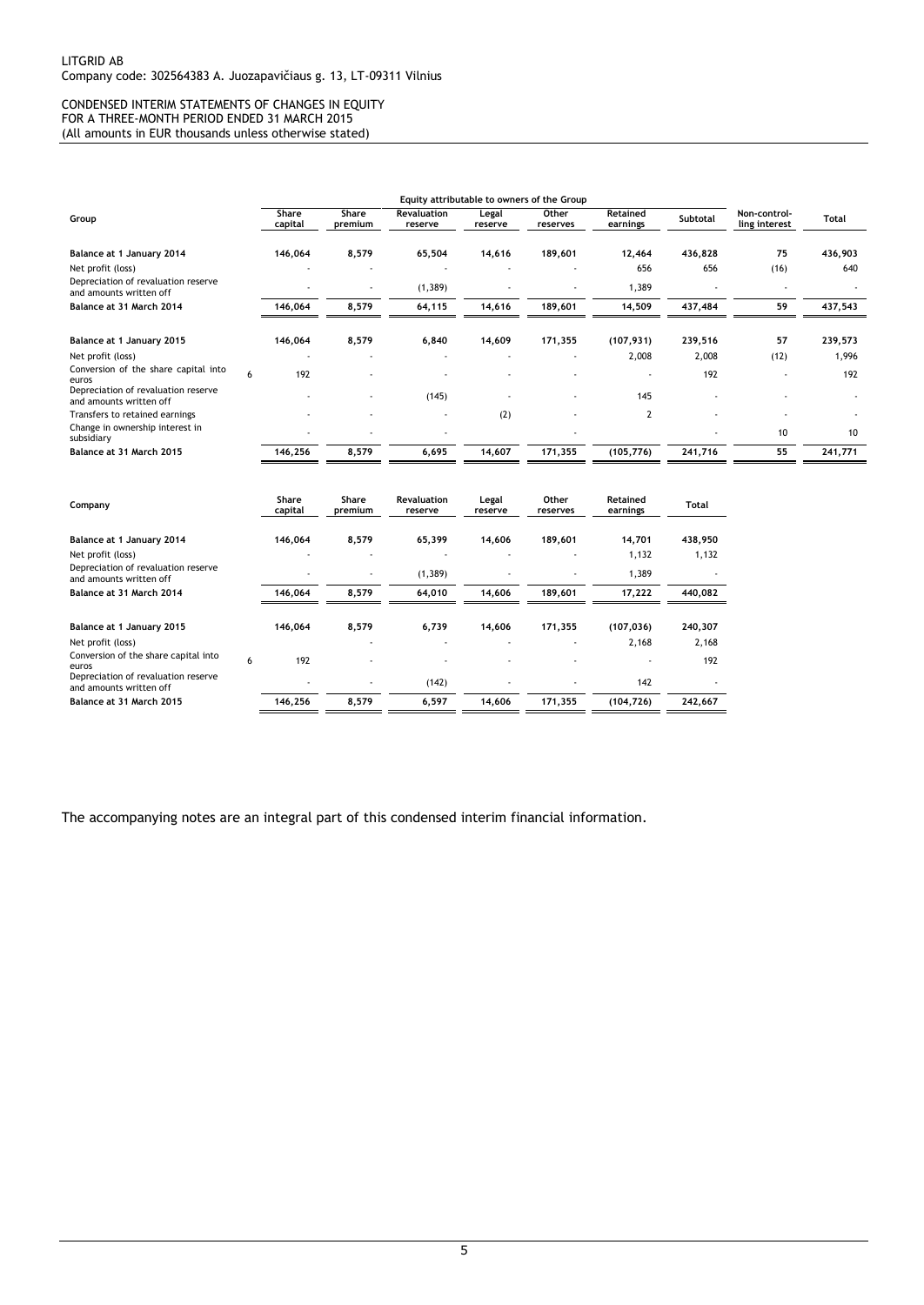#### CONDENSED INTERIM STATEMENTS OF CASH FLOWS FOR A THREE-MONTH PERIOD ENDED 31 MARCH 2015 (All amounts in EUR thousands unless otherwise stated)

| Cash flows from operating activities<br>1,996<br>640<br>Net profit (loss)<br>2,168<br>Reversal of non-monetary expenses (income) and other adjustments |                                       | <b>Notes</b> | Group<br>January-<br>March<br>2015 | Company<br>January-<br>March<br>2015 | Group<br>January-<br>March<br>2014 | Company<br>January-<br>March<br>2014 |
|--------------------------------------------------------------------------------------------------------------------------------------------------------|---------------------------------------|--------------|------------------------------------|--------------------------------------|------------------------------------|--------------------------------------|
|                                                                                                                                                        |                                       |              |                                    |                                      |                                    |                                      |
|                                                                                                                                                        |                                       |              |                                    |                                      |                                    | 1,132                                |
|                                                                                                                                                        |                                       |              |                                    |                                      |                                    |                                      |
|                                                                                                                                                        | Depreciation and amortization expense | 3            | 5,337                              | 5,261                                | 10,746                             | 10,651                               |
| Impairment of assets (impairment reversal)<br>(839)<br>(839)                                                                                           |                                       |              |                                    |                                      |                                    |                                      |
| Share of profit/(loss) of associates and jointly controlled entities<br>(52)<br>(36)                                                                   |                                       |              |                                    |                                      |                                    |                                      |
| 415<br>411<br>229<br>Income tax expense/(income)                                                                                                       |                                       |              |                                    |                                      |                                    | 229                                  |
| 322<br>Loss on write-off of property, plant and equipment<br>6<br>6                                                                                    |                                       |              |                                    |                                      |                                    | 322                                  |
| Elimination of results of financing and investing activities:                                                                                          |                                       |              |                                    |                                      |                                    |                                      |
| (15)<br>(15)<br>(55)<br>Interest income                                                                                                                |                                       |              |                                    |                                      |                                    | (55)                                 |
| 205<br>159<br>149<br>Interest expenses                                                                                                                 |                                       |              |                                    |                                      |                                    | 196                                  |
| 106<br>106<br>(19)<br>Other financial assets                                                                                                           |                                       |              |                                    |                                      |                                    | (19)                                 |
| Changes in working capital                                                                                                                             |                                       |              |                                    |                                      |                                    |                                      |
| (Increase) decrease in trade receivables and other receivables<br>24,170<br>9,570<br>12,305                                                            |                                       |              |                                    |                                      |                                    | 4,618                                |
| (Increase) decrease in inventories and prepayments<br>(265)<br>(207)<br>(948)                                                                          |                                       |              |                                    |                                      |                                    | (310)                                |
| Increase (decrease) in accounts payable, grants and advance<br>(5,784)<br>(12, 877)<br>amounts received                                                |                                       |              |                                    |                                      |                                    | (3,795)                              |
| (12, 150)<br>(579)<br>Income tax paid                                                                                                                  |                                       |              |                                    |                                      |                                    | (579)                                |
| 2,323<br>Other financial assets<br>(827)<br>100                                                                                                        |                                       |              |                                    |                                      |                                    | 48                                   |
| 18,057<br>10,926<br>Net cash flows generated from operating activities<br>12,240                                                                       |                                       |              |                                    |                                      |                                    | 12,438                               |
| Cash flows from investing activities                                                                                                                   |                                       |              |                                    |                                      |                                    |                                      |
| (66, 320)<br>(66, 282)<br>Purchase of property, plant and equipment and intangible assets<br>(7, 149)                                                  |                                       |              |                                    |                                      |                                    | (7, 175)                             |
| Disposal of property, plant and equipment and intangible assets<br>2                                                                                   |                                       |              |                                    |                                      |                                    |                                      |
| Grants received<br>7,058<br>14,346<br>14,346                                                                                                           |                                       |              |                                    |                                      |                                    | 7,058                                |
| (11, 585)<br>Investments in time deposits                                                                                                              |                                       |              |                                    |                                      |                                    | (11, 585)                            |
| 5<br>15,929<br>20,273<br>(Purchase)/Disposal of held-to-maturity investments<br>15,929                                                                 |                                       |              |                                    |                                      |                                    | 20,273                               |
| Purchase of subsidiary (associate)<br>(19)                                                                                                             |                                       |              |                                    |                                      |                                    | (43)                                 |
| 79<br>Interest received<br>79<br>125                                                                                                                   |                                       |              |                                    |                                      |                                    | 125                                  |
| 10<br>Other cash flows from investing activities<br>17                                                                                                 |                                       |              |                                    |                                      |                                    | 17                                   |
| (35, 954)<br>(35, 947)<br>8,739<br>Net cash flows generated from investing activities                                                                  |                                       |              |                                    |                                      |                                    | 8,670                                |
| Cash flows from financing activities                                                                                                                   |                                       |              |                                    |                                      |                                    |                                      |
| <b>Received loans</b><br>3,000<br>3,000                                                                                                                |                                       |              |                                    |                                      |                                    |                                      |
| (1, 100)<br>(1, 100)<br>(Repayment) of loans<br>(1, 100)                                                                                               |                                       |              |                                    |                                      |                                    | (1, 100)                             |
| Overdraft<br>(7,073)<br>158                                                                                                                            |                                       |              |                                    |                                      |                                    |                                      |
| (78)<br>(68)<br>(206)<br>Interest paid                                                                                                                 |                                       |              |                                    |                                      |                                    | (198)                                |
| (10)<br>(10)<br>(9)<br>Dividends paid                                                                                                                  |                                       |              |                                    |                                      |                                    | (9)                                  |
| Other cash flows from financing activities<br>86<br>86                                                                                                 |                                       |              |                                    |                                      |                                    |                                      |
| (5, 175)<br>1,908<br>(1, 157)<br>Net cash flows generated from financing activities                                                                    |                                       |              |                                    |                                      |                                    | (1, 307)                             |
|                                                                                                                                                        |                                       |              |                                    |                                      |                                    |                                      |
| (23, 072)<br>(23, 113)<br>19,822<br>Net increase/(decrease) in cash and cash equivalents                                                               |                                       |              |                                    |                                      |                                    | 19,801                               |
| Cash and cash equivalents at the beginning of the period<br>25,293<br>25,003<br>23,622                                                                 |                                       |              |                                    |                                      |                                    | 23,387                               |
| 2,221<br>1,890<br>43,444<br>Cash and cash equivalents at the end of the period                                                                         |                                       |              |                                    |                                      |                                    | 43,188                               |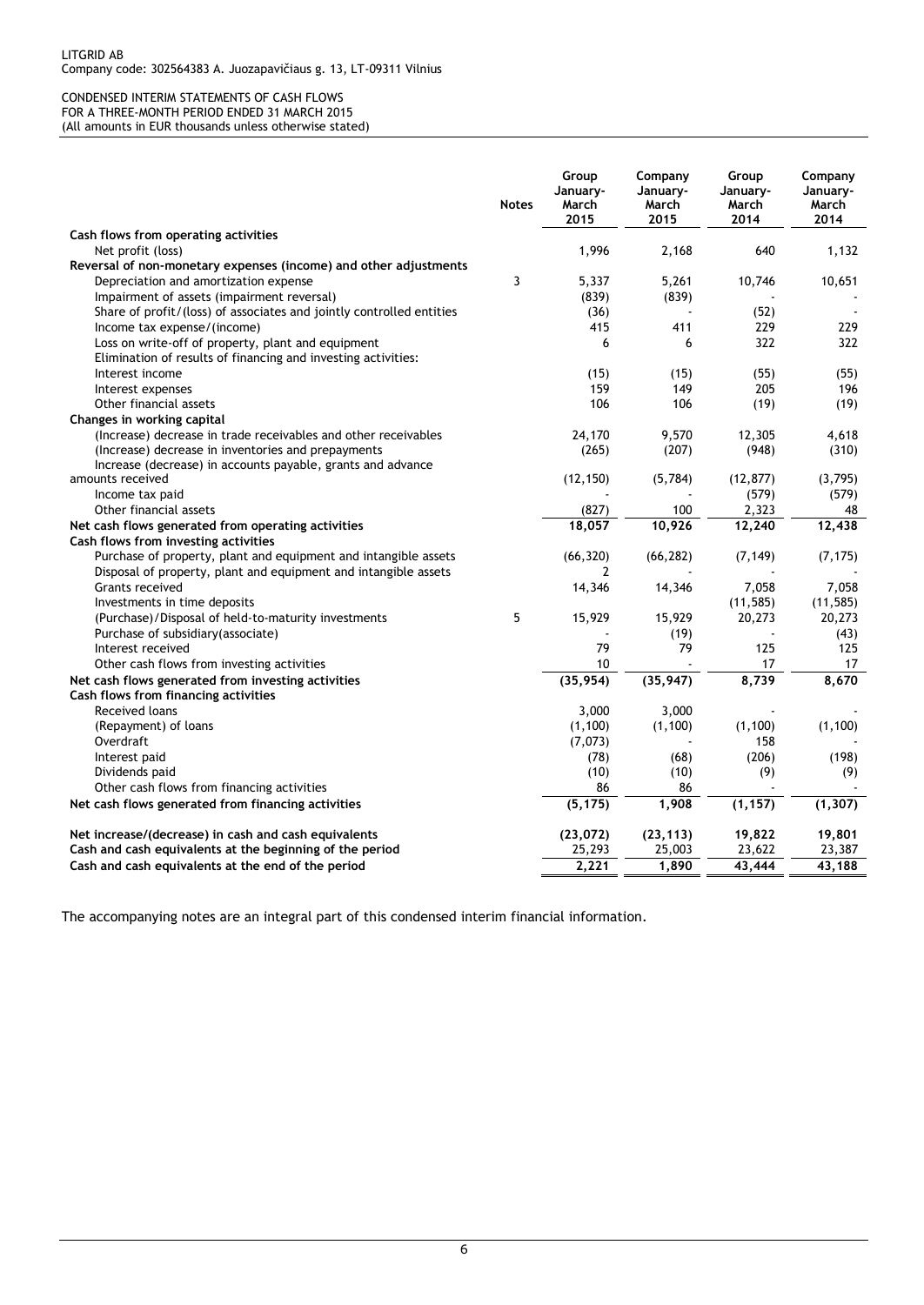#### **1. General information**

LITGRID AB is a public limited liability company registered in the Republic of Lithuania. The address of its registered office is: A. Juozapavičiaus str. 13, LT-09311, Vilnius, Lithuania. LITGRID AB (hereinafter LITGRID or "the Company") is a limited liability profit-making entity established as a result of spin-off of Lietuvos Energija AB operations based the decision of the Extraordinary General Meeting of Shareholders of Lietuvos Energija AB dated 28 October 2010 which was passed to approve the spin-off of Lietuvos Energija AB. The Company was registered with the Register of Legal Entities on 16 November 2010. The Company's code is 302564383; VAT payer's code is LT100005748413.

LITGRID is an operator of electricity transmission system operating electricity transmissions in the territory of Lithuania and ensuring the stability of operation of the whole electric power system. In addition, the Company is responsible for the integration and development of the Lithuanian electricity market, as well as for the maintenance and development of electricity transmission network – the strategic projects for electricity interconnections with Sweden and Poland that will ensure the country's energetic independence.

The principal objectives of the Company's activities include ensuring the stability and reliability of electric power system in the territory of Lithuania within its areas of competence, creation of objective and non-discriminatory conditions for the use of the transmission networks, management, use and disposal of electricity transmission system assets and its appurtenances.

On 31 March 2015 the Company's share capital, converted into euros, was €146,256,100.20. It consists of 504,331,380 ordinary shares with a nominal value of  $\epsilon$ 0.29 per share.

As at March 2015 d. and 31 December 2014, the Company's shareholders structure was as follows:

| Company's shareholders | Number of shares<br>held | Number of shares<br>held $(\%)$ |
|------------------------|--------------------------|---------------------------------|
| UAB EPSO-G             | 491,736,153              | 97.5                            |
| Other shareholders     | 12,595,227               | 2.5                             |
| Total:                 | 504.331.380              | 100                             |

The ultimate controlling shareholder of UAB EPSO-G (company code 302826889, address A. Juozapavičiaus g. 13, Vilnius) is the Ministry of Energy of the Republic of Lithuania.

The shares of the Company are listed on the additional trading list of NASDAQ OMX Vilnius Stock Exchange, issue ISIN code LT0000128415.

As at the date of these financial statements the Group included LITGRID and its directly controlled subsidiaries listed below:

| Company                                 | Address of the company's<br>registered office    | Shareholding as<br>at 31 March 2015 | Shareholding as<br>at 31 December<br>2014 | <b>Profile of activities</b>                                                                                                                                         |
|-----------------------------------------|--------------------------------------------------|-------------------------------------|-------------------------------------------|----------------------------------------------------------------------------------------------------------------------------------------------------------------------|
| <b>BALTPOOL UAB</b>                     | A. Juozapavičiaus str.<br>13, Vilnius, Lithuania | 67%                                 | 67%                                       | Electricity market operator, PSO funds administrator                                                                                                                 |
| <b>UAB TETAS</b>                        | Senamiesčio str. 102B,<br>Panevėžys, Lithuania   | 100%                                | 100%                                      | Specialised transformer substation and distribution point<br>technical maintenance, repair, and installation services;<br>testing and trial work; energy site design |
| <b>UAB Tinklo</b><br>Priežiūros Centras | A. Juozapavičiaus str.<br>13, Vilnius, Lithuania | 100%                                | 100%                                      | Preparation for installation, management, and operation of<br>high voltage direct current electricity links with the<br>electricity systems of Poland and Sweden     |

The structure of the Group's investments in the associates and the jointly controlled entity as at 31 March 2015 and 31 December 2014 was as follows:

| Company                           | Address of the<br>company's registered<br>office | The Group's<br>shareholding as | The Group's<br>shareholding as<br>at 31 March 2015 at 31 December 2014 | <b>Profile of activities</b>                                        |
|-----------------------------------|--------------------------------------------------|--------------------------------|------------------------------------------------------------------------|---------------------------------------------------------------------|
| UAB Duomeny<br>Logistikos Centras | Žvejų str. 14, Vilnius,<br>Lithuania             | 20%                            | 20%                                                                    | <b>IT</b> services                                                  |
| LitPol Link Sp.z.o.o              | Wojciecha Gorskiego<br>900-033 Warsaw,<br>Poland | 50%                            | 50%                                                                    | Designing of electricity transmission interconnection<br>facilities |

As at 31 March 2015, the Group had 702 employees (31 December 2014: 707), as at 31 March 2015, the Company had 231 employees (31 December 2014: 226).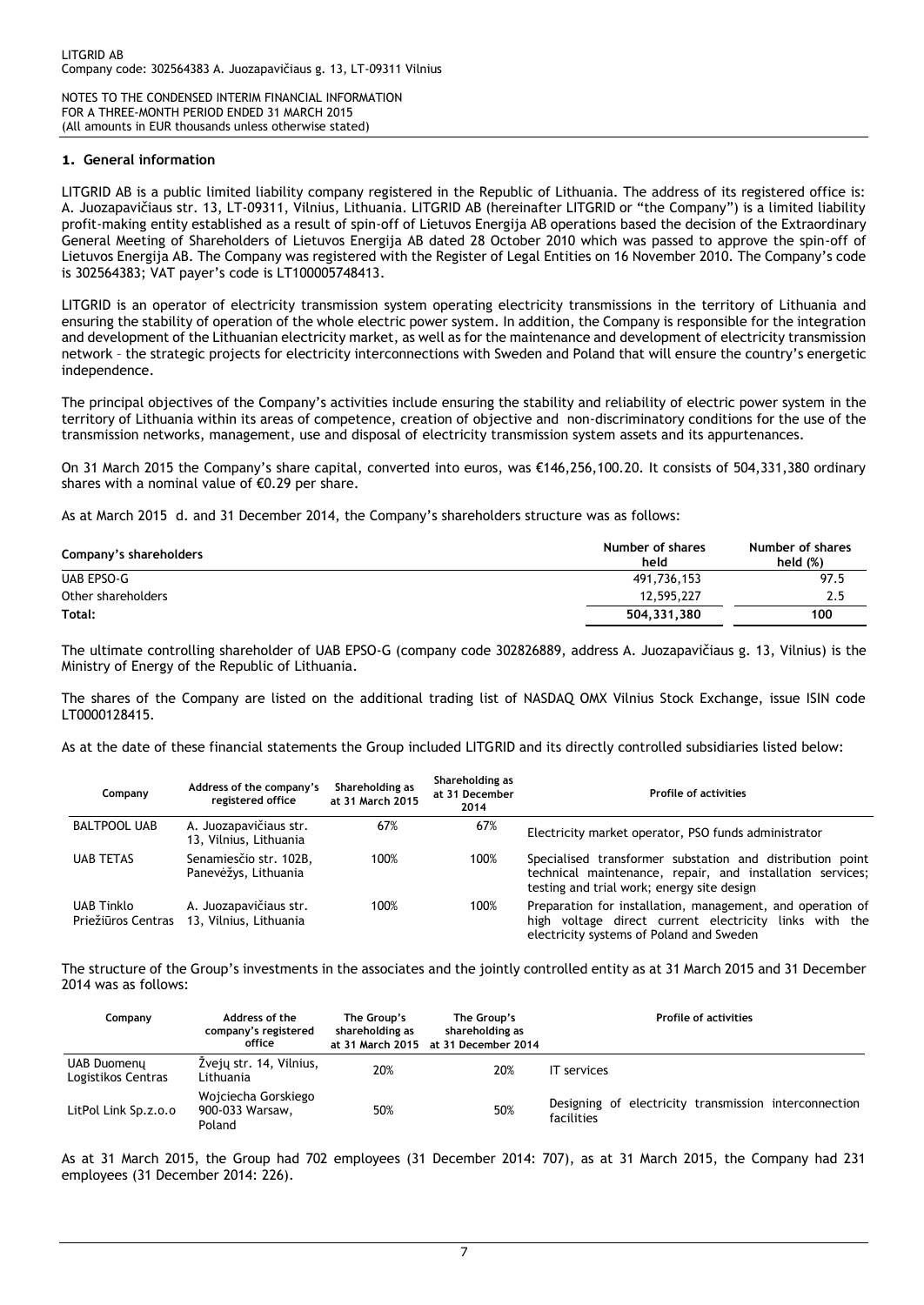## **2. Summary of principal accounting policies**

The principal accounting policies adopted in the preparation of the Company's and the Group's condensed interim financial information for the three-month period ending 31 March 2015 is:

#### **2.1 Basis of preparation**

The Company's and the consolidated interim condensed financial information for the three-month period ending 31 March 2015 is prepared in accordance with the 34th International Accounting Standard (hereinafter - IAS) "Interim Financial Reporting".

The condensed interim financial information is presented in thousands of euros, unless otherwise stated. Comparative information from the previous year is recalculated in accordance with the official euro exchange rate: 1 EUR = 3.4528 Lt.

In order to better understand the data presented in this condensed financial information, this financial information should be read in conjunction with the 2014 consolidated financial report and the Company's 2014 financial statement, prepared in accordance with International Financial Reporting Standards as adopted by the European Union.

This condensed interim financial information has been prepared on a historical cost basis, except for tangible assets, which are stated at revalued amounts, less accumulated depreciation and calculated depreciation losses as well as financial assets held for sale, costed at their true value.

The interim financial information is unaudited.

The financial year of the Company and other Group companies coincides with the calendar year.

The accounting principles applied in preparing the condensed interim financial information are the same as those applied in preparing the financial statements for 2014.

There were no new standards, amendments to standards and interpretations applicable to the Company and the Group since 2015 and having a significant impact on this financial information.

## **2.2 Principles of consolidation**

Subsidiary is an entity directly or indirectly controlled by the Company. The Company controls an entity when it can or has a the right to receive a variable returns from this relation and it can have impact on these returns due to the power to govern the entity to which the investment is made.

The consolidated financial statements of the Group include LITGRID AB and its subsidiaries. The financial statements of the subsidiaries have been prepared for the same reporting periods, using uniform accounting policies.

Subsidiaries are consolidated from the date from which effective direct or indirect control is transferred to the Company. They are de-consolidated from the date that control ceases. All intercompany transactions, balances and unrealized gains and losses on transactions among the Group companies are eliminated.

#### **2.3 Business combinations between entities under common control**

IFRS 3, 'Business combinations' is not applied to business combinations between entities under common control, therefore such business combinations are accounted for using the pooling of interest method of accounting. The Group does not restate assets and liabilities to their fair value as at the acquisition date, instead the Group combines the acquired assets and liabilities at their carrying amounts. No goodwill arises and the excess of the consideration paid or the carrying amount of net assets transferred over the consideration received or the carrying amount of net assets acquired is recorded directly in equity in the financial statements.

## **2.4 Functional currency**

The Group's functional currency changed on 1 January 2015, the date of the introduction of the euro into the Republic of Lithuania. The recalculation of the litas to the euro has been applied at the litas to euro exchange rate of 3.45280 litas for 1 euro, which was irrevocably set by the EU Council.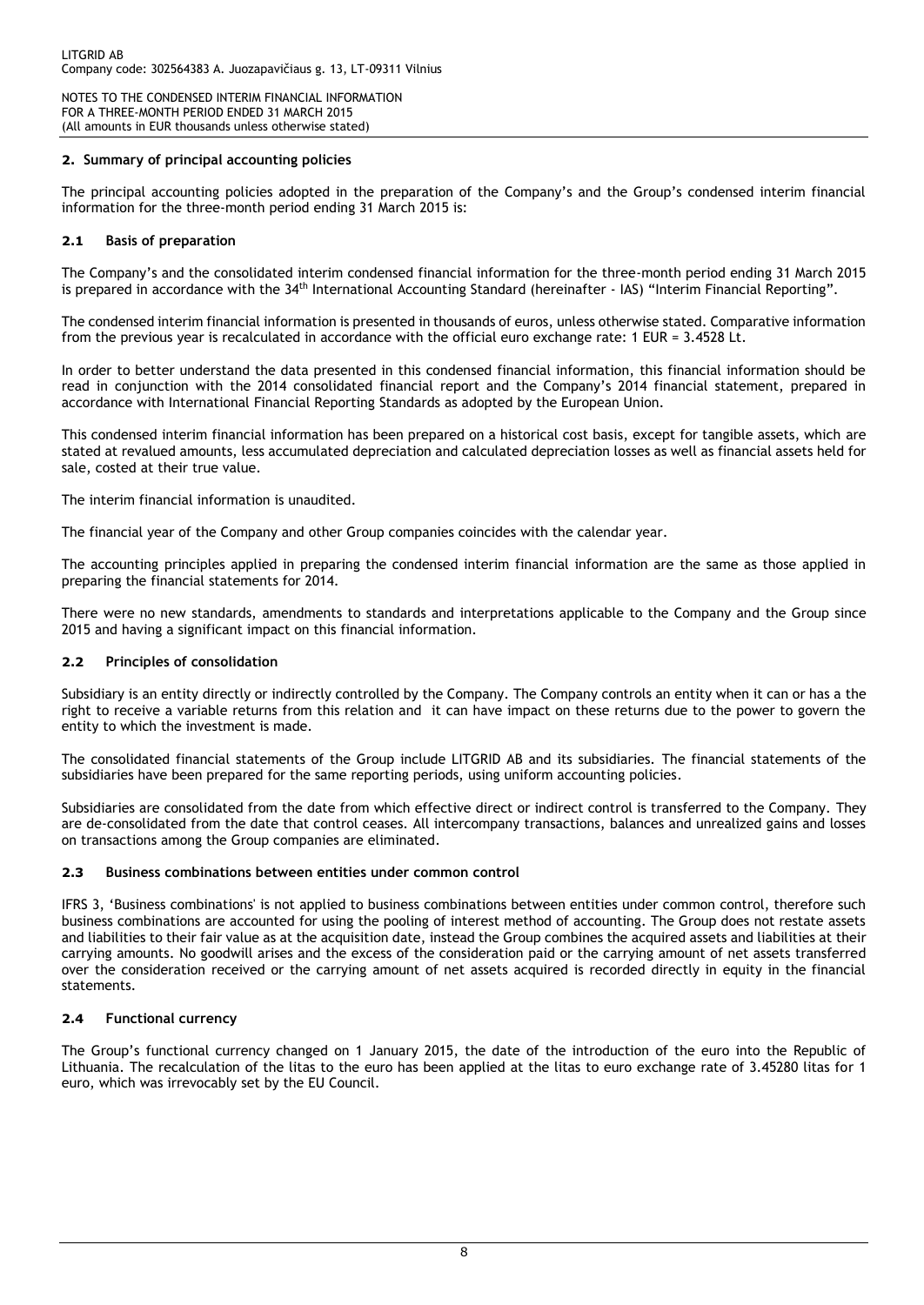#### **3. Property, plant and equipment**

| Group                                          |                          |                          | <b>Structures</b><br>and | Motor                    |           | Construction |           |
|------------------------------------------------|--------------------------|--------------------------|--------------------------|--------------------------|-----------|--------------|-----------|
|                                                | Land                     | <b>Buildings</b>         | machinery                | vehicles                 | Other PPE | in progress  | Total     |
| Net book amount at 31 December 2013 (adjusted) | 568                      | 9,396                    | 464,022                  | 206                      | 11,757    | 45,329       | 531,278   |
| Additions                                      |                          |                          |                          | 14                       | 14        | 5,361        | 5,389     |
| Write-offs                                     |                          | $\overline{\phantom{a}}$ | (345)                    |                          | (1)       |              | (346)     |
| Transfer to (from) intangible assets (IA)      |                          |                          |                          | ٠                        | (6)       |              | (6)       |
| Reclassification between categories            |                          | 499                      | 6 2 8 5                  | $\overline{\phantom{a}}$ | (2, 282)  | (4, 502)     |           |
| Offsetting grants with non-current assets      |                          |                          |                          | $\overline{\phantom{a}}$ |           | (1, 474)     | (1, 474)  |
| Depreciation charge                            |                          | (262)                    | (9, 857)                 | (34)                     | (472)     |              | (10, 625) |
| Net book amount at 31 March 2014 (adjusted)    | 568                      | 9,633                    | 460,105                  | 186                      | 9,010     | 44,714       | 524,216   |
|                                                |                          |                          |                          |                          |           |              |           |
| Net book amount at 31 December 2014            | 534                      | 9,446                    | 283,532                  | 130                      | 7,392     | 63,367       | 364,401   |
| Additions                                      |                          |                          |                          | 11                       | 9         | 6,818        | 6,838     |
| <b>Disposals</b>                               |                          |                          |                          | ٠                        | (2)       |              | (2)       |
| Write-offs                                     |                          |                          | (7)                      | ٠                        |           |              | (7)       |
| Reclassification between categories            | $\overline{\phantom{a}}$ | 121                      | 1,761                    | ٠                        | 337       | (2, 219)     |           |
| Offsetting grants with non-current assets      |                          |                          |                          |                          |           | (1,723)      | (1,723)   |
| Depreciation charge                            |                          | (146)                    | (4, 585)                 | (15)                     | (490)     |              | (5, 236)  |
| Net book amount at 31 March 2015               | 534                      | 9,421                    | 280,701                  | 126                      | 7,246     | 66,243       | 364,271   |

| Company                                        | Land | <b>Buildings</b>         | <b>Structures</b><br>and<br>machinery | Other<br><b>PPE</b> | Construction<br>in progress | Total     |
|------------------------------------------------|------|--------------------------|---------------------------------------|---------------------|-----------------------------|-----------|
|                                                |      |                          |                                       |                     |                             |           |
| Net book amount at 31 December 2013 (adjusted) | 568  | 9078                     | 463,889                               | 11,426              | 45,448                      | 530,409   |
| <b>Additions</b>                               |      |                          |                                       | 6                   | 5,394                       | 5,400     |
| Write-offs                                     |      | $\overline{\phantom{a}}$ | (.345)                                |                     |                             | (345)     |
| Transfer to (from) intangible assets (IA)      |      |                          |                                       | (6)                 |                             | (6)       |
| Reclassification between categories            |      | 499                      | 6,285                                 | (2, 282)            | (4, 502)                    |           |
| Offsetting grants with non-current assets      |      |                          |                                       |                     | (1, 474)                    | (1, 474)  |
| Depreciation charge                            |      | (253)                    | (9, 852)                              | (435)               |                             | (10, 540) |
| Net book amount at 31 March 2014 (adjusted)    | 568  | 9,324                    | 459,977                               | 8,709               | 44,866                      | 523,444   |
| Net book amount at 31 December 2014            | 534  | 9,153                    | 283,289                               | 7,088               | 63,367                      | 363,431   |
| Additions                                      |      |                          |                                       |                     | 6,818                       | 6,825     |
| Write-offs                                     |      |                          | (7)                                   |                     |                             | (7)       |
| Reclassification between categories            |      | 121                      | 1,761                                 | 337                 | (2, 219)                    |           |
| Offsetting grants with non-current assets      |      |                          |                                       |                     | (1,723)                     | (1, 723)  |
| Offsetting grants with non-current assets      |      | (137)                    | (4, 575)                              | (457)               |                             | (5, 169)  |
| Net book amount at 31 March 2015               | 534  | 9,137                    | 280,468                               | 6,975               | 66,243                      | 363,357   |

#### **4. Investments in subsidiaries (of the Company) and investments in associates and jointly controlled entities (of the Company and the Group)**

#### *Investments in subsidiaries in the Company's financial statements*

As at 31 March 2015 the Company directly controlled the following subsidiaries:

| <b>Subsidiaries</b>           | Investment cost | <b>Impairment</b>        | Carrying amount | Ownership interest (%) |
|-------------------------------|-----------------|--------------------------|-----------------|------------------------|
| <b>UAB TETAS</b>              | 4,356           | (1,982)                  | 2,374           | 100                    |
| <b>BALTPOOL UAB</b>           | 267             | $\overline{\phantom{0}}$ | 267             | 67                     |
| UAB Tinklo Priežiūros Centras | 174             | $\overline{\phantom{a}}$ | 174             | 100                    |
|                               | 4,797           | (1,982)                  | 2,815           |                        |

According to a share subscription agreement of 22 January 2015, the Company acquired 53,600 UAB BALTPOOL shares with a value of €1.45 each for €77,720. The company will pay for the purchased shares in instalments up to 15 December 2015. €19,430 was paid on 31 March 2015.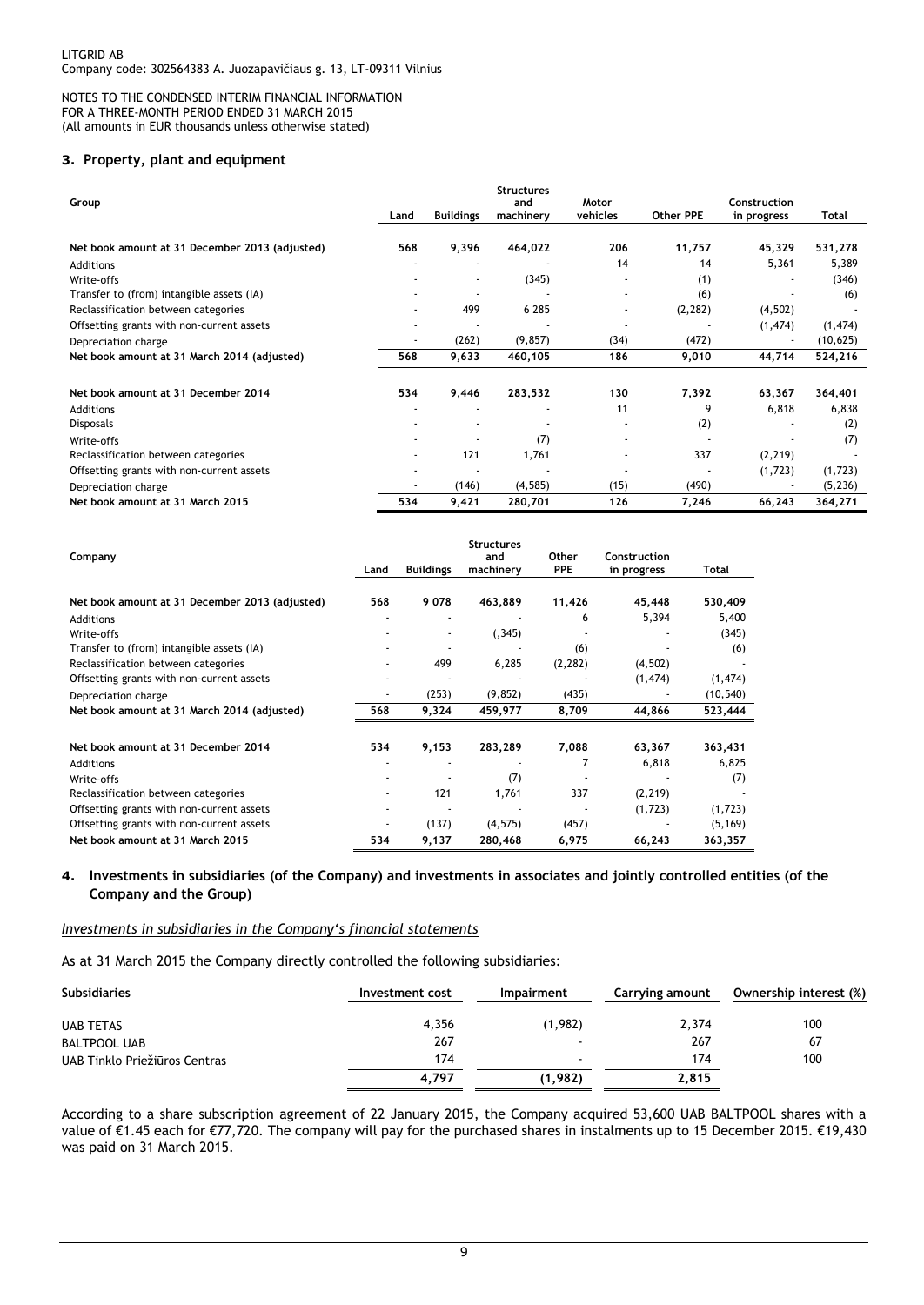As at 31 December 2014 the Company directly controlled the following subsidiaries:

| <b>Subsidiaries</b>           | Investment cost | Impairment               | Carrying amount | Ownership interest (%) |
|-------------------------------|-----------------|--------------------------|-----------------|------------------------|
| <b>UAB TETAS</b>              | 4.356           | (1,982)                  | 2.374           | 100                    |
| <b>BALTPOOL UAB</b>           | 248             |                          | 248             | 67                     |
| UAB Tinklo Priežiūros Centras | 174             | $\overline{\phantom{a}}$ | 174             | 100                    |
|                               | 4.778           | (1,982)                  | 2,796           |                        |

#### Investments in associates and jointly controlled entities in the Company's and the Group's financial statements

Movement in the account of investments in associates and jointly controlled entities is given in the table below:

|                                                                         | Group<br>January-March<br>2015 | Company<br>January-March<br>2015 | Group<br>January-December<br>2014 | Company<br>January-December<br>2014 |
|-------------------------------------------------------------------------|--------------------------------|----------------------------------|-----------------------------------|-------------------------------------|
| Opening balance                                                         | 1.088                          | 1.047                            | 4,611                             | 4,437                               |
| Share of profit (loss) of associates and jointly<br>controlled entities | 36                             |                                  | 90                                |                                     |
| Shares cancelled                                                        | $\overline{\phantom{a}}$       |                                  | (2,654)                           | (2,654)                             |
| Impairment of investments                                               | $\overline{\phantom{a}}$       |                                  | (959)                             | (736)                               |
| <b>Closing balance</b>                                                  | 1,124                          | 1.047                            | 1,088                             | 1.047                               |

## **11. Held-to-maturity investments**

|                                                             | Group<br>As at 31 March<br>2015 | Company<br>As at 31 March<br>2015 | Group<br>As at 31 December<br>2014 | Company<br>As at 31 December<br>2014 |
|-------------------------------------------------------------|---------------------------------|-----------------------------------|------------------------------------|--------------------------------------|
| Swedbank AB bonds in LTL, maturity as at 22 January<br>2015 |                                 |                                   | 15,929                             | 15,929                               |
| <b>Closing balance</b>                                      |                                 |                                   | 15.929                             | 15,929                               |

#### **5. Share capital**

On 31 March 2015 the Company's share capital, converted into euros, was €146,256,100.20. It consists of 504,331,380 ordinary shares with a nominal value of €0.29 per share.

#### **6. Loans**

Loans of the Group/Company were as follows:

|                                           | Group<br>As at 31 March<br>2015 | Company<br>As at 31 March<br>2015 | Group<br>As at 31 December<br>2014 | Company<br>As at 31 December<br>2014 |
|-------------------------------------------|---------------------------------|-----------------------------------|------------------------------------|--------------------------------------|
| Non-current borrowings                    |                                 |                                   |                                    |                                      |
| Bank loans                                | 90,500                          | 90,500                            | 88,600                             | 88,600                               |
| <b>Current borrowings</b>                 |                                 |                                   |                                    |                                      |
| Current portion of non-current borrowings | 30,200                          | 30,200                            | 30,200                             | 30,200                               |
| Overdraft                                 | 3.506                           |                                   | 10.580                             |                                      |
| Total                                     | 124,206                         | 120,700                           | 129.380                            | 118,800                              |

Terms of repayment of non-current borrowings

|                       | Group<br>As at 31 March<br>2015 | Company<br>As at 31 March<br>2015 | Group<br>As at 31 December<br>2014 | Company<br>As at 31 December<br>2014 |
|-----------------------|---------------------------------|-----------------------------------|------------------------------------|--------------------------------------|
| Between 1 and 2 years | 32,082                          | 32,082                            | 29,082                             | 29,082                               |
| From 2 to 5 years     | 24,247                          | 24,247                            | 24,247                             | 24,247                               |
| After 5 years         | 34.171                          | 34,171                            | 35,271                             | 35,271                               |
| <b>Total</b>          | 90.500                          | 90,500                            | 88,600                             | 88,600                               |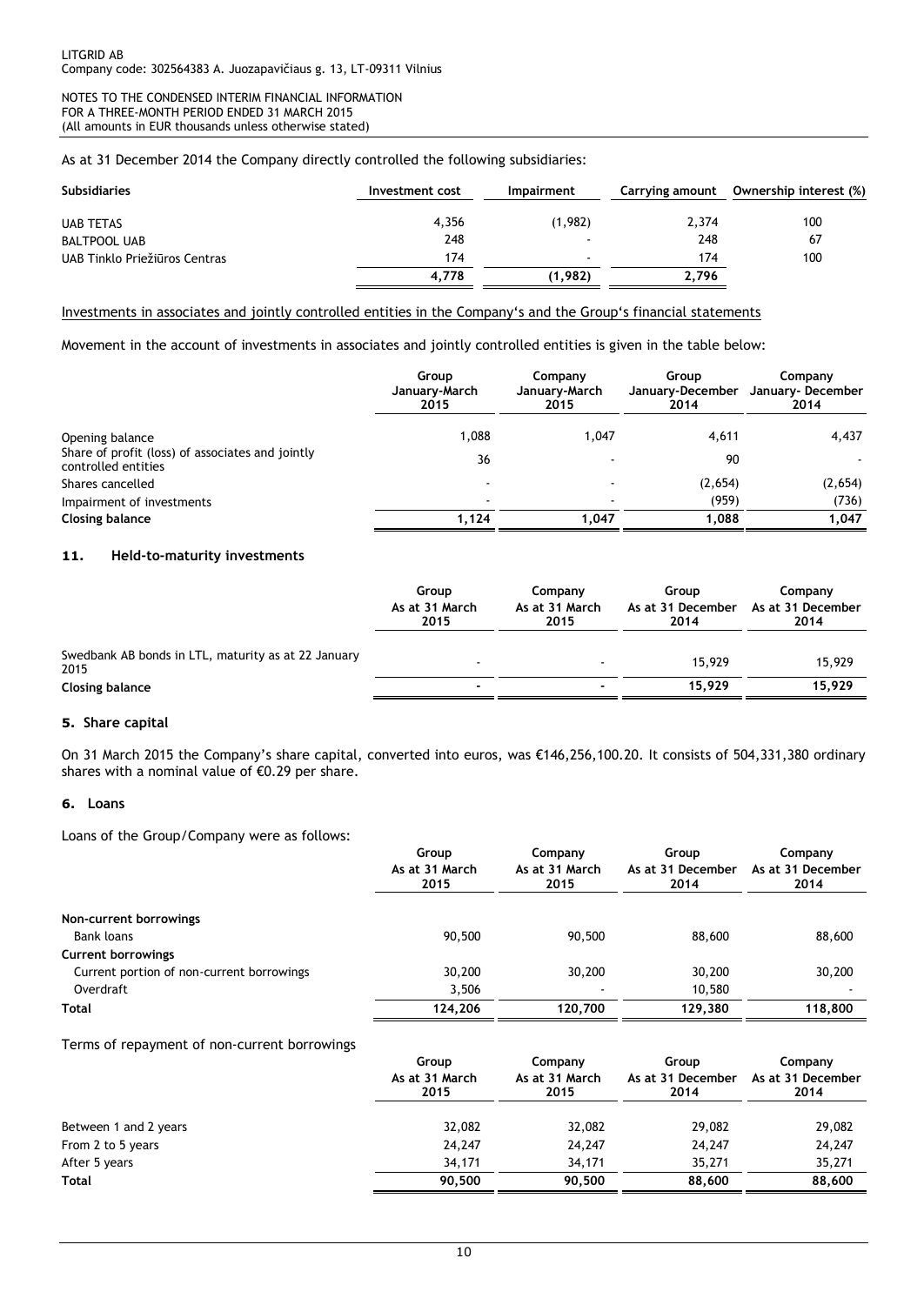#### **7. Segment information**

The Group has distinguished the following 6 segments:

- electricity transmission;
- trade in balancing/regulating electricity;
- provision of system (capacity reserve) services;
- provision of services under PSO (public service obligation) scheme;
- activities of the Energy Resources Market Operator;
- repair and maintenance activities.

The segments of the Company coincide with the electricity transmission, trade in balancing/regulating electricity, provision of system (capacity reserve) services and provision of services under PSO (public service obligation) scheme segments presented by the Group. Segments of the Group and the Company are not aggregated.

The electricity transmission segment is engaged in transmitting electricity over high voltage (330-110 kV) networks from producers to users or suppliers not in excess of the limit established in the contract. The main objective of these activities is to ensure a reliable, effective, high quality, transparent and safe electricity transmission to distributions networks, large network users from power stations and neighbouring energy systems.

Trade in balancing/regulating electricity is a service ensuring the balancing of electricity generation/import and demand/export levels.

Provision of system (capacity reserve) services. In order to ensure a reliable work of the system, the Company purchases from electricity producers the service of ensuring capacity reserve for power generation facilities, reaction power and voltage control, breakdown and disorder prevention and its liquidation and provides capacity reserve services to users. The capacity reserve is required in case of unexpected fall in electricity generation volumes or increase in electricity consumption.

The Company's/Group's services provided under PSO scheme comprise as follows:

- development and implementation of strategic projects for the improvement of energy security, installing interconnections between the electricity transmission systems abroad and (or) connecting the electricity transmission systems in the Republic of Lithuania with the electricity transmission systems in foreign countries (interconnections Lithuania-Sweden and Lithuania-Poland, connection of the Lithuanian electric energy system to continental Europe networks);
- connection of power generation facilities that use the renewable energy resources to transmission networks; optimisation, development and/or reconstruction of transmission networks ensuring the development of power generation that uses the renewable energy resources;
- balancing of electricity generated using the renewable energy resources.

The Energy Resources Market Operator's functions are carried out by the Company's subsidiary UAB BALTPOOL. As part of this activity, UAB BALTPOOL also conducts the PIS (Public Interest Services) administrator function.

Repair and maintenance activities are carried out by the Company's subsidiary UAB TETAS and UAB Tinklo priežiūros centras (*Network Service Centre*). The main activity of UAB TETAS is specialised maintenance of transformer substations and distribution points, repair and installation services, testing and experimental work, and design of energy facilities. The activities of UAB Tinklo priežiūros centras (*Network Service Centre*) consist of preparations for the installation, operation and management of the high-voltage DC power system interconnection with the Polish and Swedish power systems.

The Group's information on segments for the period ended 31 March 2015 is presented in the table below:

| $2015$ m.                                                          | Operating segments          |                                                  |                                    |                                              |                                                         |                                         |        |
|--------------------------------------------------------------------|-----------------------------|--------------------------------------------------|------------------------------------|----------------------------------------------|---------------------------------------------------------|-----------------------------------------|--------|
|                                                                    | Electricity<br>transmission | Trade in balancing/<br>regulating<br>electricity | Provision of<br>system<br>services | Provision of<br>services under<br>PSO scheme | Activities of the<br>energy resource<br>market operator | Repair and<br>maintenance<br>activities | Total  |
| Revenue                                                            | 14,669                      | 3,263                                            | 2,486                              | 1,109                                        | 64                                                      | 4,276                                   | 25,867 |
| Inter-segment revenue                                              |                             | . .                                              | $\overline{\phantom{0}}$           |                                              | $\overline{\phantom{a}}$                                | (762)                                   | (762)  |
| Revenue after elimination of intercompany revenue within the Group | 14.669                      | 3,263                                            | 2,486                              | 1,109                                        | 64                                                      | 3,514                                   | 25,105 |
| Operating profit (loss)                                            | 1,444                       | 1,838                                            | (97)                               |                                              | (35)                                                    | (525)                                   | 2,625  |
| Income (expenses) from financing activities, net*                  | x                           | x                                                | x                                  | x                                            | $\mathbf x$                                             | x                                       | (250)  |
| Share of result of associates and jointly controlled entities*     | X                           | x                                                | x                                  | x                                            | x                                                       | x                                       | 36     |
| Profit (loss) before income tax                                    | X                           | x                                                | x                                  | x                                            | x                                                       | x                                       | 2,411  |
| Income tax*                                                        | ×                           | x                                                | x                                  | x                                            | $\mathbf x$                                             | x                                       | (415)  |
| Net profit (loss) for the year                                     | x                           | x                                                | x                                  | x                                            | x                                                       | x                                       | 1,996  |
| Depreciation and amortisation expenses                             | 5,260                       |                                                  |                                    |                                              | 8                                                       | 69                                      | 5,337  |
| Write-offs of property, plant and equipment                        | b                           |                                                  |                                    |                                              |                                                         | $\overline{\phantom{0}}$                | 6      |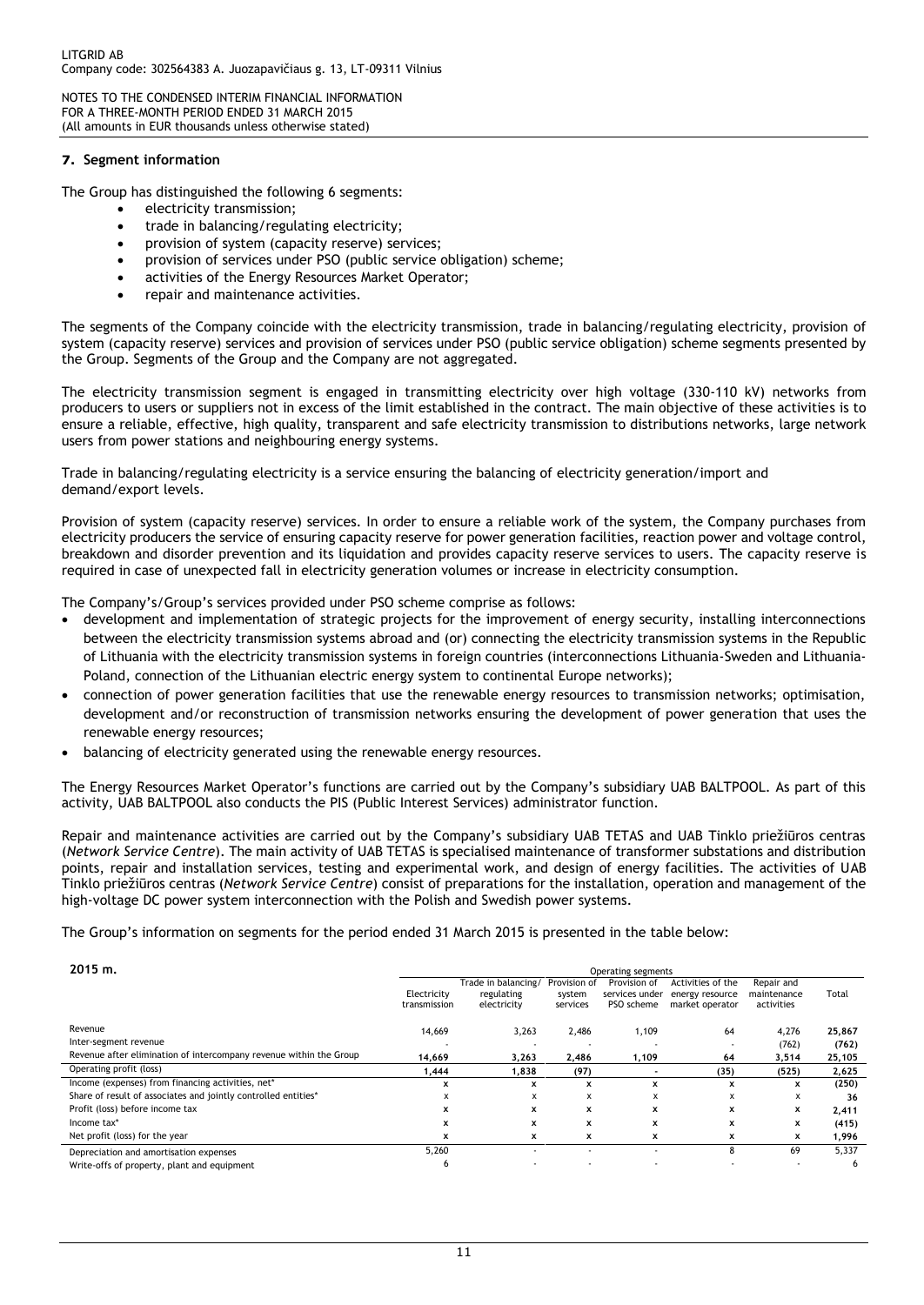The Group's information on segments for the period ended 31 December 2014 is presented in the table below:

| 2014 m.                                                            | Operating segments           |                                                  |                                    |                                              |                                                         |                                         |         |
|--------------------------------------------------------------------|------------------------------|--------------------------------------------------|------------------------------------|----------------------------------------------|---------------------------------------------------------|-----------------------------------------|---------|
|                                                                    | Electricity<br>trans-mission | Trade in balancing/<br>regulating<br>electricity | Provision of<br>system<br>services | Provision of<br>services under<br>PSO scheme | Activities of the<br>energy resource<br>market operator | Repair and<br>maintenance<br>activities | Total   |
| Revenue                                                            | 19,010                       | 5,239                                            | 3,356                              | 759                                          | 43                                                      | 3,979                                   | 32,386  |
| Inter-segment revenue                                              |                              |                                                  |                                    | . .                                          | $\overline{\phantom{a}}$                                | (1,736)                                 | (1,736) |
| Revenue after elimination of intercompany revenue within the Group | 19,010                       | 5,239                                            | 3,356                              | 759                                          | 43                                                      | 2,243                                   | 30,650  |
| Operating profit (loss)                                            | 1,782                        | 1,321                                            | (210)                              |                                              | (48)                                                    | (1, 897)                                | 948     |
| Income (expenses) from financing activities, net*                  | x                            | x                                                | x                                  | x                                            | $\mathbf x$                                             | x                                       | (131)   |
| Share of result of associates and jointly controlled entities*     | x                            | x                                                | x                                  | x                                            | x                                                       | x                                       | 52      |
| Profit (loss) before income tax                                    | x                            | x                                                | $\mathbf x$                        | x                                            | $\mathbf x$                                             | x                                       | 869     |
| Income tax*                                                        | x                            | x                                                | $\mathbf x$                        | x                                            | $\mathbf x$                                             | x                                       | (229)   |
| Net profit (loss) for the year                                     | x                            | x                                                | x                                  | x                                            | x                                                       | x                                       | 640     |
| Depreciation and amortisation expenses                             | 10,652                       |                                                  |                                    | $\overline{\phantom{0}}$                     | q                                                       | 86                                      | 10,747  |
| Write-offs of property, plant and equipment                        | 322                          |                                                  |                                    | $\overline{\phantom{0}}$                     |                                                         | $\sim$                                  | 322     |

\* Income tax, share of result of associates and jointly controlled entities and financing income and expenses are not allocated between the Company's operating segments.

The Group operates in Lithuania and its revenue generated from customers in Lithuania accounts for 98% of total revenue.

In 2015 and 2014, the Group's and the Company's revenue by geographical location of customers:

| Group<br>January-March<br>2015 | Company<br>January-March<br>2015 | Group<br>January-March<br>2014 | Company<br>January-March<br>2014 |
|--------------------------------|----------------------------------|--------------------------------|----------------------------------|
| 24,502                         | 20,924                           | 30,213                         | 27,926                           |
| 26                             | 26                               | 123                            | 123                              |
| 377                            | 377                              | 158                            | 158                              |
| 138                            | 138                              | 156                            | 156                              |
|                                | າ                                | $\overline{\phantom{0}}$       | $\sim$                           |
| 60                             | 60                               | $\overline{\phantom{a}}$       | ۰                                |
| 25,105                         | 21,527                           | 30,650                         | 28,363                           |
|                                |                                  |                                |                                  |

All assets of the Group and the Company are located in Lithuania.

#### **8. Related-party transactions**

The Company's/Group's related parties in 2015 and 2014 were as follows:

- EPSO-G (the parent of the Company). 100% of EPSO-G share capital is owned by the Ministry of Energy of the Republic of Lithuania;

Subsidiaries of the Company;

- Associates and jointly controlled entities of the Company;
- AB Amber Grid (subsidiary of EPSO-G);
- Management of the Company.

Transactions with related parties are carried out in accordance with market conditions and the tariffs approved under legislation or in accordance with the requirements of the law on public procurement.

Sales of goods and services

|                                                    | Group<br>January-March<br>2015 | Companv<br>January-March<br>2015 | Group<br>January-March<br>2014 | Company<br>January-March<br>2014 |
|----------------------------------------------------|--------------------------------|----------------------------------|--------------------------------|----------------------------------|
| Subsidiaries of the Company                        |                                | 5,621                            |                                | 6.720                            |
| The Group's parent company (UAB EPSO-G)            |                                |                                  |                                |                                  |
| Group's associates and jointly controlled entities | 392                            | 392                              | 380                            | 379                              |
|                                                    | 399                            | 6.020                            | 380                            | 7.099                            |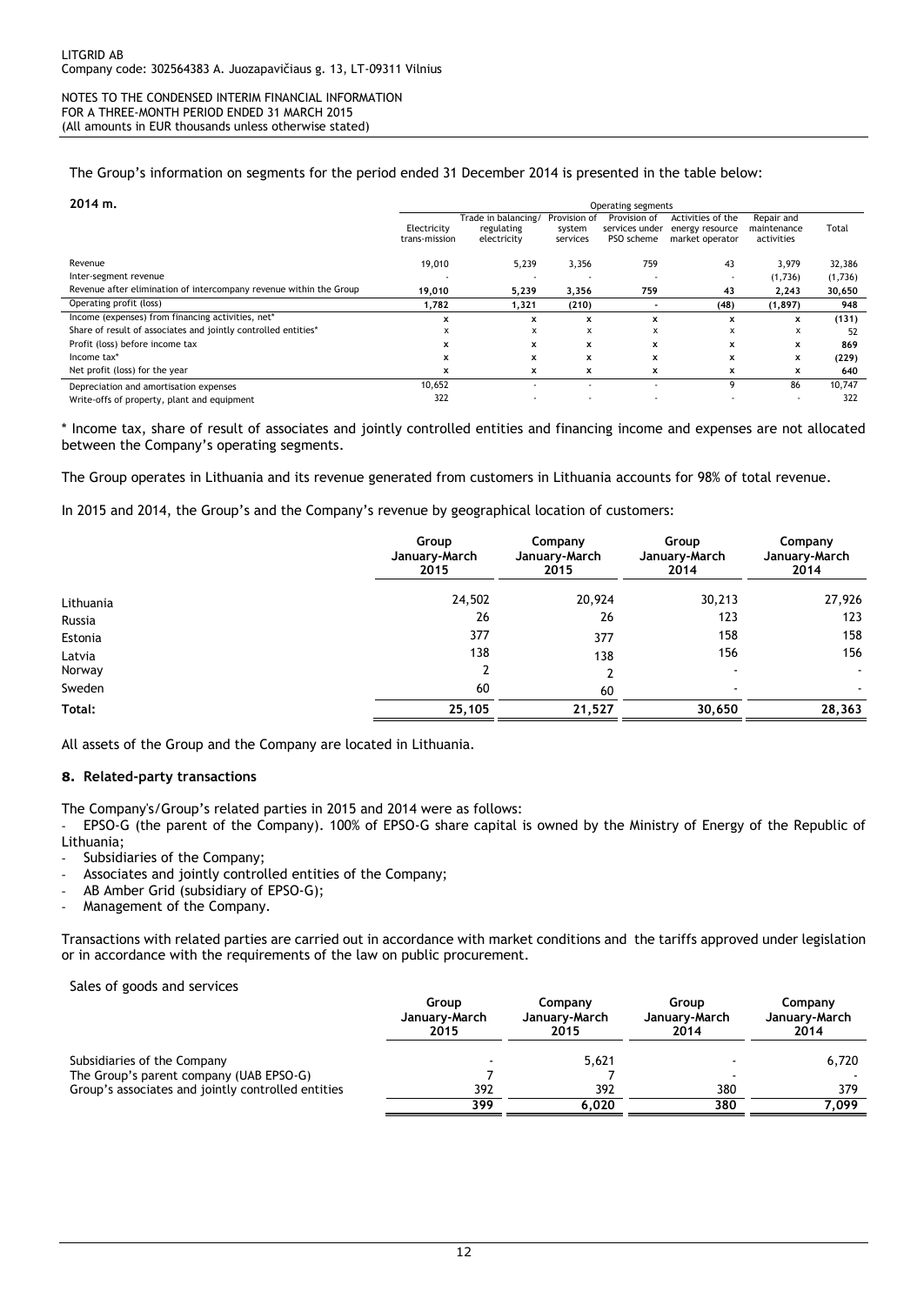#### Purchases of goods and services

| -                                                  | Group<br>January-March<br>2015 | Company<br>January-March<br>2015 | Group<br>January-March<br>2014 | Company<br>January-March<br>2014 |
|----------------------------------------------------|--------------------------------|----------------------------------|--------------------------------|----------------------------------|
| Subsidiaries of the Company                        |                                | 4.494                            |                                | 6,222                            |
| Group's associates and jointly controlled entities | 83                             | 83                               | 70                             | 70                               |
|                                                    | 83                             | 4.577                            | 70                             | 6.292                            |

#### Amounts receivable from related parties

|                                                                        | Group          | Company        | Group             | Company           |
|------------------------------------------------------------------------|----------------|----------------|-------------------|-------------------|
|                                                                        | As at 31 March | As at 31 March | As at 31 December | As at 31 December |
|                                                                        | 2015           | 2015           | 2014              | 2014              |
| Subsidiaries of the Company<br>The Group's parent company (UAB EPSO-G) | h              | 1.932          |                   | 2,350             |
| Group's associates and jointly controlled entities                     | 196            | 196            | 158               | 158               |
|                                                                        | 202            | 2.134          | 161               | 2,511             |
| Amounts payable to related parties                                     | Group          | Company        | Group             | Company           |

|                                                    | As at 31 March<br>2015 | As at 31 March<br>2015 | As at 31 December<br>2014 | As at 31 December<br>2014 |
|----------------------------------------------------|------------------------|------------------------|---------------------------|---------------------------|
| Subsidiaries of the Company                        | -                      | 2.613                  |                           | 5,522                     |
| The Group's parent company (UAB EPSO-G)            |                        |                        |                           |                           |
| Group's associates and jointly controlled entities | 22                     |                        | 76                        | 76                        |
|                                                    | 22                     | 2.635                  |                           | 5.598                     |

#### *Payments to the key management personnel*

|                                                | Group<br>January-March<br>2015 | Company<br>January-March<br>2015 | Group<br>January-March<br>2014 | Company<br>January-March<br>2014 |
|------------------------------------------------|--------------------------------|----------------------------------|--------------------------------|----------------------------------|
| Employment-related payments, whereof:          | 172                            | 102                              | 147                            | 84                               |
| - Termination benefits                         |                                |                                  |                                |                                  |
| Average number of the key management personnel |                                |                                  |                                |                                  |

Key management consists of heads of administration and their deputies/directors of departments and chief financiers.

#### **9. Basic and diluted earnings per share**

In 2015 and 2014, basic and diluted earnings per share of the Group were as follows:

|                                                                             | January-March<br>2015 | January-March<br>2014 |
|-----------------------------------------------------------------------------|-----------------------|-----------------------|
| Net profit (loss) attributable to the Company's shareholders (thousand EUR) | 2.002                 | 656                   |
| Weighted average number of shares (units)                                   | 504.331.380           | 504.331.380           |
| Basic and diluted earnings per share (in EUR)                               | 0.004                 | 0.001                 |

#### **10. Contingent liabilities**

#### **Litigations**

The State Prices and Energy Control Commission adopted Resolution No. O3-224 of 26 March 2015 concerning AB LITGRID breaches of regulated conditions of activity, which imposed on AB LITGRID a fine of €100,000 and ordered the Appellant to pay the fine within 30 calendar days from the date of entry into force of the Appeal Judgement and to correct by 26 May 2015 the regulated usage statements for the years 2011–2013, presenting them to the Commission. On 24 April 2015, AB LITGRID appealed against this decision of the Commissions to the Vilnius Regional Administrative Court.

The contested decision is unjustified and illegal; therefore the applicant submits this protest, requesting that the appeal decision be set aside.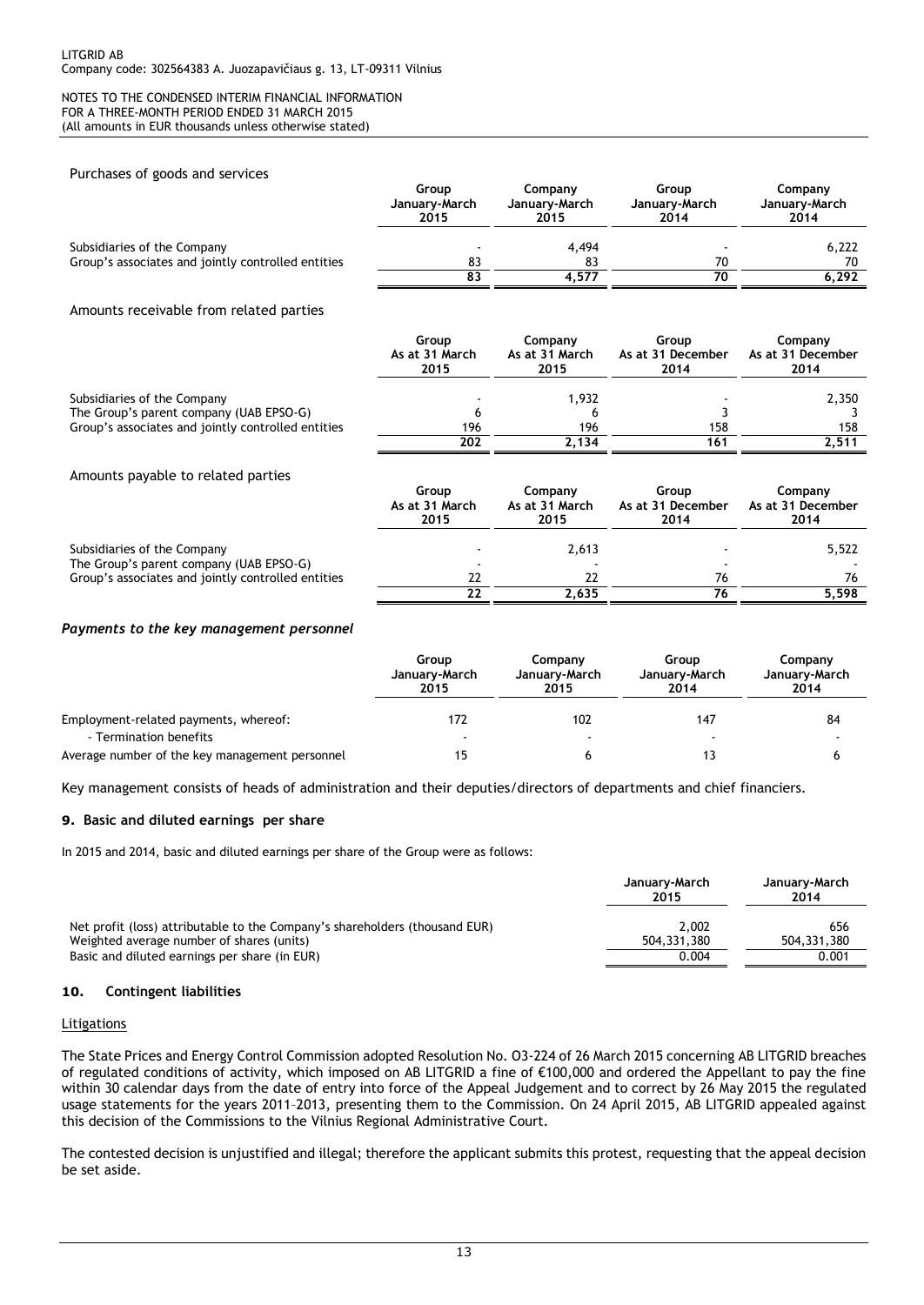Administrative case resulting from the Company's appeal concerning the Commission's Resolution No. O3-10 of 19 January 2015 concerning removal of paragraphs from part of the document setting upper limits for AB LITGRID prices for 2016–2020 for transmission services by high-voltage grids. The Company appealed against the Commission's Resolution No. O3-10 of 19 January 2015 concerning the document setting upper limits for AB LITGRID prices for 2016–2020 for transmission services by high-voltage grids, which approved the Company's electricity transmission activity regulatory period from 2016 to 2020 and also established for the Applicant for the year 2016 the final permissible power transmission Services revenue level and the Applicant's ceiling price for 2016 for providing electricity transmission services through high voltage networks. The Company appealed against the partial withdrawal of Commission resolution. A court judgement of 19 February 2015 accepted the appeal lodged by the Company, but it refused to order interim execution measures, namely, a temporary suspension, until the court's final judgment in this case, of certain paragraphs of the State Prices and Energy Control Commission's Resolution No. O3-10 of 19 January 2015 concerning the document setting upper limits for AB LITGRID prices for 2016–2020 for transmission services by high-voltage grids. On 26 February 2015 the Company submitted to the court a separate appeal concerning the court's partial decision of 19 February 2015, by which the court declined to order interim execution measures in response to the Company's request.

## **11. Subsequent events**

On 30 April 2015, AB LITGRID sold 193 ordinary registered uncertificated UAB NT Valdos shares to UAB Lietuvos energija for €252,000, which accounted for 0.35 per cent of UAB NT Valdos share capital. UAB Lietuvos energija will pay for the shares in instalments by 31 December 2016.

**\*\*\*\*\***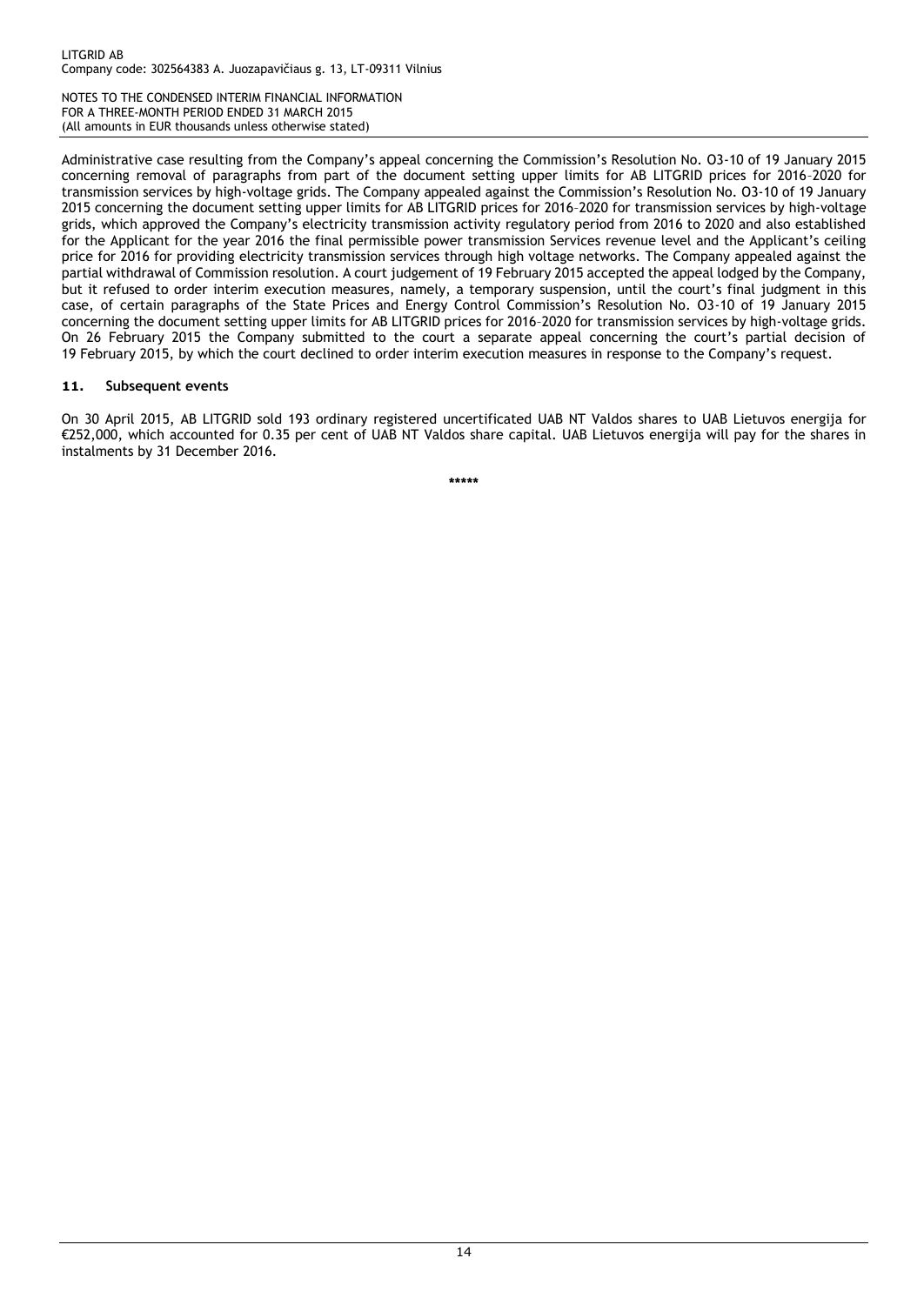

## **CONSOLIDATED INTERIM REPORT OF LITGRID AB AND ITS SUBSIDIARIES FOR 2015 Q1**

## **I. General information about the Group of companies**

The consolidated interim report has been prepared for Q1 of the year 2015.

## **The Issuer and its contact details:**

| Name                           | LITGRID AB (hereinafter referred to as 'Litgrid' or the 'Company')  |
|--------------------------------|---------------------------------------------------------------------|
| Legal form                     | AB (public company)                                                 |
| Registration date and location | 2010-11-16, Register of Legal Entities of the Republic of Lithuania |
| Company code                   | 302564383                                                           |
| Headquarters address           | A. Juozapavičiaus g. 13, LT-09311, Vilnius                          |
| Telephone                      | +370 5 278 2777                                                     |
| <b>Fax</b>                     | +370 5 272 3986                                                     |
| E-mail                         | info@litgrid.eu; www.litgrid.eu                                     |

## **Litgrid's operations**

Litgrid, Lithuania's electricity transmission system operator (hereinafter referred to as the 'TSO'), maintains stable operation of the country's electricity system, manages electricity flows, and enables competition in the open electricity market. Litgrid is responsible for the integration of Lithuania's electricity system into Europe's electricity infrastructure and the common market for electricity. The Company is implementing the strategic NordBalt (Lithuania – Sweden) and LitPol Link (Lithuania – Poland) power link projects. In seeking to enhance the country's energy independence, we foster a culture of responsibility, rational creativeness, and dialogue.

Litgrid's mission is to ensure the reliable electricity transmission and enable competition in the open electricity market.

Litgrid's vision is the full-fledged integration of Lithuania's electricity system into Europe's electricity infrastructure and the common market for electricity, creating conditions for competitive economy.

Litgrid's values are cooperation, respect, responsibility, professionalism, and initiative.

## **Litgrid's strategy is the responsibility to manage the country's electricity system.**

As the backbone of the Lithuanian electricity sector, Litgrid not only is responsible for the maintenance of the balance of the electricity consumed and produced in the system and the reliable transmission of electricity but also implements strategic Lithuanian electricity projects. Its vision and strategic operating guidelines are based on the long-term goals identified in the National Energy Independence Strategy. The Lithuanian TSO's most important operational areas and responsibilities are the maintenance of the country's electricity infrastructure and its integration with the Western and Northern European electricity infrastructure, development of the electricity market and participation in the creation of a common Baltic and European electricity market, and the integration of the Lithuanian and continental European electricity systems for synchronous operations.

## **Litgrid's operating plans and forecasts**

Litgrid works actively and responsibly in the following key directions:

European integration of the country's electricity system

Once Lithuania becomes a full-fledged participant of the European electricity system, European system management standards will be introduced in the electricity sector, and electricity flow management based on market principles and participation in maintaining the system frequency will be ensured. The desired result is the Baltic countries' synchronous operation within continental European grids.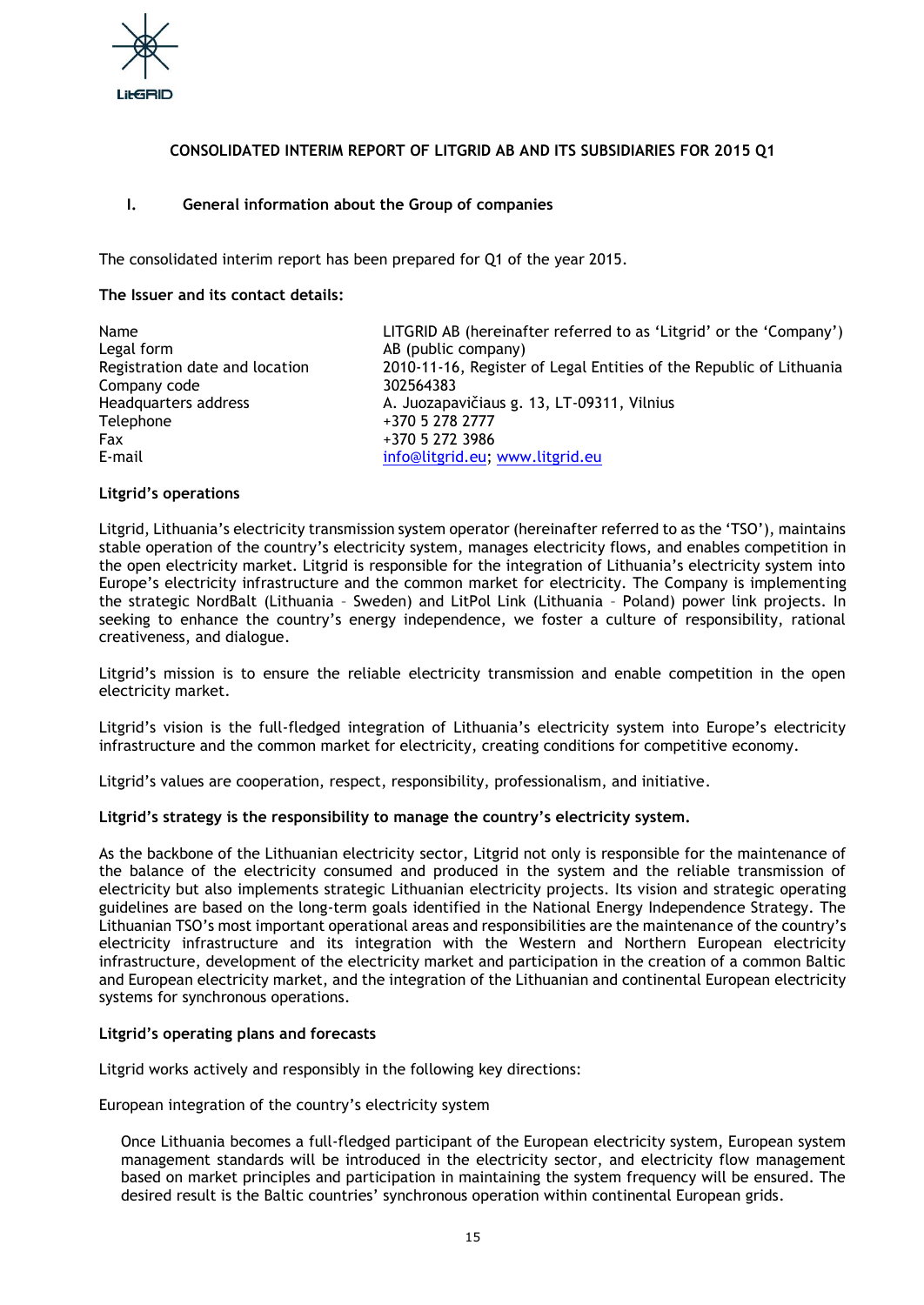

## A common European market for electricity

The integration of the Lithuanian electricity market into the Baltic and Nordic electricity market and, later, the common European electricity market will ensure transparent wholesale electricity prices, competition, and freedom of choice for all market participants as well as equitable trade in electricity with neighbouring European states. Being a part of a large electricity market will allow for the most effective use of networks and generation infrastructure and for ensuring electricity transmission security.

Integration of the transmission grid into Europe's electricity infrastructure

Lithuania's electricity transmission grid is strong and well connected with the electricity transmission infrastructure of the neighbouring Eastern states; by the power links to be established with Sweden (NordBalt) and Poland (LitPol Link) by 2015, it will be connected to the electricity grids of Northern and Western Europe. The development of inter-system links will create opportunities to sell electricity between different energy systems, and optimal investment into the country's grid will ensure the integration of new electricity generators, the safe transmission of electricity, and the reliability of the system's operations.

In implementing strategic projects that help ensure the country's energy independence and working in a strict regulative environment, Litgrid makes every effort to rationally and effectively use existing financial resources and European Union support while contributing to increasing the country's economic competitiveness and improving consumer welfare. From EU structural funds of 2007–2013, LTL 103 million of European Union funds were allocated to 18 electricity transmission grid investment projects carried out by Litgrid, the transmission system operator. As of 31 December 2014, the company had obtained LTL 77.5 million of them. Further support of LTL 226 million was allocated to the implementation of the NordBalt project from the European Energy Programme for Recovery. As of 31 December 2014, the company had obtained LTL 42 million of this amount.

## **Key activities of Q1 2015 in implementing strategic projects and other electricity sector projects**

## *The LitPol Link inter-system power link project implementation*

Key activities of the project took place at the construction site of the direct current converter station near Alytus. The first transformers that are among the critical equipment for operation of the station were delivered from the global technology company ABB production site in Sweden, and their installations commenced in February. The station is the most important and complex installation of the future power link. This back-to-back station converting the alternating current to direct and backwards will enable electricity transmission between Lithuania and Poland's power systems.

Construction works of the 400 kV overhead electricity transmission line from Alytus to Lithuania-Poland border continued and involved construction of overhead line supports and cabling.

## *The NordBalt inter-system power link project implementation*

In February 2015, the manufacture of NordBalt submarine cable was finished. During the same month, two additional transformers reached the NordBalt direct current converter station, one of which will be reserve transformer. By the end of February, the construction of the direct current converter station close to Klaipeda transformer substation had been completed. The installation of the direct current and valve halls, as well as mounting of cooling, grounding and lightning protection systems commenced.

Preparations for the new season of submarine cable construction in the Baltic sea started in the last week of March, when 50 km long cable section was loaded to a special cable-laying ship.

## *Transmission grid development and reconstruction projects*

In Q1 of 2015, two key reconstruction projects in northern part of Lithuania were completed: all equipment of the 110 kV switchyard at 330/110/10 kV Siauliai transformer substation were replaced, and the substation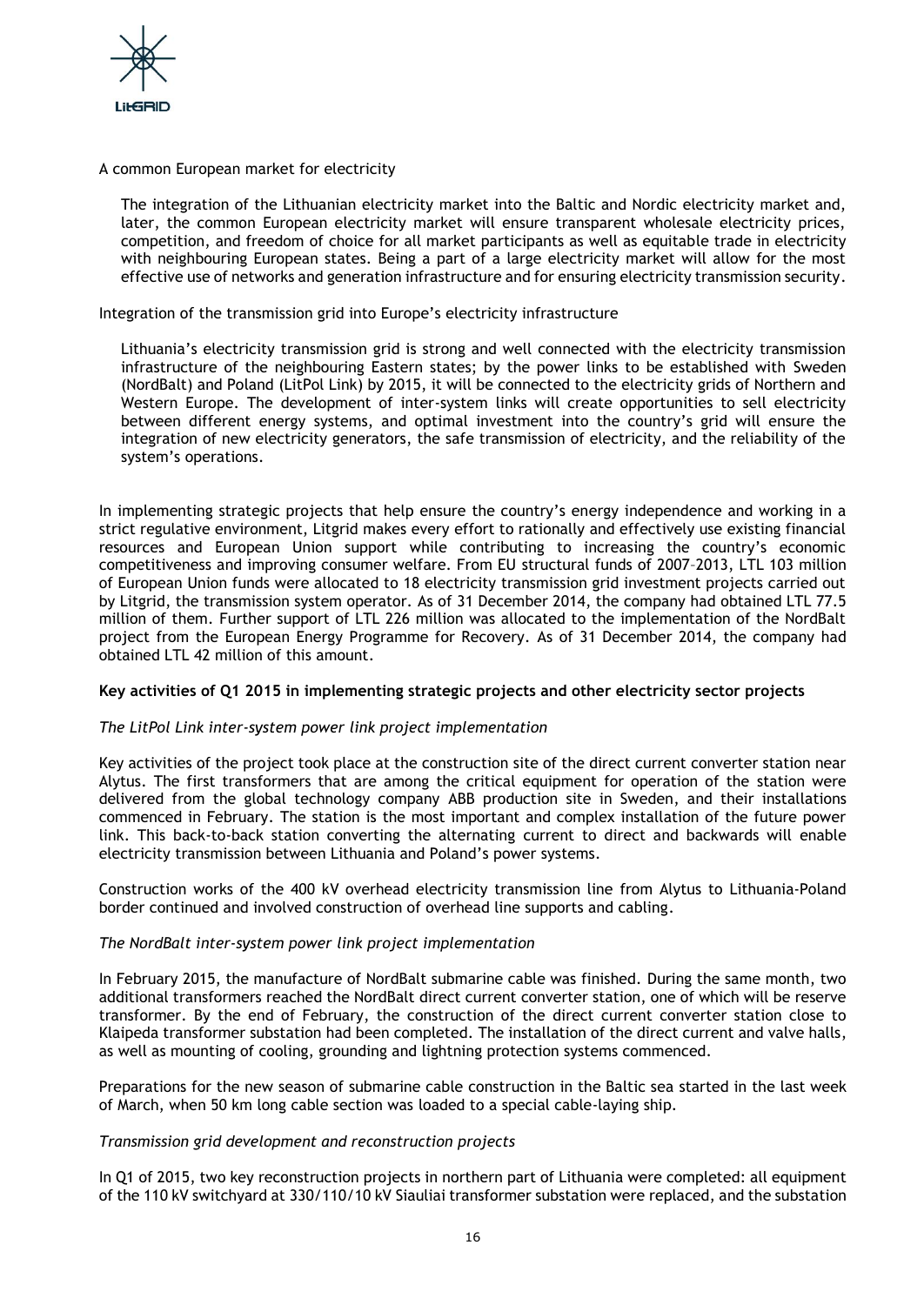

was upgraded for distance control capability; 110 kV switchyard at 110/10 kV Gruzdziai transformer substation was reconstructed to improve the reliability of electricity supply from Siauliai to Naujoji Akmene.

In March, public procurement for reconstruction works on 110 kV switchyard at the 110/10 kV transformer station of Kaunas hydroelectric power plant was announced. Contract on reconstruction of 110 kV switchyard at 110/35/10 kV Kursenai transformer substation was signed the same month.

## *Lithuanian electricity market development work*

In Q1 of 2015, average electricity price within the Lithuanian bidding area of the Nord Pool Spot exchange was 37 EUR/MWh, or 13 % lower than in the same period of 2014. This was the lowest price registered on the electricity market since 2012, when Nord Pool Spot was launched in Lithuania. The relatively low price was determined by warm winter and the resulting reduction in the electricity demand, higher water level in Latvia, considerably more intensive generation by the hydroelectric power plant and increased amount of cheaper electricity imported from the Nordic countries.

Three quarters of the electricity consumed in Lithuania in Q1 was imported: 56 % from the Nordic countries, the remaining 44 % - from the third countries.

Trade volumes on the Elbas market amounted to 1 % compared to the trade volume on the day-ahead market in Q1 of 2015. Lithuanian independent suppliers and producers have remained the major day-ahead market participants both as buyers and traders in electricity, compared to other two Baltic States.

Electricity transmission system operators of the Baltic States continue to work towards common electricity market and future integration into the Nordic electricity market. As a result and with these aims in mind, the three operators have launched the common platform in the beginning of 2015 for calculation of differences between the estimated and actually consumed electricity. The platform aims for more efficient handling of electricity system regulation and balancing costs.

This year, the electricity transmission system operators of the Baltic States allocated the capacities of international interconnections under the same regulations and principles as applied since the beginning of 2014.

The first session of the Electricity Market Development Committee was held in mid-January. It aimed to review the situation on electricity market in 2014 and present the changes in intersystem balancing between the Baltic electricity transmission system operators.

## *Litgrid membership in international organisations*

Awareness and support at the international level for projects implemented by Litgrid is ensured by participating in the international associations: European Network of Transmission System Operators for Electricity (ENTSO-E) and Central European Energy Partners (CEEP).

ENTSO-E unites 41 electricity transmission system operators from 34 countries. Its main functions: solve the the European level issues on transmission grid management and development, and the electricity market; promote regional collaboration of TSOs; deliver suggestions on legal regulation drafts prepared by the European Commission; prepare Ten-Year Network Development Plan (TYNDP) and Grid Code. Litgrid representatives participate in activities of System Management, System Development, Market, Research and Development committees and work groups created by them. By participating in ENTSO-E activities, it is aimed to represent national and Litgrid interests in taking European and regional decisions related to the system management, planning and implementation of projects on the development of the infrastructure of Lithuanian electricity, electricity market connection and electricity transmission integration plans.

CEEP unites 26 organisations from five Central and Eastern European countries. CEEP's main objective is to support the integration of the energy sector of newest European Union member states in the context of common EU energy and energy security policy. Litgrid uses its participation in CEEP to contribute to the development of regional positions on EU energy policy issues, to take part in energy and industry forums organised by partners, and to present and seek support for key projects.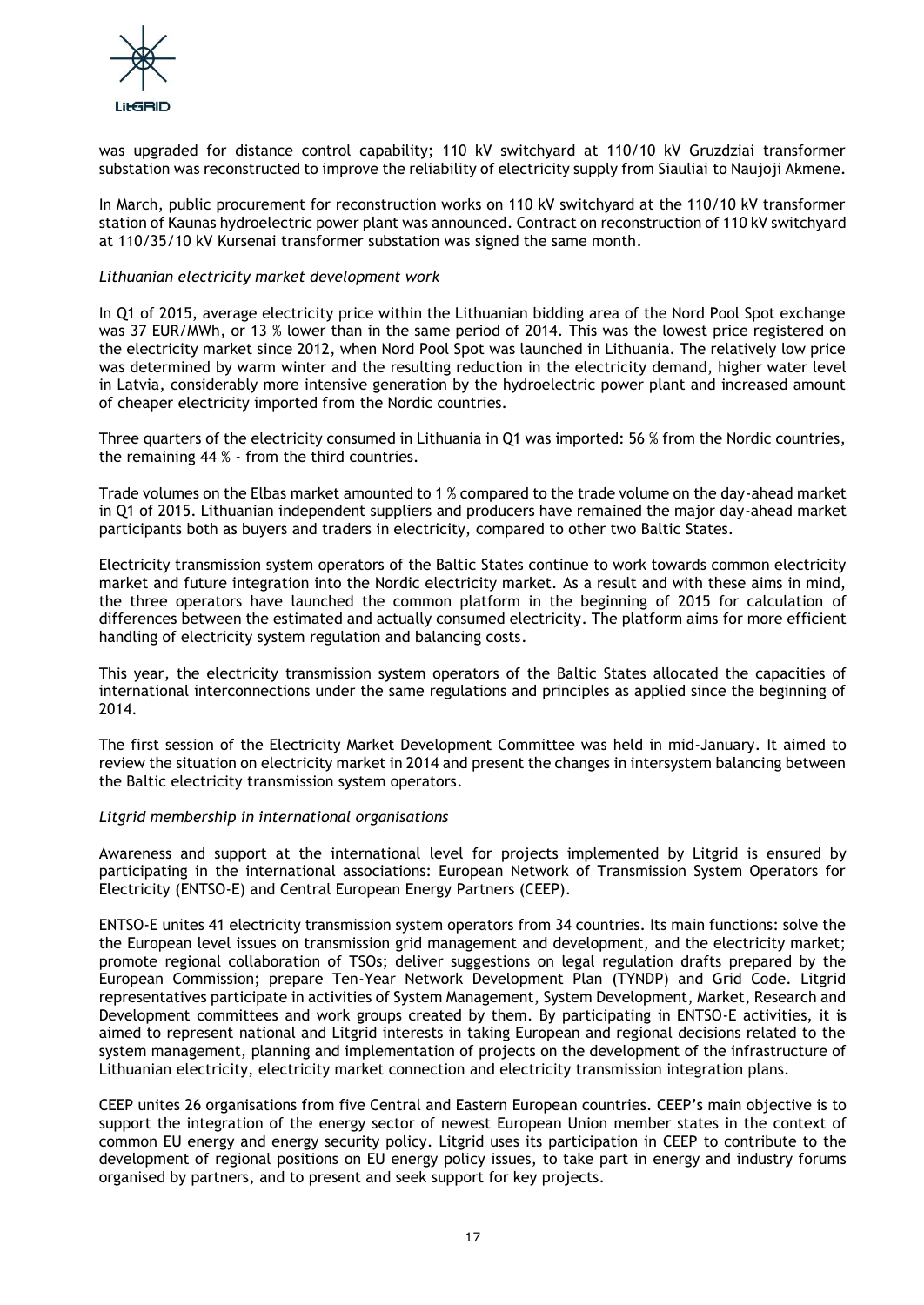

## **Litgrid subsidiaries and the nature of their operations**

As at 31 March 2015, the Litgrid group of companies consisted of Litgrid AB, BALTPOOL UAB (Baltpool), Tetas UAB, and Tinklo priežiūros centras UAB.

| Name                                           | <b>BALTPOOL UAB</b>                                                              |
|------------------------------------------------|----------------------------------------------------------------------------------|
| Legal form                                     | UAB (private company limited by shares)                                          |
| Registration date and location                 | 2009-12-11, Register of Legal Entities of the Republic of Lithuania              |
| Company code                                   | 302464881                                                                        |
| Headquarters address                           | A. Juozapavičiaus str.9, LT-09311, Vilnius                                       |
| Telephone                                      | +370 5 278 2260                                                                  |
| Fax                                            | +370 5 278 2707                                                                  |
| E-mail                                         | info@baltpool.lt; www.baltpool.lt                                                |
| Type of operations                             | Energy resource market operator                                                  |
| Shares controlled by Litgrid                   | 67 %                                                                             |
| Name                                           | <b>UAB Tetas</b>                                                                 |
| Legal form                                     | UAB (private company limited by shares)                                          |
| Registration date and location                 | 2005-12-08, Register of Legal Entities of the Republic of Lithuania              |
| Company code                                   | 300513148                                                                        |
| Headquarters address                           | Senamiesčio str. 102B, LT-35116, Panevėžys                                       |
| Telephone                                      | +370 45 504 618                                                                  |
| Fax                                            | +370 45 504 684                                                                  |
| Type of operations                             | Specialised design, installation, technical maintenance, repair,                 |
|                                                | and testing services for transformer substation and distribution                 |
|                                                | stations                                                                         |
| Shares controlled by Litgrid                   | 100 %                                                                            |
| Name                                           | UAB Tinklo priežiūros centras                                                    |
| Legal form                                     | UAB (private company limited by shares)                                          |
| Registration date and location<br>Company code | 2014 02 24, Register of Legal Entities of the Republic of Lithuania<br>303249180 |
| Headquarters address                           | A. Juozapavičiaus str.13, LT-09311, Vilnius                                      |
| Telephone                                      | +370 5 278 2777                                                                  |
| Fax                                            | +370 5 272 3986                                                                  |
| Type of operations                             | Preparation for installation, management, and operation of high                  |
|                                                | voltage direct current electricity links with the electricity systems            |
|                                                | of Poland and Sweden                                                             |
| Shares controlled by Litgrid                   | 100 %.                                                                           |

As at 31 December 2014, Litgrid Group also had shares in these companies:

| LitPol Link Sp.z.o.o (Poland)         | 50 % of shares and voting rights                             |
|---------------------------------------|--------------------------------------------------------------|
| UAB Duomenų Logistikos Centras        | 20.36 % of shares and voting rights                          |
| UAB Technologijų ir inovacijų centras | 0.01 % of shares and voting rights                           |
| NT Valdos, UAB                        | 0.35 % of shares and voting rights                           |
| Nord Pool Spot AS                     | 2.00 % of shares and voting rights and rotating board member |

## **Services provided by Litgrid Group of companies**

Litgrid, the electricity transmission system operator, provides the following services:

- Electricity transmission;
- System services (capacity reserve);
- Trading in balance and regulation electricity;
- Public service obligation services (hereinafter referred to as PSO);
- Maintenance and repairs of the electricity grid.
- Maintenance, operation, and management of HVDC links.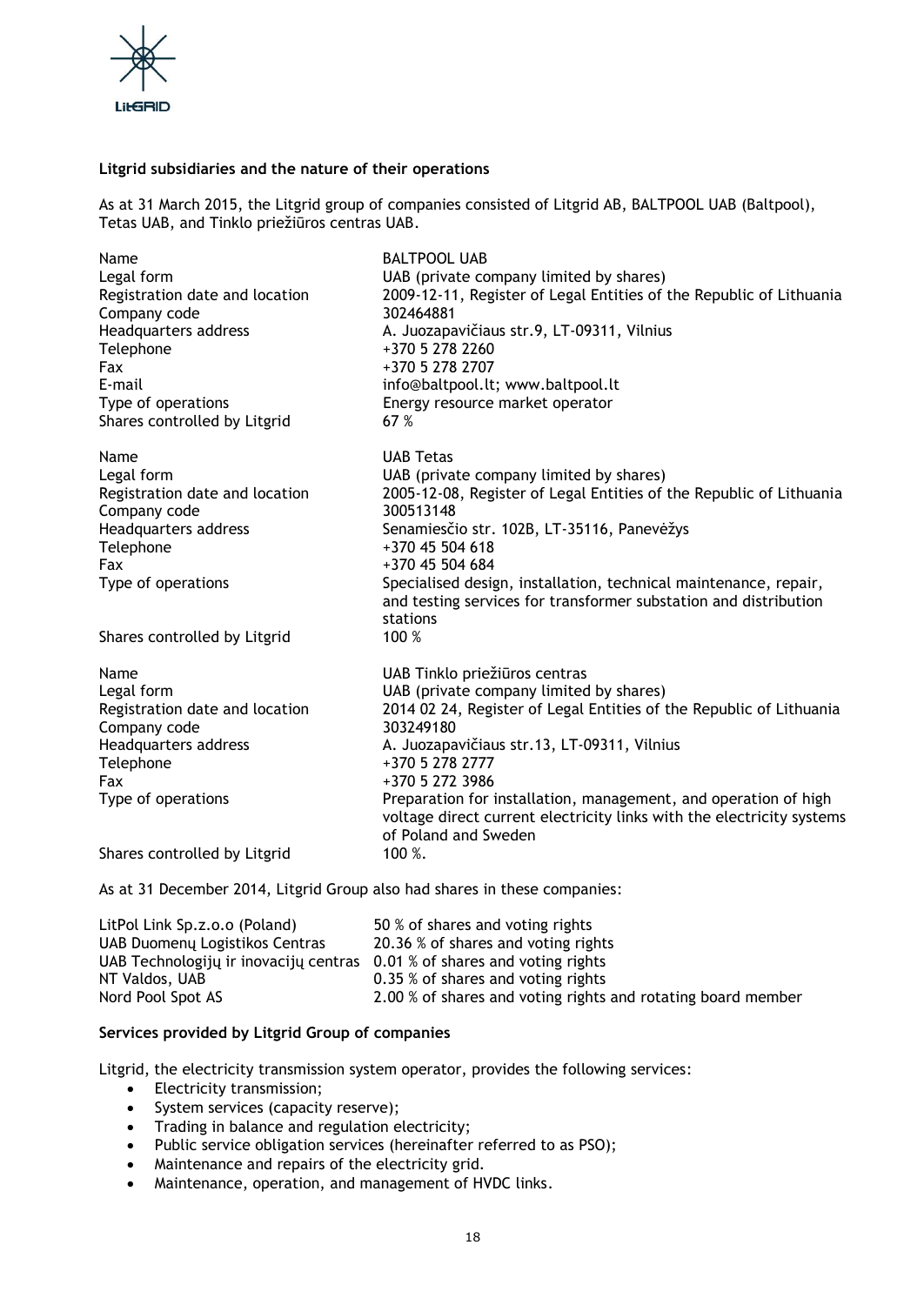

## *Electricity transmission*

Electricity transmission services are the transmission of electricity over high voltage (330–110 kV) electric equipment. The transmission system operator sends electricity from producers to consumers who are connected to the transmission grid and to distribution network operators. Electricity transmission is regulated.

The main activity of TSO is to manage the high voltage electricity transmission grid and ensure reliable, effective, high-quality, transparent, and safe electricity transmission.

## *System services*

In order to maintain reliable system operations, Litgrid purchases services from energy producers for capacity reserve assurance at power generation facilities, reactive capacity and voltage management, and the prevention and recovery prom accidents and breakdowns, and provides consumers with system (capacity reserve) services. Capacity reserves are needed when electricity production suddenly and unexpectedly falls or its consumption increases.

## *Trading in balancing and regulating electricity*

Litgrid ensures the country's electricity production and consumption balance. Balancing electricity is electricity that is consumed or produced outside of established electricity consumption and production schedules. Litgrid organises trading in balance electricity and buys and sells balance electricity that is necessary to ensure the country's electricity production and consumption balance.

Regulation electricity is electricity that is bought and/or sold at the direction of the TSO as necessary for performing the function of balancing the country's electricity consumption and production. Litgrid organises trading in regulating electricity by auction. The auction participants are suppliers of regulating energy and TSOs of other countries with the technical means to quickly change power generation and consumption routines who have signed a corresponding agreement with Litgrid.

## *Public service obligation services*

Public service obligations (PSO) in the electricity sector are services that ensure and increase national energy security and the integration and usage of electricity produced from renewable resources. The list of public service obligations, their providers, and provisioning procedures are approved by the Government of the Republic of Lithuania or an institution it has authorized, on the basis of public interests in the electricity sector. PSO funds are funds that are paid to providers of PSO services.

Litgrid provides these PSO services:

- Preparation and implementation of strategic projects related to increasing energy security (the Lithuania–Sweden and Lithuania–Poland electricity interconnections and integration of the Lithuanian electricity system into continental European grids;
- Connection of electricity production equipment that use wind, biomass, or solar energy or hydroelectric power to the transmission grid and transmission grid optimization, development, and/or renovation related to the reception and transmission of electricity produced by producers who use renewable natural resources;
- Balancing of electricity produced using renewable energy resources.

By Resolution No. 1338 of the Government of the Republic of Lithuania of 7 November 2012, UAB Baltpool has been designated a PSO fund administrator effective 1 January 2013.

PSO provisioning procedures are established by the *Public Service Obligation Provisioning Procedure Description*, approved by Resolution No. 916 of the Government of the Republic of Lithuania of 18 July 2012. PSO fund administration procedures are established by the *Public Service Obligation Fund Administration Procedure Description*, approved by Resolution No. 1157 of the Government of the Republic of Lithuania of 19 September 2012. The PSO provisioning description provides that public service obligation funds are collected and transferred to the public service obligation fund administrator under procedures and conditions established by the *Public Service Obligation Fund Administration Procedure Description*. As the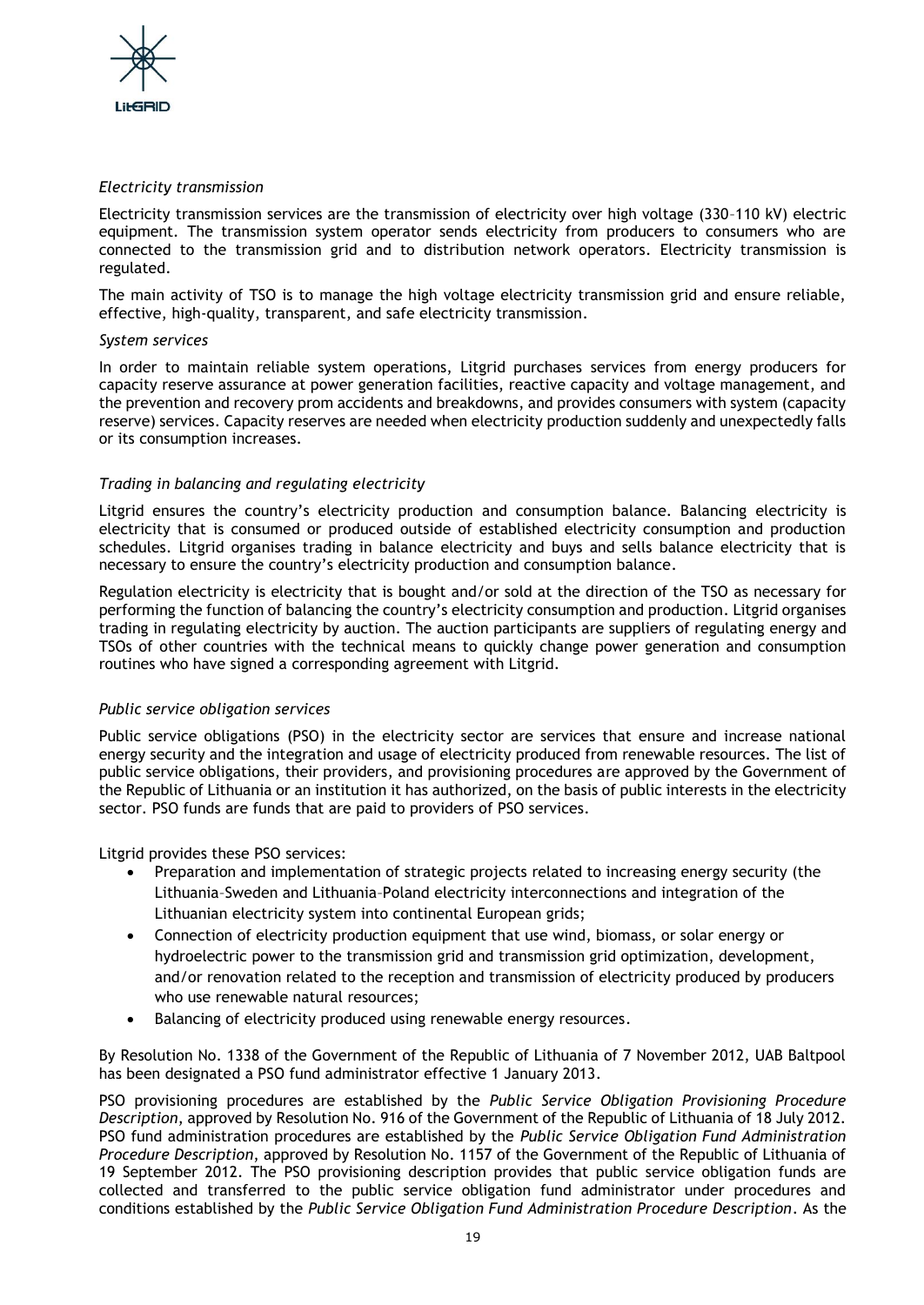

transmission system operator, Litgrid collects PSO funds from grid users whose electricity production and/or consumption equipment is connected to the electricity transmission grid and transfers them to the PSO fund administrator.

## *Electricity grid technical maintenance and repairs*

Litgrid's subsidiary, Tetas UAB, offers the following technical maintenance and repair services for electricity grid equipment:

- Maintenance and repair work for electrical equipment that is part of the grid;
- Construction of new energy facilities and renovation of existing energy facilities;
- Design services for electrical equipment and facilities

Tetas UAB operations comply with ISO 9001:2008 and ISO 14001:2004 requirements. The system for quality management and environmental protection management, introduced in 2007, is applied in operating electrical equipment of up to 400 kilovolts and in performing design and construction work for extraordinary structures.

## *Maintenance, operation, and management of HVDC links*

In February 14, 2014, the Board of Litgrid decided to establish the subsidiary Tinklo priežiūros centras with a purpose of creating a highly qualified specialised engineering competency centre for the management and operation of HVDC (*High Voltage Direct Current*, or high voltage direct current technology required for electricity transmission in high volumes between different electricity systems) links. The company was registered in February 24, 2014; it is operated as an internal unit of Litgrid.

## **Environmental protection**

Procedures for environmental impact assessment or selection are carried out for planned power transmission lines and the conclusions are taken into account when preparing technical designs. Environment protection requirements are established during the design process for the construction of new or reconstruction of existing transformer substations and switchyards. In all cases, efforts are made to select the equipment that is less harmful to the environment, contractors are obliged to organise works so as to eliminate or reduce any impact on the environment, and construction waste is cleaned up in a documented process. Services are only purchased from contractors that have implemented the LST EN ISO 14001 standard for environmental management. Before acceptance of works, it is verified, whether contractors have properly fulfilled the requirements, have cleaned up waste properly and have documents to confirm this.

## **Customers of the transmission system operator**

Litgrid's direct customers are electricity transmission grid users and suppliers of balancing and regulation electricity.

Transmission grid users include:

- Lesto, the distribution grid operator;
- Electricity consumers whose electrical equipment is connected to the electricity transmission grid and who purchase electricity for consumption;
- Electricity producers.

Balancing and regulating electricity suppliers are electricity producers and suppliers.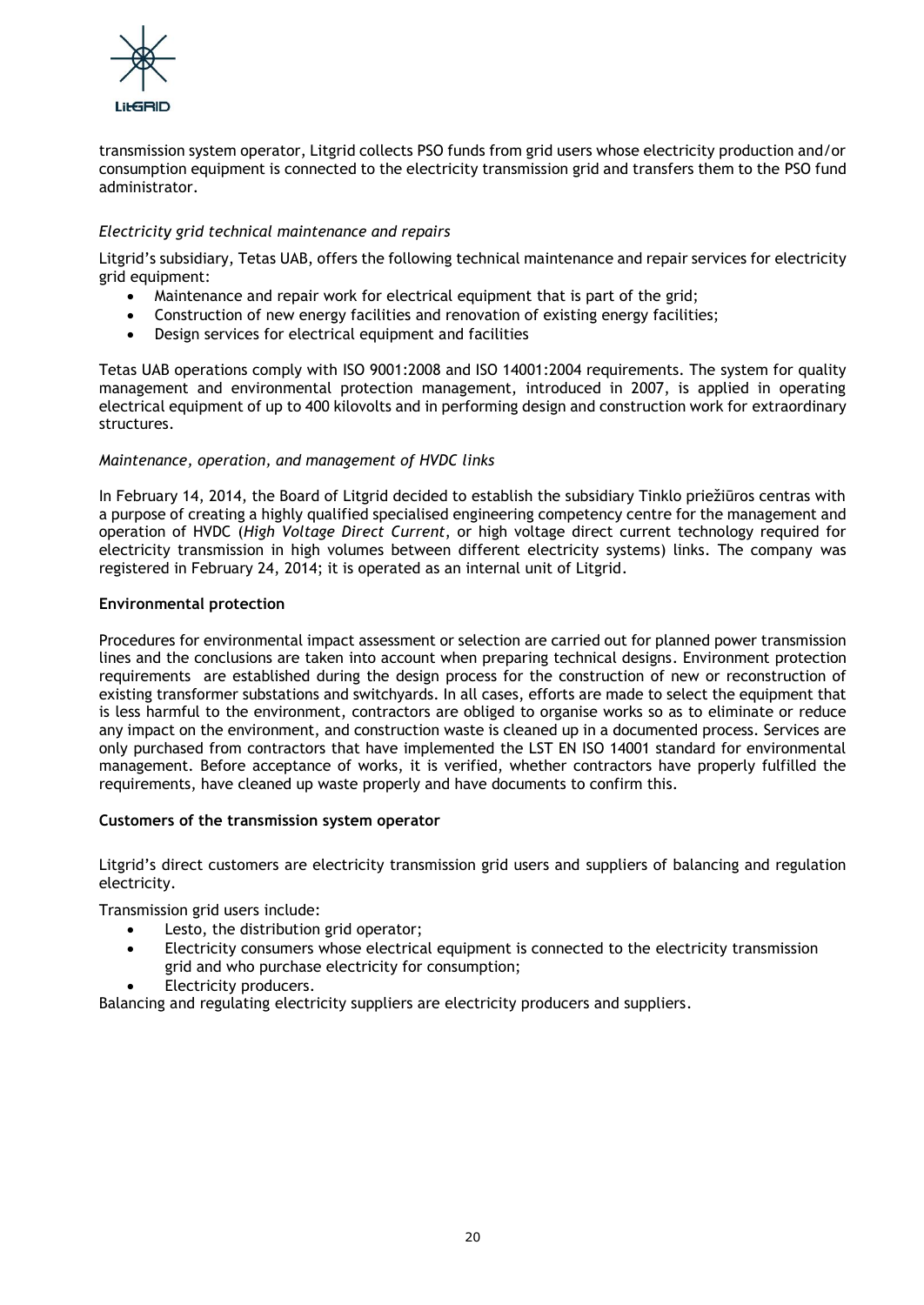

## **Employees**

As of 31 March 2015, 702 employees worked for the Litgrid group: 231 Litgrid employees, 438 Tetas employees, 12 Baltpool employees, and 21 Tinklo priežiūros centras employees. In 2014, Litgrid employee turnover was 7.87 %.

## Litgrid wage bill for the reporting period was EUR 1,246 thousand.

| Litgrid     | Number of employees<br>as at 31 March 2015 | Average monthly<br>salary, EUR |
|-------------|--------------------------------------------|--------------------------------|
| Specialists | 225                                        | 1 667                          |
| Management  | O                                          | 5 6 6 7                        |
| Total       | 231                                        | 1 771                          |

## Litgrid Group's wage bill for the reporting period was EUR 2,444 thousand.

| Litgrid group | Number of employees<br>as at 31 March 2015 | Average monthly<br>salary, EUR |
|---------------|--------------------------------------------|--------------------------------|
| Workers       | 259                                        | 672                            |
| Specialists   | 428                                        | 1445                           |
| Management    | 15                                         | 3 9 5 0                        |
| Total         | 702                                        | 1 2 2 4                        |

## Litgrid Group employee education at the end of period

|                                                                | 31 March 2015 |  |
|----------------------------------------------------------------|---------------|--|
| Number of employees                                            | 702           |  |
| Employees holding a university-level degree                    | 417           |  |
| Employees holding a college-level degree                       | 113           |  |
| Employees with secondary or specialized<br>secondary education | 177           |  |

Litgrid employs the highest level energy specialists. Three quarters of the employees hold a university-level degree in engineering; their average professional experience is 14 years. Employing their theoretical and practical knowledge, the employees realize their personal aspirations and contribute to ambitious strategic national objectives contributing to the energy independence of the state. Working for the company responsible for the safety, reliability, and responsible development of Lithuanian electricity system, the Litgrid specialists become leaders and mentors of young employees who wish to join the energy sector. Litgrid is eager to employ not only experienced professionals, but also smart and curious young specialists that aim to work hard and excel. In order to attract talented, educated, and ambitious people who are not afraid to take the responsibility, Litgrid cooperates with the education institutions and youth organizations, and has a Young Specialists Programme.

## Remuneration policy and performance appraisal

The goal of Litgrid's remuneration policy is to contribute to the implementation of mission and vision pursued by the organisation that applies modern and effective management practices, mobilise people for joint effort and motivate to implement strategic priorities, form and imbue the attitude towards the employee as the main corporate asset, foster company values – professionalism, cooperation, responsibility, initiative, and respect. Corporate employee remuneration depends on position, work performance, reaching of individual annual goals, the level of competencies, and sharing of organisational values. The remuneration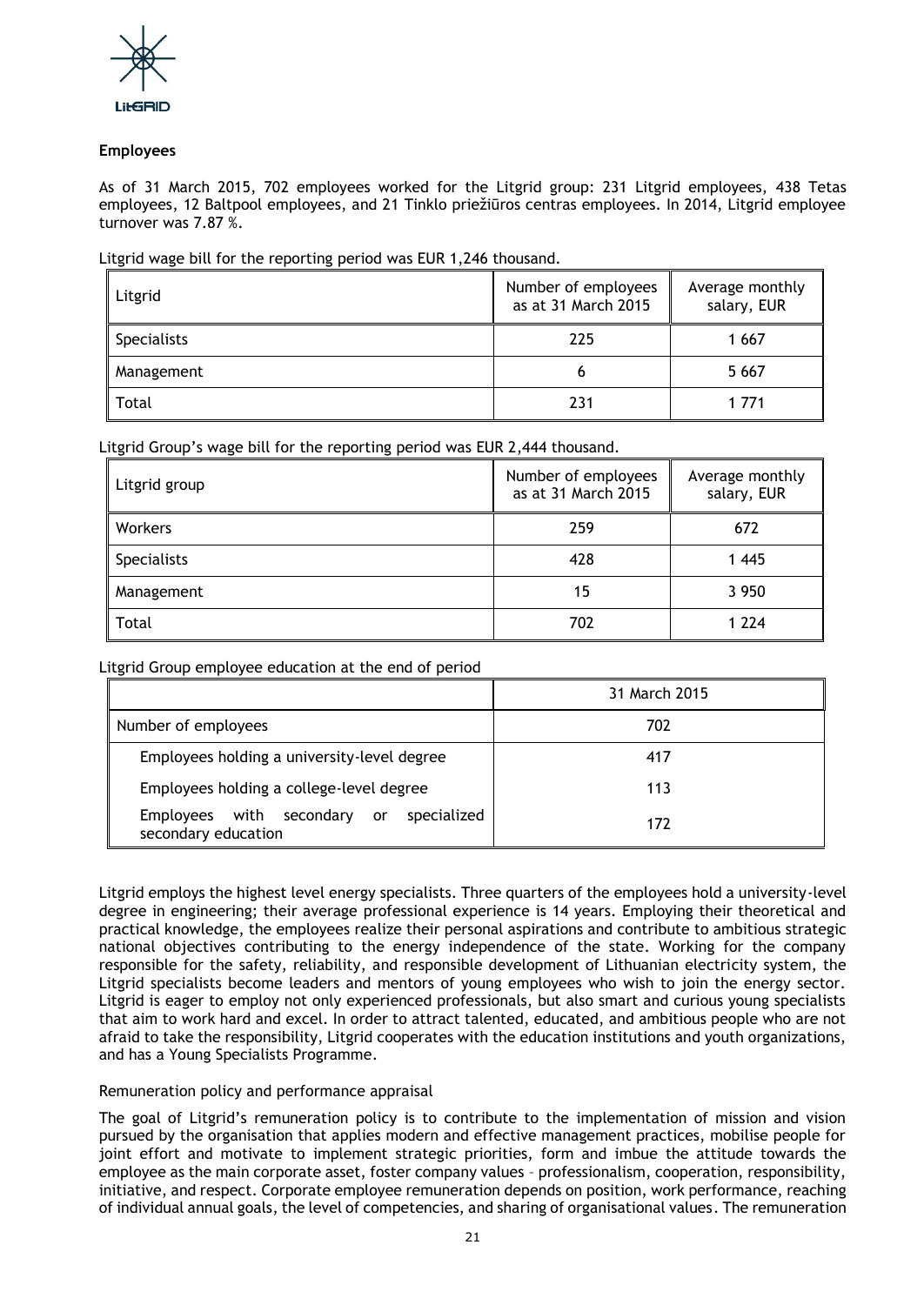

policy is based on the provision that those who create higher value to the organisation and share organisational values in their everyday activities should be paid more.

Employee remuneration package consists of financial and non-financial components: base salary, variable remuneration, additional benefits, and emotional remuneration.

Litgrid exercises work performance appraisal on a consistent and regular basis as one of the most important tools for effective corporate management, helping match personal and organisational goals, show the importance of each work for common goals, enable to project a career path and motivate employees forming the objective basis for their promotion.

## **Training**

One of Litgrid's strategic goals is to become the centre of managerial and technical excellence in energy sector in the Baltic countries. With this goal, the company puts particular focus on competencies of each employee. Believing that each employee aspires to become an expert in this/her field and wishes to work among the same high level specialists, Litgrid creates conditions for its employees to improve their competencies and qualification in the following ways:

- Organising the internal training;
- Enriching the work content with new projects;
- Creating possibilities for participation in unique, extraordinary projects;
- Participating in external training and conferences;
- Actively participating in activities of professional organisations.

## Collective bargaining agreement

In 2013, Litgrid has signed a collective bargaining agreement with its labour union. The collective bargaining agreement defines and ensures fair remuneration policy and work-life balance and governs social and economic relations between the employer and employee. Also, it ensures support to the employees in case of important or severe adverse events of their life.

## **Social responsibility of Litgrid operations**

Litgrid operations are based on principles of social responsibility, sustainable development, transparency, and advanced environmental protection. The company's operations are a prerequisite of the successful functioning of the country's economy, while its long-term strategic goals and strategic electricity projects contribute to the goal of ensuring the country's energy independence.

The importance of the projects implemented encourage the company, its employees, and its management to rely on the highest professional and ethical standards, assuming responsibility in nurturing and developing consciousness, responsibility, and the desire to actively participate in building the country's well-being among society and its various groups. In our social responsibility policy, we are primarily devoted to ensuring conscientious and motivating work conditions, cultivating responsibility and public spirit, and contributing to comprehensive development and strengthening of the society that we operate in.

In order to further cooperation between separate Litgrid units and encourage employees for their involvement in horizontal processes taking place that encompass multiple units, various projects have been initiated with the goal to encourage employees to become involved in activities outside their work besides performing the tasks directly related to their work functions. Such activities foster organisational values, expand people's horizons, encourage professional and individual development, and promote the desire to contribute to the joint effort towards the organisation's results, improvement of the general image of energy- and engineering-related professions in the society, and taking pride in the company and the extremely significant projects it carries out.

Seeking to encourage young people and schoolchildren of upper grades to study engineering, Litgrid collaborates with the institutions of higher education; company specialists pay regular visits to schools and make presentations, invite schoolchildren and other groups to have company tours.

We devote our energy and resources to help society in areas where we operate grow economically, support the communities with which we work, ensure motivating conditions that encourage self-improvement for the people who work with us, and protect nature, which provides us with resources. We implement strategic,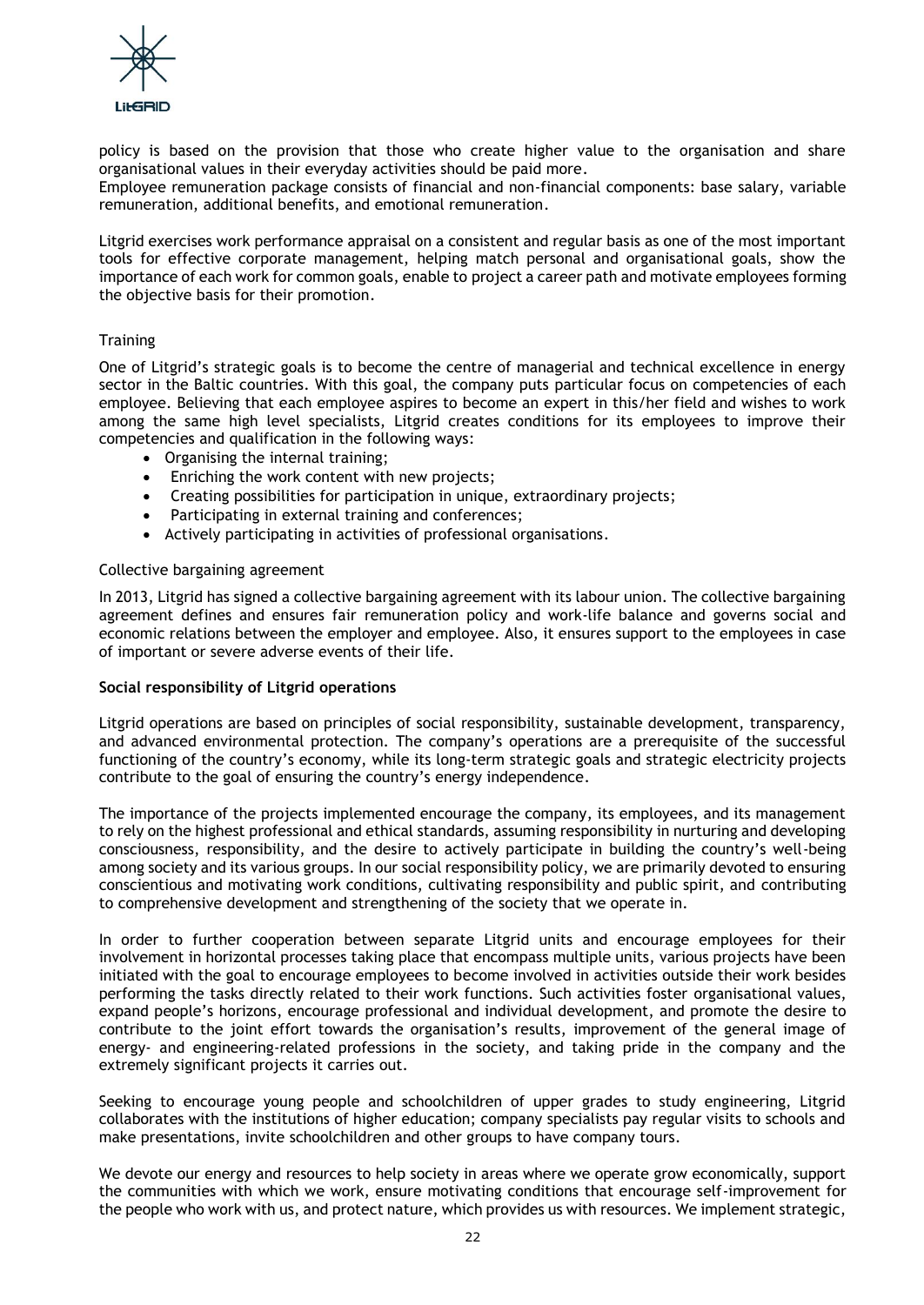

high-value, and historically important projects, so we understand that great work carries great responsibility. Maintaining and encouraging high-quality dialogue with the society for whom and among whom we work is a cornerstone of Litgrid's daily operations.

## **About Litgrid Group's research and development activities**

Litgrid implements the electric system development and research programmes on the annual basis aimed at expanding and enhancing the efficiency of the transmission grid. The reconstruction of energy facilities involves the replacement of old equipment with the new one and the implementation of modern systems of relay protection, system automation, management, data collection and transfer. Ten-year plans for the construction and reconstruction of facilities are based on scientific research and studies. They are updated annually.

## **Main features of the internal control and risk management systems related to the preparation of consolidated financial statements**

The Litgrid group's consolidated financial statements are prepared according to the International Financial Reporting Standards as adopted by the EU. The Litgrid internal control process includes control of service rendering–related business processes, information technology system operations, and financial statement preparation.

Consolidated financial reporting preparation is governed by the Litgrid Accounting Policies and Procedures Description, which ensure accounting practices in accordance with the International Financial Reporting Standards adopted by the EU and the laws of the Republic of Lithuania. The Litgrid procedure descriptions cover potential risks associated with accounting and financial reporting, methods and principles for managing them, and employees responsible for risk management.

## **Information technology and telecommunications competence development in the company**

Effective information technology and telecommunication (ITT) solutions play an ever more important role in ensuring smooth and constant operations; information technology has become an inseparable part of the fields of electricity system planning and management, equipment control, and service. In implementing the EU's Third Energy Package, which requires separating electricity production, transmission, and distribution operations, Litgrid evaluated the need to independently manage ITT operations.

Until June 2013, all of Litgrid's IT services were rendered by Technologijų ir inovacijų centras UAB. In 2013, the company formed an IT division, which took over part of the main ITT systems: maintenance of dispatcher management, substation tele-information collection and transfer, repair, and operations management. The transparent procurement of ITT assistive services in the market was begun in 2013, satisfying the needs of business units.

In the beginning of 2014, the company formed the unit called Information Technology and Telecommunication Centre (ITT Centre) with the activity focus on the following areas:

- Development, maintenance, and safety of the information systems for electric energy system management

- Automation of electricity transmission grid including strategic projects of the company

- Development, maintenance, safety, and continuation of business IT systems

- Delivery of quality ITT services to internal units and transparent acquisition of assistive services in the market ensuring non-interrupted operation of ITT systems in vital processes of corporate operations.

Litgrid ITT Centre employs 22 specialists. Beyond the ITT, the unit accumulates the expert knowledge of energy system management automation. It will ensure the control over the continuation of IT solutions by Litgrid and transparency of activities.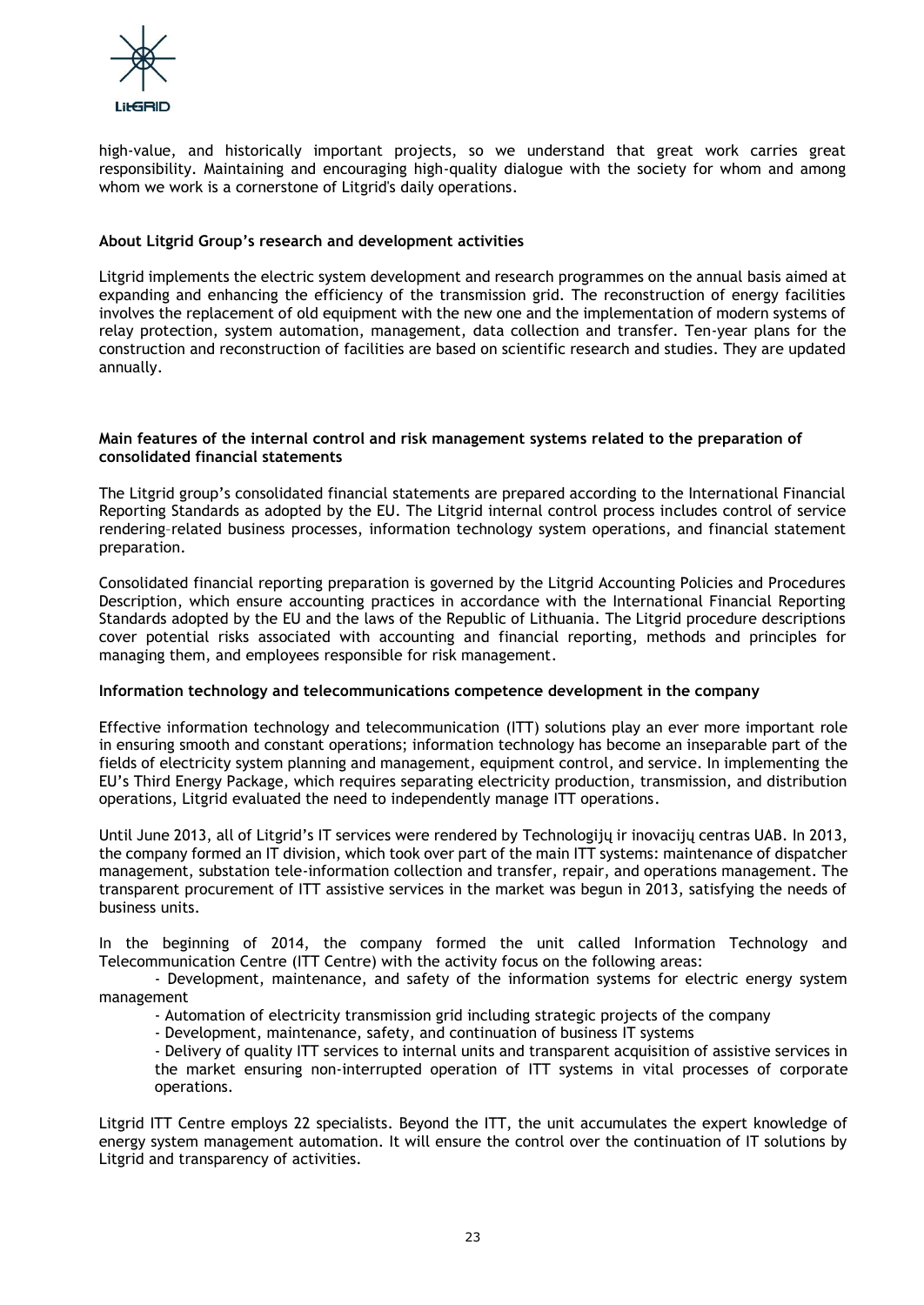

## **II. Financial information**

The table shows the operating results of the group and the company.

|                                                                             | 2015<br>January-March |         | 2014<br>January-March |          | 2013<br>January-March |         |
|-----------------------------------------------------------------------------|-----------------------|---------|-----------------------|----------|-----------------------|---------|
|                                                                             | Group                 | Company | Group                 | Company  | Group                 | Company |
| Financial indicators (in thousands of EUR)                                  |                       |         |                       |          |                       |         |
| Sales revenues related to electricity                                       | 20,981                | 20,981  | 27,903                | 27,903   | 33,117                | 33,080  |
| Other operating income                                                      | 4,124                 | 546     | 2,704                 | 460      | 4,597                 | 502     |
| EBITDA*                                                                     | 7,215                 | 7,332   | 12,036                | 12,475   | 16,465                | 17,058  |
| Profit (loss) before taxes                                                  | 2,411                 | 2,579   | 869                   | 1,361    | 6,804                 | 7,437   |
| Net profit (loss)                                                           | 1,996                 | 2,168   | 640                   | 1,132    | 5,802                 | 6,441   |
| Cash flow from operating activities                                         | 18,057                | 10,926  | 12,240                | 12,438   | 13,145                | 13,062  |
| <b>Ratios</b>                                                               |                       |         |                       |          |                       |         |
| EBITDA margin (%)                                                           | 28.7                  | 34.1    | 39.3                  | 44.0     | 43.7                  | 50.8    |
| Operating margin (%)                                                        | 10.5                  | 13.1    | 3.1                   | 5.2      | 17.2                  | 19.2    |
| Return on equity (%)                                                        | 3.3                   | 3.6     | 0.6                   | 1.0      | 3.2                   | 3.7     |
| Return on assets (%)                                                        | 1.4                   | 1.6     | 0.4                   | 0.7      | 3.8                   | 4.2     |
| Shareholders' equity / assets (%)                                           | 43.2                  | 45.1    | 60.0                  | 62.0     | 119.9                 | 113.0   |
| Liabilities / equity $(\%)$                                                 | 51.4                  | 49.7    | 14.5                  | 13.8     | 11.9                  | 11.6    |
| Liquidity indicator                                                         | 0.55                  | 0.40    | 1.50                  | 1.73     | 1.33                  | 1.57    |
| TSO performance indicators                                                  |                       |         |                       |          |                       |         |
| Transferred quantity of electricity, million kWh                            |                       | 2383    |                       | 2396     |                       | 2483    |
| Transmission grid process costs (%)                                         |                       | 2.04    |                       | 1.9      |                       | 2.36    |
| END (electricity not delivered due to<br>disconnections), MWh <sup>**</sup> |                       | 0.38    |                       | $\Omega$ |                       | 0.75    |
| AIT (average interruption time), min. **                                    |                       | 0.02    |                       | $\Omega$ |                       | 0.03    |

\* Calculating the EBITDA the reduction in value of investments, fixed assets, stock, and receivables, and the costs of revaluation and writing-off of fixed assets were not involved.

\*\* Only due to reasons the operator is responsible for and due to undetermined reasons.

## **Revenue**

In the 1<sup>st</sup> quarter of 2015, the Litgrid group's revenue was EUR 25.1 million, an decreased by 18 % compared to the appropriate period of 2014.

Revenue for electricity transmission decreased by 17 % compared to 2014, to EUR 13.2 million, which made up to 52 % of the group's revenue. The decrease in revenue was conditioned by 19 % lower energy transmission rate set by National Commission on Energy Control and Prices on 1 January 2015.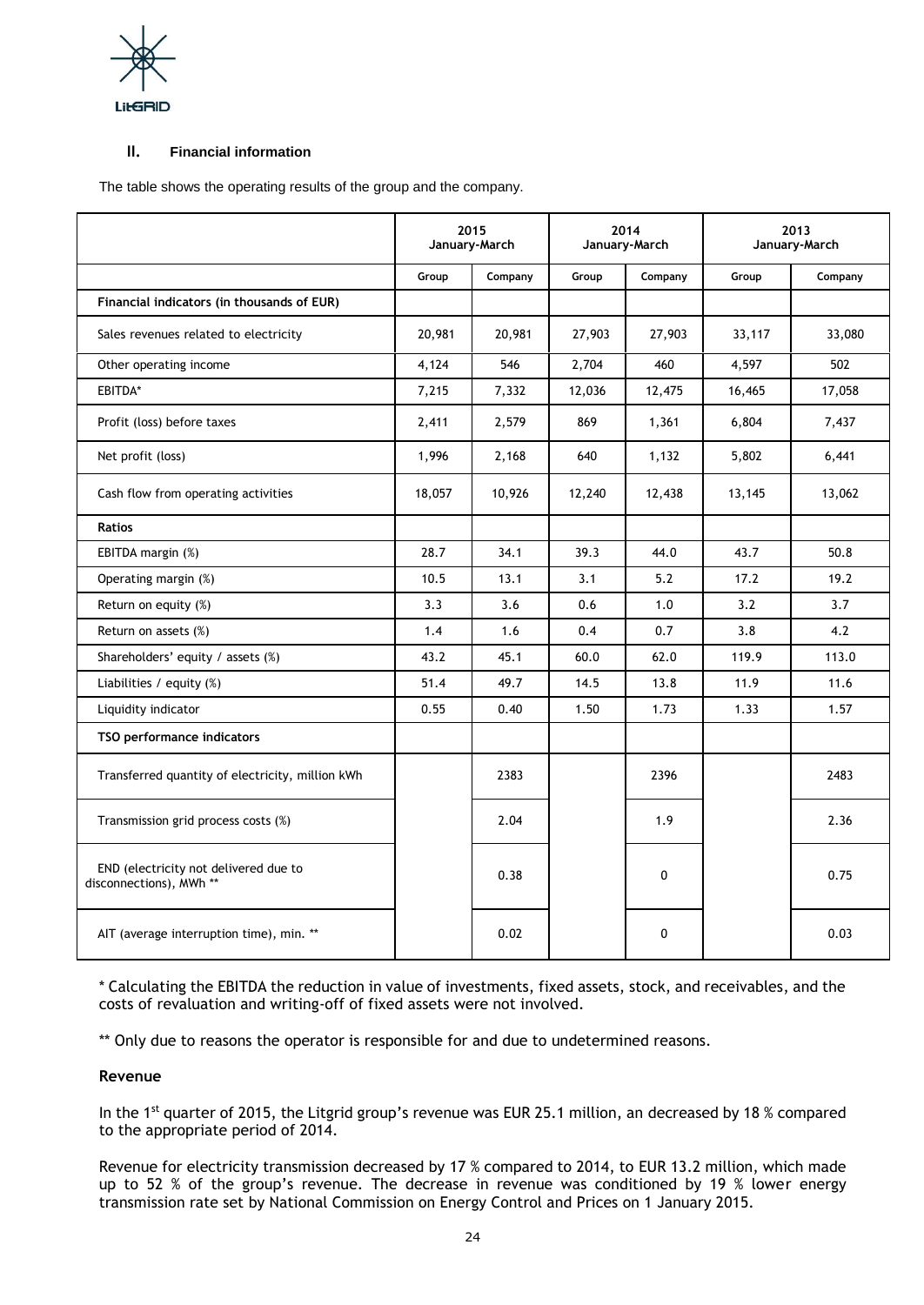

In January-March 2015, Litgrid's high-voltage electricity transmission grid transmitted 2,383 million kilowatt-hours (kWh) of electricity for the country's needs, or 0.5 % more than was transmitted in the appropriate period of 20134

2,196 million kWh were delivered to Lesto, the distribution grid operator, or 0.4 % less than last year, while 187 million kWh were delivered to other users, or 2.4 % less than in January-March of 2014.

Sales revenue of balancing and regulation electricity decreased by 38 % to EUR 3.3 million. The decrease resulted from balancing energy suppliers ensured greater share of their consumers' needs from other resources than from balancing energy delivered by TSO. Revenue from system (capacity reserve) services decreased by 26 % to EUR 2.5 million, with the decrease resulting from lower prices for system services set by the National Commission for Energy Control and Prices from 1 January 2015. The prices for the system services were set lower by 24 %. The fee for electricity imported to or exported from countries not belonging to the EU (ITC revenue (ITC revenue, or revenue from participation in the European transmission system operator transit compensation mechanism) was EUR 0.63 million. PSO revenues were EUR 1.1 million. Other revenue related to electricity: reactive energy, transit, and new user connection revenue equalled EUR 0.3 million.

## **Revenue structure**



## **Costs**

In the 1<sup>st</sup> quarter 2015, costs of the Group amounted to EUR 22.5 million, a 24.3 % decrease compared to the appropriate period of 2014.

The costs of purchasing electricity and related services accounted for the largest part of the Group's costs, i.e. 9.3 % or EUR 9.3 million (-20 % compared to 2014), including a 42 % decrease in balancing and regulation costs (up to EUR 2.3 million), 28 % decrease in system services costs (up to EUR 2.6 million), 9 % decrease in the electricity purchases for compensating process costs in the grid (up to EUR 2.3 million). Transit costs (participation in the Inter TSO compensation mechanism, ITC)) and PSO provision costs were EUR 1.1 million.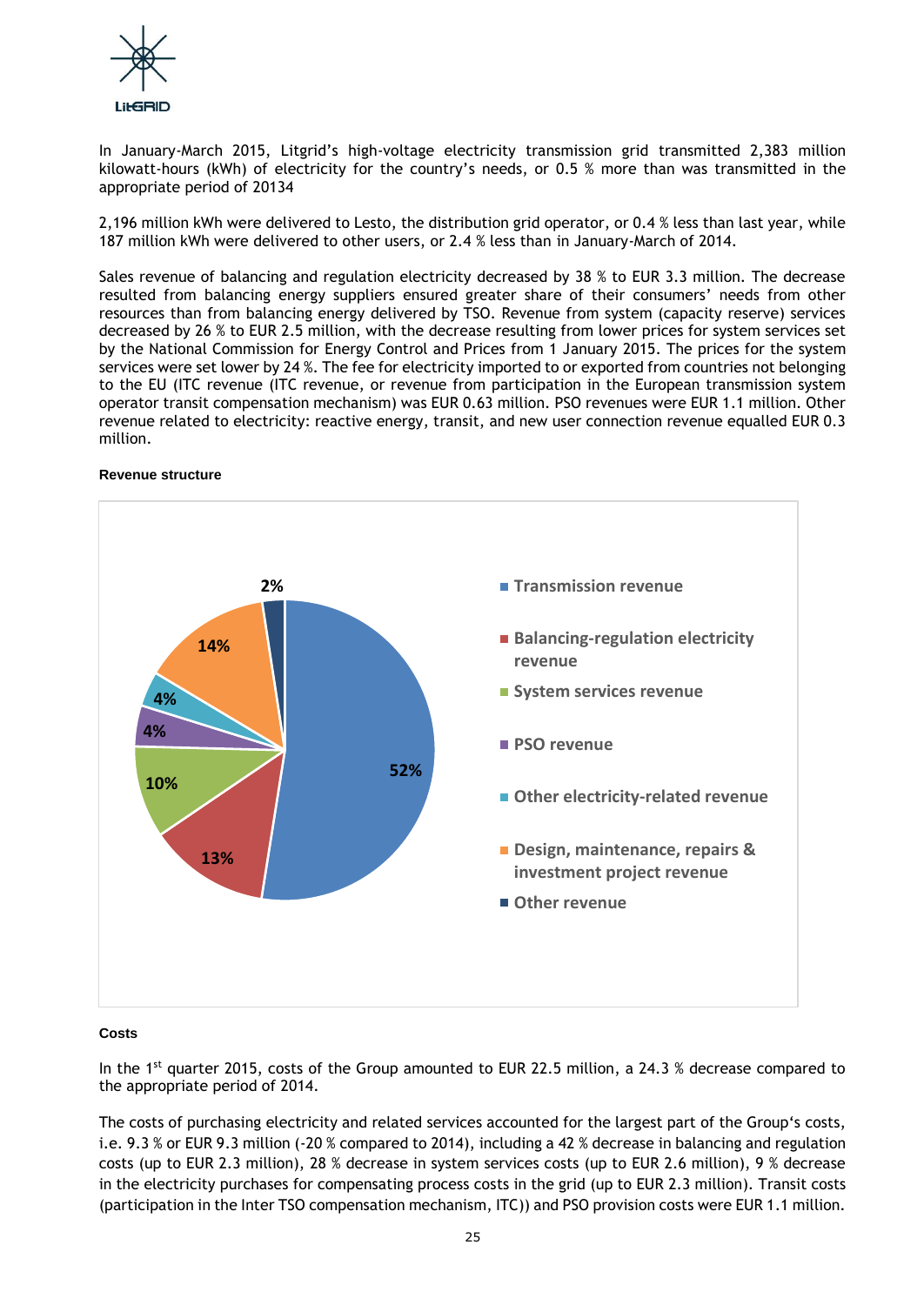

Depreciation and amortisation costs decreased by 50 % up to EUR 5.3 million. It resulted mainly from revaluation of Company fixed assets at the end of 2014. Other operation costs increased by 6.4 %, up to EUR 7.8 million, compared to the appropriate period of 2014.

## **Costs structure**



## **Profit**

In the  $1<sup>st</sup>$  quarter of 2015, the Group losses before taxes amounted to EUR 2.4 million. In the appropriate period of 2014, the Group profit before taxes reached EUR 0.9 million. The increase in profit was mainly conditioned by lower depreciation costs due to revaluation of fixed assets and lower value of fixed assets at the end of 2014.

In the 1<sup>st</sup> quarter of 2015, the Group profit consisted of the following elements: transmission segment profit EUR 1.4 million (2014 – EUR 1.8 million), system services losses EUR 0.1 million (2014 – EUR 0.2 million), balancing and regulation electricity segment profit EUR 1.8 million (2014 – 1.3 million), other activities' losses EUR 0.6 million (2014 – EUR 1,9 million).

In the 1<sup>st</sup> quarter of 2015, the Group EBITDA was EUR 7.2 million and decreased 40 % compared to the appropriate period of 2014 m.; EBITDA margin decreased up to  $28.7\%$  (2013 - 39.3 %).

## **Investments in fixed assets**

During three month of 2015, Litgrid's investment reached EUR 64.5 million. 95 % were allocated to the implementation of strategic electricity projects and 5 % to the reconstruction and development of national transmission grid.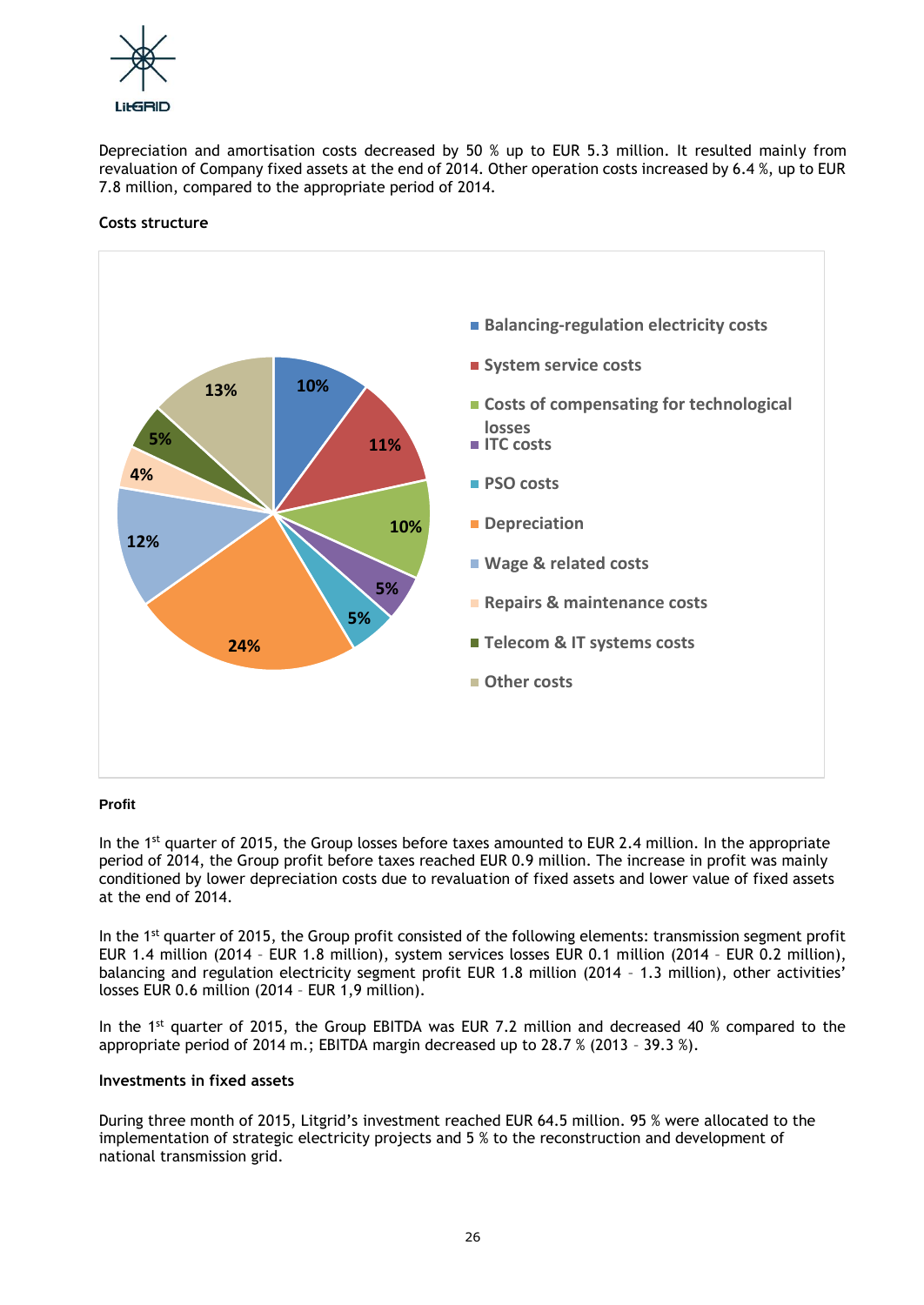

## **PSO operating indicators**

Based on the requirements for electricity transmission reliability and service quality approved by the National Commission for Energy Control and Prices, the following indicators are used to determine the electricity transmission reliability level: END – electricity not delivered due to disconnections, and AIT – average interruption time. The following minimum indicator values reached for 2015: END – 0.38 MWh, AIT  $-0.02$  min.

## **Risks**

## **Political risks**

Power sector is a vitally important sector of the economy. It exerts considerable influence over political and economic interests. The structure and management of the power sector and the operation of the companies in the energy sector are governed by the Republic of Lithuania Law on Electricity and the relevant regulations. Any amendments to national or European Union energy legislation can have an impact on the results of Litgrid Group.

Prices for energy services are regulated, with the price ceilings set by the National Commission on Energy Control and Prices. Operating results of Litgrid are directly dependent on these decisions.

## **Management of financial risks**

Companies in the Litgrid Group encounter financial risk in their operations such as credit risk, liquidity risk and market risk (foreign currency exchange risk, interest rate risk). In managing this risk, the Group's companies seek to minimise the effects of factors that can have an adverse impact on financial results of the Group. Risk management is conducted by the Company's Financial Planning and Analysis Division in accordance with the Procedure for Treasury Management at Litgrid Group approved by the Board of Litgrid.

## **Technical risks**

Lithuania's energy system has 12 connecting lines with the neighbouring energy systems. The available power and energy balance control means are limited and the power and energy balance control process is complicated.

About 50% of equipment in the TSO transformer substations is older than 25 years. 35% of all 110 kV overhead lines and 24% of all 330 kV overhead lines are older than 45 years. Failures or faults in the main process equipment can have a negative impact on Litgrid's operations and financial results.

#### **Environmental risks**

Companies of the Group comply with the environmental regulations providing for appropriate labelling, use and storage of any hazardous materials used, ensuring that equipment operated by the companies meet the requirements set for them. At facilities that pose an increased risk to the environment due to pollutants or waste, work is organised according to the conditions set out in the Integrated Pollution Prevention and Control Permits issued by regional environmental protection departments.

#### **References and explanations about data provided in the Consolidated Financial Reporting**

Detailed explanations of financial information are provided in the Explanatory Notes to the Financial Reporting for three month of 2015.

## **Dividend policy**

The Government of the Republic of Lithuania, which controls 97.5% shares in Litgrid indirectly through EPSO-G UAB, has established the principles of allocation of dividend on the shares owned by the State by its resolution No 20 of 14 January 1997 (new version of the Resolution: No 359 of 4 April 2012).

The general meeting of shareholders of Litgrid held on April 24, 2015 decided not to pay dividends for the year 2014.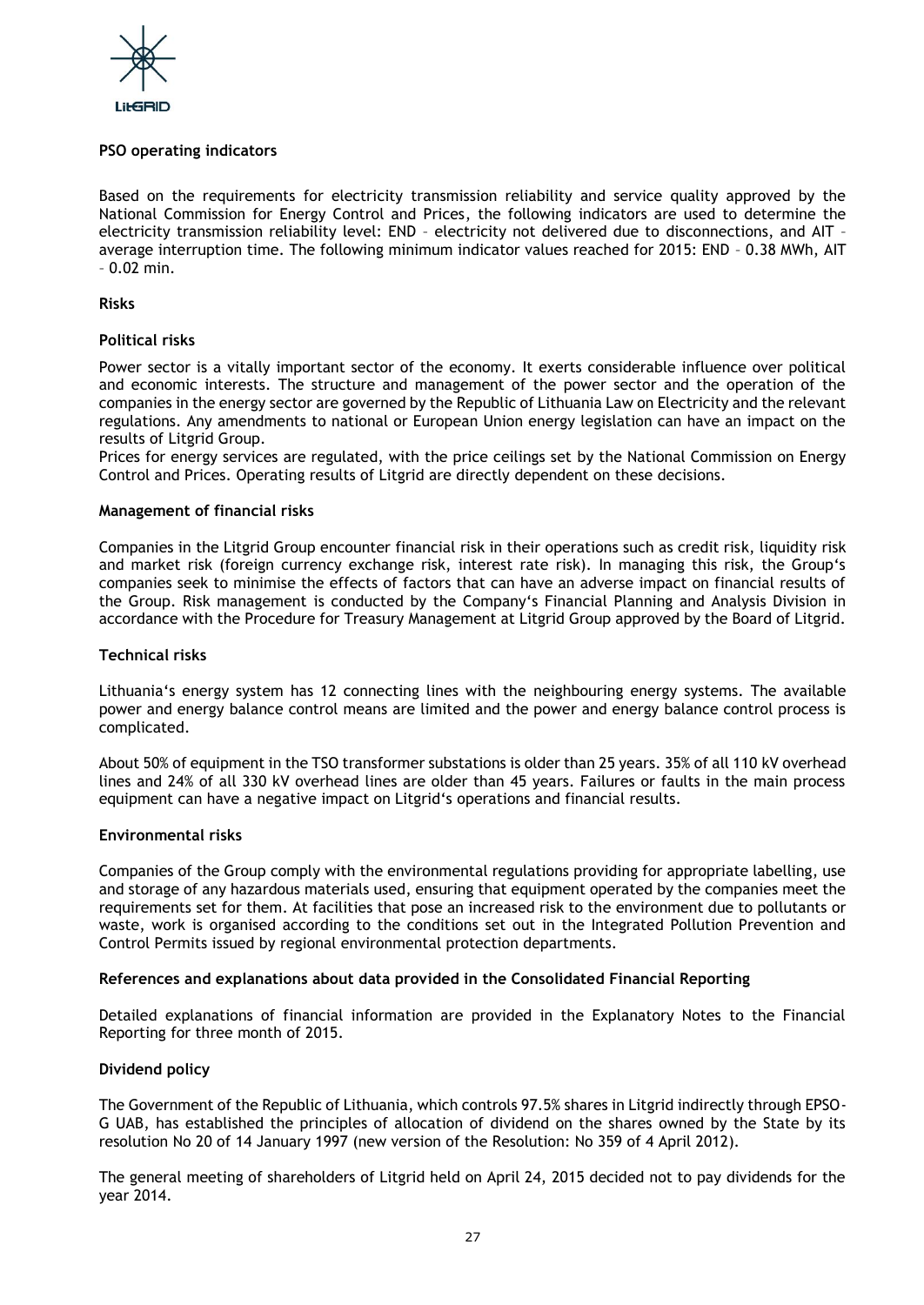

## **III. Information on Authorised Capital and Shareholders**

Litgrid has not acquired its own shares so there were no acquisitions or disposals of own shares during the reporting period. Subsidiaries of the Company have not acquired shares of the Company either.

Since 22 December 2010, Litgrid's shares are listed on the Additional Trading List of NASDAQ OMX Vilnius, issue ISIN code LT0000128415.

As of 17 April 2015 the Company had 5 627 (five thousand six hundred and twenty seven) shareholders. On 28 September 2012, implementing The European Union's Third Energy Package, Litgrid as a transmission system operator was separated from other companies in the electricity sector. The shares in Litgrid owned by that date by Visagino Atominė Elektrinė UAB were transferred to a state-controlled company EPSO-G UAB which is wholly-owned by the Ministry of Energy. As of 31 December 2013, EPSO-G UAB (A. Juozapavičiaus g. 13, LT-09310 Vilnius, business ID 302826889) owned 491,736,153 ordinary registered shares of the Company, i. e. 97.5% of Litgrid's authorised capital.

On 28 December 2012, Litgrid concluded an agreement with Swedbank, AB on accounting for the Company's securities and related services for the period from 1 February 2013 until 31 January 2016.

March

Securities of subsidiaries of the Company are not traded on securities exchange.

| Indicator             | 2012      | 2013    | 2014      | 2015<br>January - Ma |
|-----------------------|-----------|---------|-----------|----------------------|
| Opening price, Eur    | 0,403     | 0,523   | 0,593     | 0,698                |
| Highest price, Eur    | 0,685     | 0,608   | 0,750     | 0,729                |
| Lowest price, Eur     | 0,385     | 0,520   | 0,582     | 0,672                |
| Closing price, Eur    | 0,523     | 0,592   | 0,664     | 0,698                |
| Average price, Eur    | 0,564     | 0,573   | 0,684     | 0,706                |
| Turnover, pcs         | 1 306 805 | 726 551 | 1 176 548 | 134 061              |
| Turnover, Eur m       | 0,74      | 0,42    | 0.8       | 0.09                 |
| Capitalisation, Eur m | 263,77    | 298,56  | 334,88    | 352.02               |

Trading in Litgrid securities in regulated markets:

Turnover and price of Litgrid shares during the period from start of trading in Litgrid shares on 22 December 2010 until 31 March 2015:

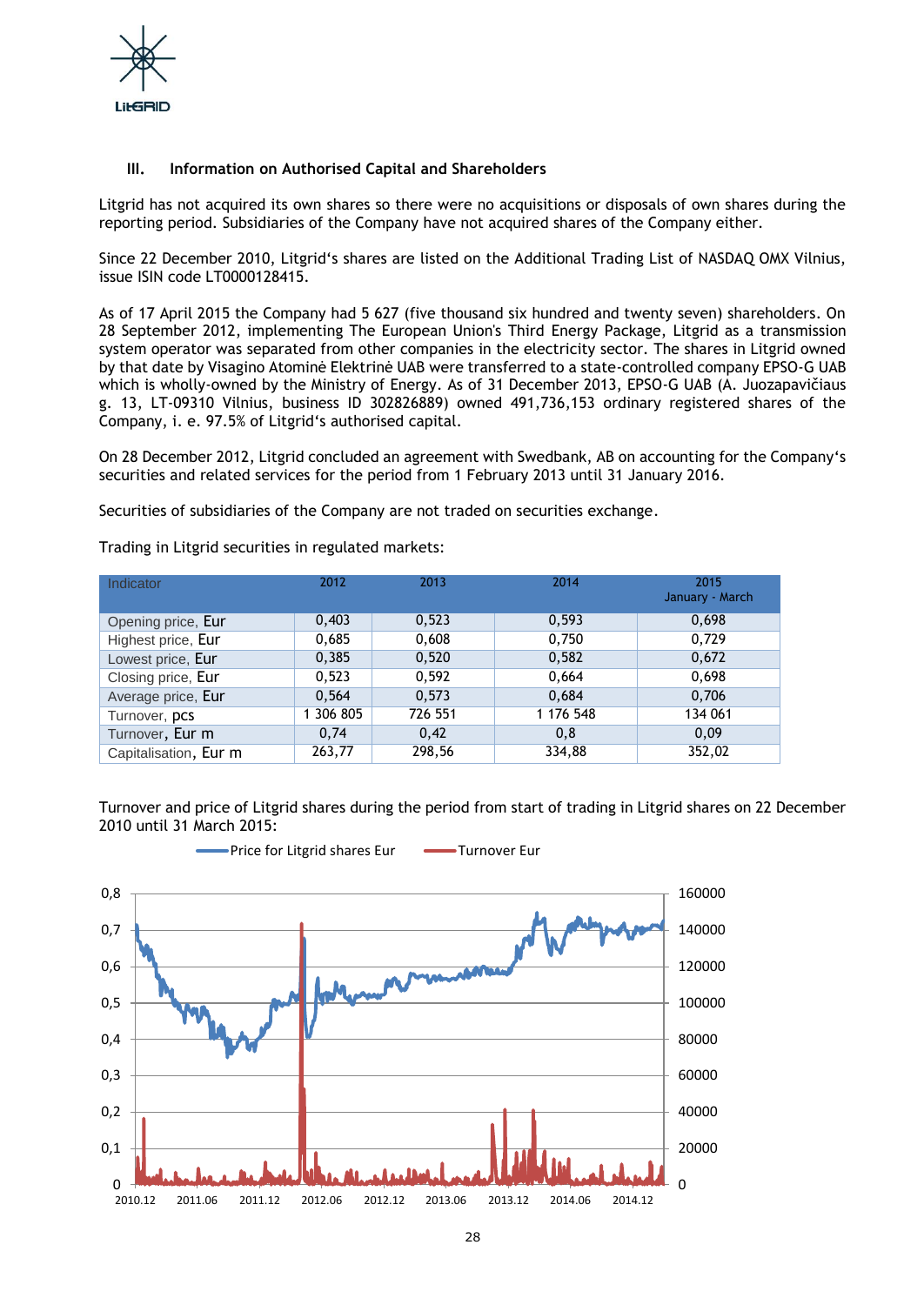

Comparison of Litgrid (LGD1L) share price with OMX Baltic Benchmark GI (OMXBBGI) and OMX Vilnius (OMXV) indexes during the period from start of trading in Litgrid shares on 22 December 2010 until 31 March 2015:

## Baltic market indexes



#### **Articles of Association**

Articles of Association of Litgrid may be amended under the procedure established by the Republic of Lithuania Law on Companies. Decisions are adopted by at least 2/3 majority vote of the shares of the shareholders attending the general meeting of shareholders.

## **The General Meeting of Shareholders**

The general meeting of shareholders is the supreme management body of the Company.

The scope of competence of the general meeting of shareholders and the procedure for its convention and adopting of decisions is established by the laws, other legal acts and the Articles of Association.

## **The Supervisory Council**

The Supervisory Council is a standing collegiate body that exercises supervision of the Company's operations.

The Supervisory Council reports to the general meeting of shareholders.

The Supervisory Council is headed by the chairperson elected by the Supervisory Council itself from among its members.

The Supervisory Council has three members including the chairperson. Independent members can also be elected to the Supervisory Council<sup>1</sup>. The Supervisory Council is elected for a term of office of four years. The Supervisory Council or its members start their activities after the end of the general meeting of shareholders that has elected the supervisory council/its members.

The shareholder (or his representative) that puts up a candidate for the position of the member of the Supervisory Council must submit to the general meeting of shareholders a written statement about the candidate's qualifications, experience in managing positions, and fitness for the position of the member of the Supervisory Council including explanations concerning the meeting of the requirements set out in the Articles of Association of the Company, and providing conclusions by competent bodies and/or other documents proving compliance.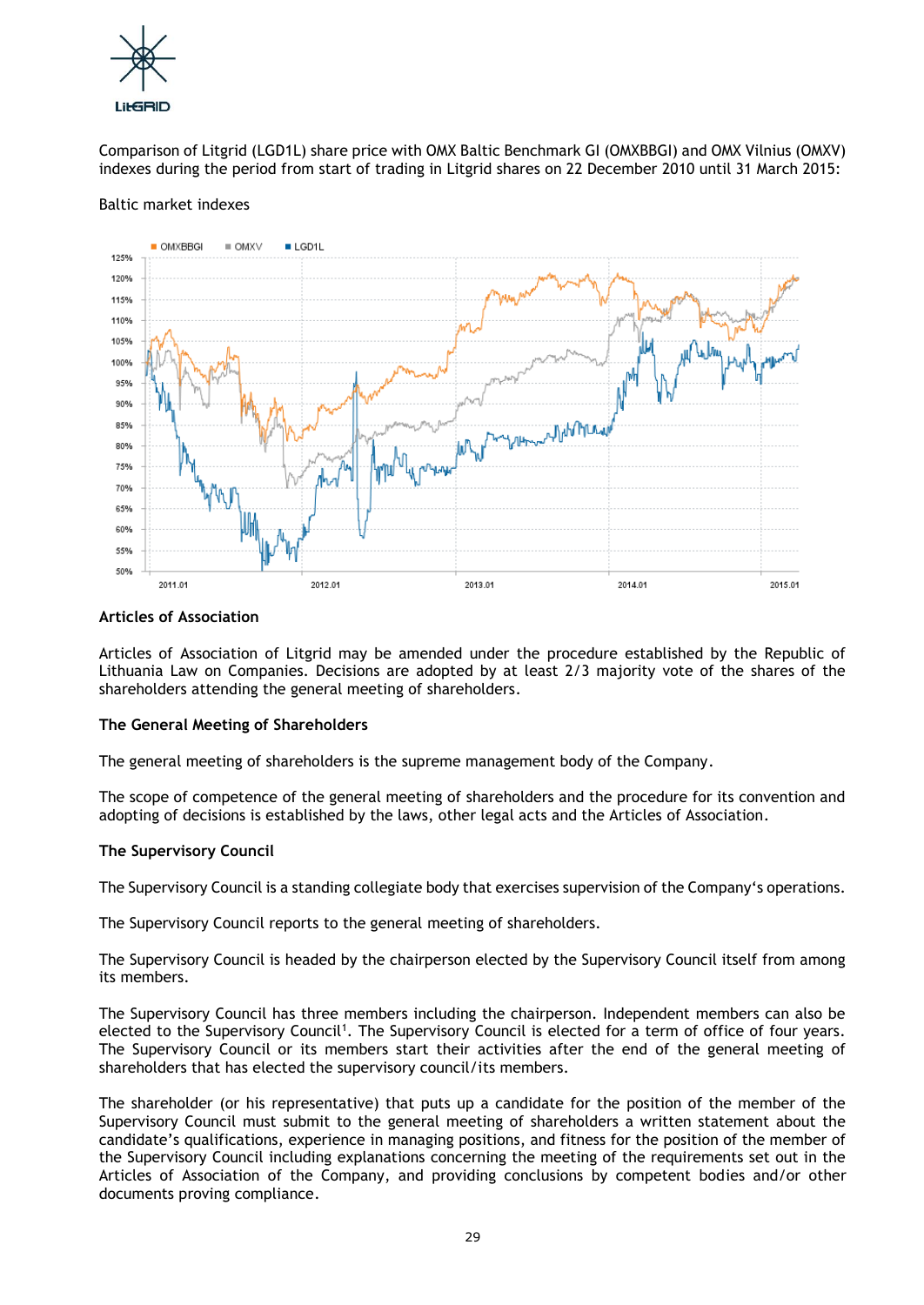

## *Areas of activities of the Supervisory Council*

The Supervisory Council is authorised to monitor the implementation of the Company's strategy and the transmission grid development plan; submit to the general meeting of shareholders feedback and proposals on the implementation of the transmission grid development plan; submit to the Board and the general meeting of shareholders (if the relevant issue is considered by the general meeting of shareholders) feedback and proposals on the decisions adopted by the Board as stated in the Articles of Association); adopt decisions on agreements with Members and Chairperson of the Board concerning work in the Board, set standard terms and conditions of such agreements, and appoint a person authorised to sign such agreements on behalf of the Company; adopt decisions on the size of remuneration to Board Members (if it is decided to pay such remuneration); ensure the effectiveness of the internal control system in place at the Company.

## *Audit Committee*

In February 24, 2014, Litgrid AB Supervisory Council decided to elect three members to the Audit Committee of the company, two of whom are independent: independent member Aušra Pranckaitytė, independent member Rima Kvietkauskaitė, and Litgrid Financial Analyst Ana Tursienė.

The Audit Committee analysed corporate risk management, internal auditing plans, IT security, the auditing process of financial reporting. <sup>1</sup> The Audit Committee's term of office is the same as the Supervisory Council who has approved the composition of the committee.

## **The Board**

The Board consists of five members and is elected for the term of office of four years. The term of office of the Board starts after the end of the general meeting of shareholders at which the Board was elected and ends on the date of the general meeting of shareholders held in the last year of the Board's term of office.

In case the Board or a Board Member is recalled, resigns or ceases to perform its/his duties for any other reason, the new Board/Board Member will be elected for the new term of the Board. The person that puts up a candidate for the position of the Member of the Board must submit to the Supervisory Council a written statement about qualifications of the candidate, his/her experience in managing positions, and fitness for the position of the Member of the Board including explanations concerning the meeting of the requirements set out in the Articles of Association of the Company, and providing conclusions by competent bodies and/or other documents proving compliance.

The Board elects the Chairperson from its members.

The Board works in accordance with the laws and other legal acts, the Articles of Association, decisions of the general meeting of shareholders and Work Regulations of the Board.

The Board is a collegiate management body of the Company. The scope of competence of the Board and the procedure for adoption of decisions and electing and recalling of its members is established by the laws, other legal acts and the Articles of Association.

The Board reports to the Supervisory Council and the general meeting of shareholders.

## *Areas of activities of the Board*

l

The Board is authorised to consider and approve a three-year action plan for the implementation of the Company's strategy, a ten-year plan for the development of the Company's transmission grid, the budget of the Company, the procedure for granting support and charity, and other documents governing strategic operations of the Company. The Board adopts decisions on the Company's undertaking of new lines of activities or ceasing to carry out certain activities to the extent to which this does not contradict the purpose of the Company's operations. It also adopts decisions on issue of bonds, restructuring of the Company,

<sup>&</sup>lt;sup>1</sup> Independence of a member of Supervisory Council (or its committee) is established under the procedure set forth by the legislation applicable to the **company. Where no such procedure is established, independence of a member of the Supervisory Council (or its committee) is decided upon by the Supervisory Council of the company.**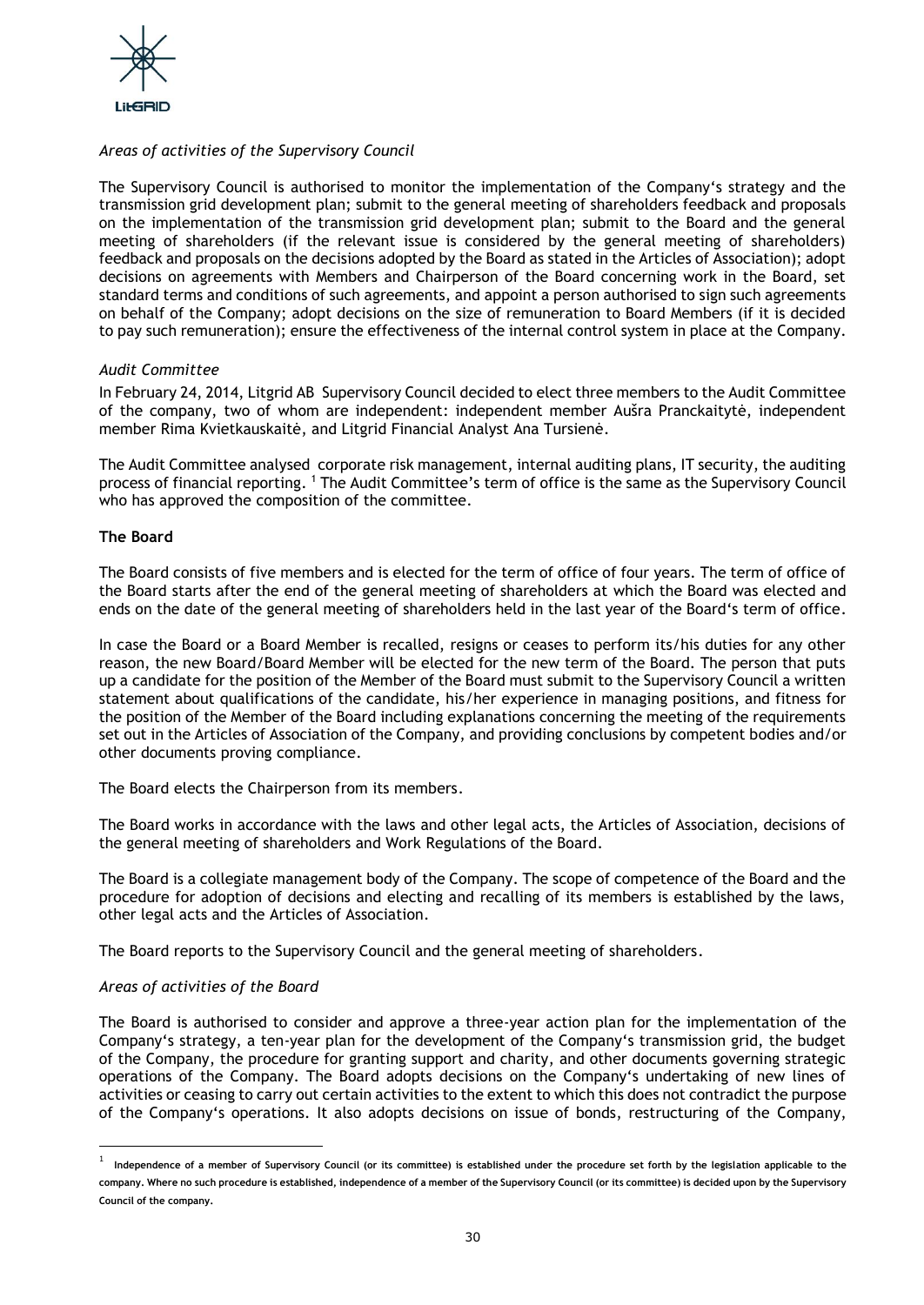

transfer of the Company's shares to other persons, decisions of financial transactions exceeding LTL 10 m in value. The Company also adopts decisions on other matters as stated in the Articles of Association.

## *Areas of activities of the Chief Executive Officer*

The Chief Executive Officer (CEO) is the single-person management body of the Company. The CEO organises and directs the Company's activities, acts on behalf of the Company and concludes transactions on a singlehanded basis.

The scope of competence of the CEO as well as the procedure for his/her election and recalling is established in the laws, other legal acts and the Articles of Association.

| <b>Position</b>                                                                        | Name, surname                                                                                               | <b>Start date</b>                                                  | <b>End date</b>          | Number of<br>shares of the<br>Issuer* |
|----------------------------------------------------------------------------------------|-------------------------------------------------------------------------------------------------------------|--------------------------------------------------------------------|--------------------------|---------------------------------------|
| Supervisory Council<br>Chairperson<br>Member<br>Member<br>Independent member<br>Member | Aleksandras Spruogis<br>Audrius Misevičius<br>Violeta Greičiuvienė<br>Mindaugas Vaičiulis<br>Rolandas Zukas | 24/04/2013<br>24/04/2013<br>24/04/2013<br>07/04/2014<br>24/04/2015 | 07/04/2014<br>24/04/2015 |                                       |
| <b>Audit Commitee</b><br>Member<br>Member<br>Member                                    | Aušra Pranckaitytė<br>Rima Kvietkauskaitė<br>Ana Tursienė                                                   | 24/02/2014<br>24/02/2014<br>24/02/2014                             |                          |                                       |
| Board<br>Chairperson<br>Member<br>Member<br>Member<br>Member                           | Daivis Virbickas<br>Karolis Sankovski<br>Vidmantas Grušas<br>Rimantas Busila<br>Rolandas Masilevičius       | 10/09/2013<br>10/09/2013<br>10/09/2013<br>10/09/2013<br>18/12/2013 |                          | 1421                                  |
| Chief<br>Executive<br>Officer                                                          | Daivis Virbickas                                                                                            | 10/09/2013                                                         |                          |                                       |
| <b>Chief Financier</b>                                                                 | Svetlana Sokolskytė                                                                                         | 02/07/2012                                                         |                          |                                       |

## **Members of the Supervisory Council, Members of the Board, CEO and Chief Financier of Litgrid:**

\* Data on the number shares hold by the issuer is as at 31/12/2014.

## **Members of Supervisory Council of Litgrid**

Dr. Aleksandras Spruogis, Chairperson of the Supervisory Council

Born in 1963, 1980–1985 – Faculty of Construction of Vilnius Civil Engineering Institute, civil engineer's qualifications (Diploma cum Laude). 1991–1992 – Faculty of Environmental Engineering of Vilnius Gedimino Technical University, Master of Environmental Engineering. 1996 – Doctor of Technical Sciences in environmental engineering (at Vilnius Gedimino Technical University). Work record: 1990–1997 – Research Assistant at Environment and Working Conditions Research Laboratory and Assistant at the Environmental Protection Department of Vilnius Civil Engineering Institute (Vilnius Gedimino Technical University). 1997– 2003 – Senior Adviser to the Environmental Protection Committee of the Seimas (Parliament), Chairperson of the Panel of Advisers at Seimas. 2003–2009 – Secretary of the Ministry of Environment. 2009–2009 – Senior Adviser to the Ministry of Environment. 2009–2012 – Vice-Minister of Environment.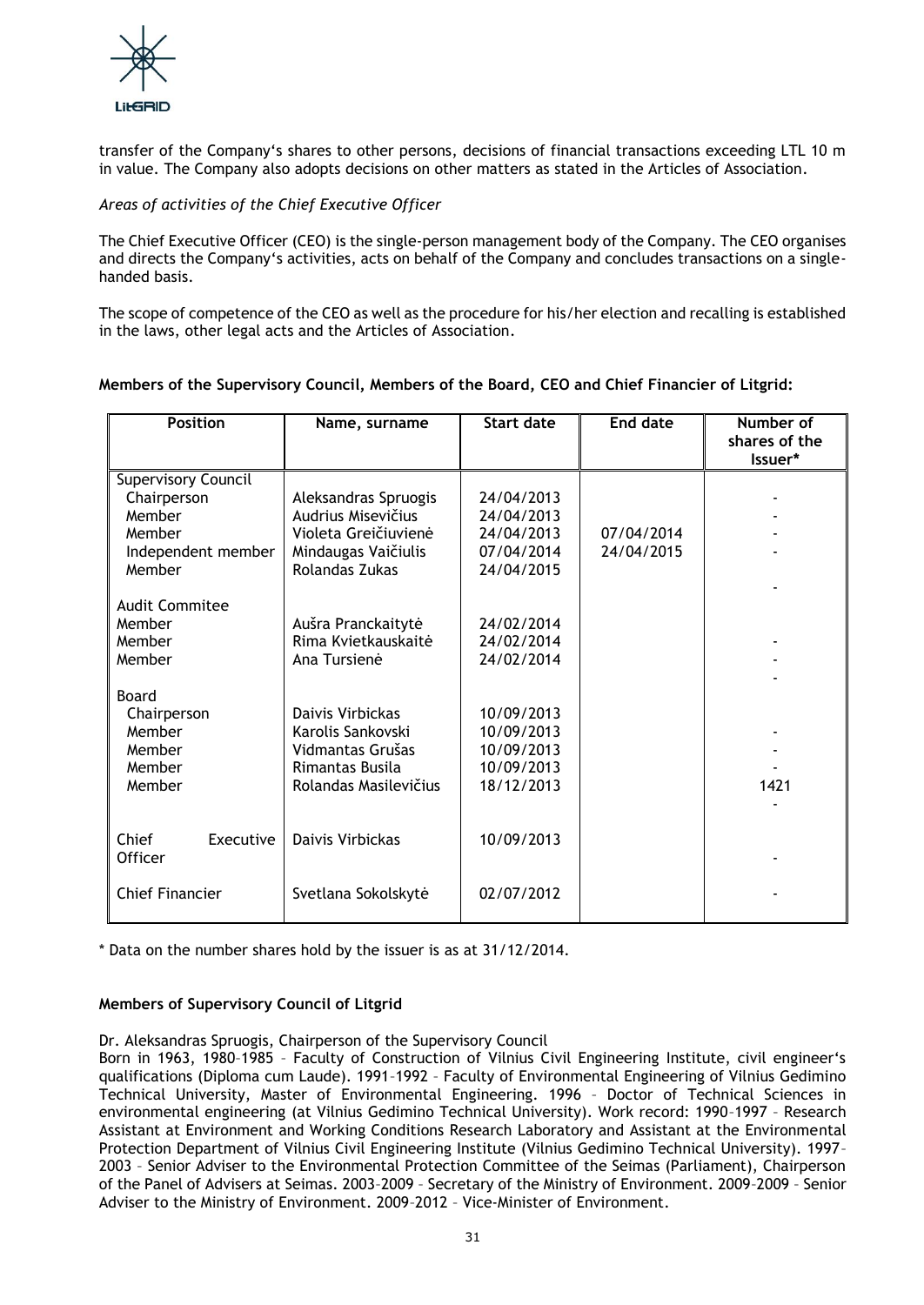

## Mr Audrius Misevičius, Member of the Supervisory Council

Born in 1959. 1982 – qualifications of economist awarded by Vilnius University and Doctor of Social Sciences at the Institute of Finances and Economics of St Petersburg. 1993 – Associated Professor at Vilnius University. Work record: 1982–2005 – advanced trainee, assistant, Assoc. Professor at Finance Department of Vilnius University, 1990–1992 – Deputy Minister of Social Security. 1992 – Minister of Finance. 1993 – Assistant/secretary to Member of Parliament Rudys. 1993–1995 – financier, Stern von Litauen AG, UAB. 1996 – Head of Tax Department of TŪB J. Kabašinskas ir Partneriai. 1996–2013 – Deputy Chairman of the Board, Member of the Board of the Bank of Lithuania. Since 2013 – Adviser to the Prime Minister of the Republic of Lithuania. 1998–2013 – Member of the Council, VĮ Indėlių ir Investicijų Draudimas; Curator, Lietuvos Monetų Kalykla UAB.

Mr Rolandas Zukas, Member of the Supervisory Council

Born in 1974. Mr Rolandas Zukas holds university degrees in economics of transport engineering and management. Former CEO of the liquefied natural gas terminal at Klaipedos nafta UAB, former Member of the Board and CEO at Energijos tiekimas UAB.

Currently – CEO at EPSO-G UAB holding control of 97.5 % of Litgrid AB shares.

## **Members of the Board of Litgrid**

#### Daivis Virbickas, Chairman of the Board

Born in 1980. Responsible for strategic management and power system management. Has experience of many years in the development and management of the long-term power transmission system development strategies, analysis of electricity markets, and corporate governance. Until 2013 – Sales Director at Alpiq Energija Lietuva representing Alpiq AG, a Swiss holding company, in the Baltic States. Until 2011 – Technical Director at Litgrid, Lithuanian electricity transmission system operator.

#### Karolis Sankovski, Member of the Board

Born in 1962. Responsible for the electricity transmission grid management. Has many years of experience in the operation of high-voltage electricity transmission grid equipment, development of grid facilities and operational control.

#### Vidmantas Grušas, Member of the Board

Born in 1962. Mr Vidmantas Grušas is responsible for management of the electricity transmission network. Mr Grušas is highly experienced in maintenance of high-voltage electricity transmission network equipment, development of network sites, and operations control.

Rimantas Busila, Member of the Board

Born in 1958. Responsible for financial management. Experienced in financial, investment and securities management.

## Rolandas Masilevičius, Member of the Board

Born in 1972. Responsible for ITT policies and administration. Experienced in administration and implementation of IT projects.

The Chief Executive Officer of the Company received no payments for his work in the Board of the Company. The Independent Member of the Board received EUR 933.96 for the reporting period for work in the Board. No payments for work in the Board were made to other Board Members and no payments for work in the Supervisory Council were made to the Supervisory Council Members. Members of the Audit Committee received EUR 1,020.90 (gross) for work in the Audit Committee. Over the reporting period, the amount of pay (gross) to the CEO and Chief Financier of the Company amounted to EUR 32,215.37, and the average pay (gross) per person (i.e. the CEO / Chief Financier) was EUR 16,107.69.

Information on major related-party transactions, their amounts, type of related-party relationships and other information on the transactions which is necessary for the understanding of the Company's financial position is provided in Note 28 of the Explanatory Notes to the Financial Reporting.

Information on compliance with the Code of Corporate Governance is provided in the Annex to this Report.